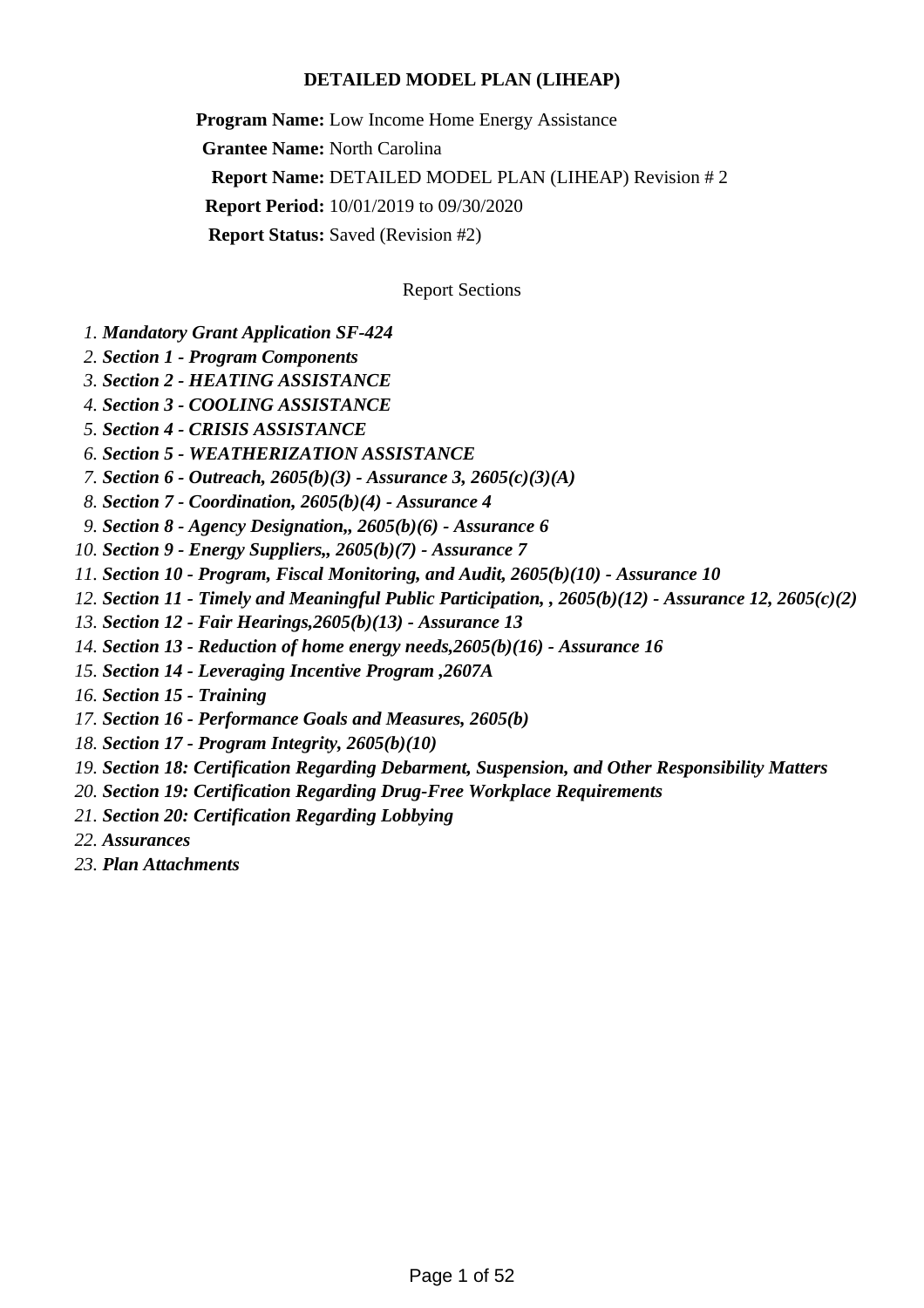<span id="page-1-0"></span>Е

 $\blacksquare$ 

|                                                                                                   |                                    |                                              | <b>U.S. DEPARTMENT OF HEALTH AND HUMAN SERVICES</b><br><b>ADMINISTRATION FOR CHILDREN AND FAMILIES</b> |                                                                 |                                                                                               |  |                                     | August 1987, revised 05/92,02/95,03/96,12/98,11/01<br>OMB Clearance No.: 0970-0075<br>Expiration Date: 09/30/2020            |
|---------------------------------------------------------------------------------------------------|------------------------------------|----------------------------------------------|--------------------------------------------------------------------------------------------------------|-----------------------------------------------------------------|-----------------------------------------------------------------------------------------------|--|-------------------------------------|------------------------------------------------------------------------------------------------------------------------------|
| LOW INCOME HOME ENERGY ASSISTANCE PROGRAM(LIHEAP)<br><b>MODEL PLAN</b><br><b>SF-424-MANDATORY</b> |                                    |                                              |                                                                                                        |                                                                 |                                                                                               |  |                                     |                                                                                                                              |
| * 1.a. Type of Submission:<br>* 1.b. Frequency:<br>$\odot$ Plan<br>$\bullet$ Annual               |                                    |                                              | * 1.c. Consolidated Application/<br><b>Plan/Funding Request?</b><br><b>Explanation:</b>                |                                                                 | * 1.d. Version:<br>$\bigcirc$ Initial<br>$\Box$ Resubmission<br>Revision<br>$\bigcirc$ Update |  |                                     |                                                                                                                              |
|                                                                                                   |                                    |                                              |                                                                                                        |                                                                 | 2. Date Received:                                                                             |  |                                     | <b>State Use Only:</b>                                                                                                       |
|                                                                                                   |                                    |                                              |                                                                                                        |                                                                 | 3. Applicant Identifier:                                                                      |  |                                     |                                                                                                                              |
|                                                                                                   |                                    |                                              |                                                                                                        |                                                                 | 4a. Federal Entity Identifier:                                                                |  |                                     | 5. Date Received By State:                                                                                                   |
|                                                                                                   |                                    |                                              |                                                                                                        |                                                                 | 4b. Federal Award Identifier:                                                                 |  |                                     | <b>6. State Application Identifier:</b>                                                                                      |
| 7. APPLICANT INFORMATION                                                                          |                                    |                                              |                                                                                                        |                                                                 |                                                                                               |  |                                     |                                                                                                                              |
|                                                                                                   |                                    |                                              | * a. Legal Name: NC Dept. of Health and Human Services - Div. of Social Ser.                           |                                                                 |                                                                                               |  |                                     |                                                                                                                              |
| 566023166 E6                                                                                      |                                    |                                              | * b. Employer/Taxpayer Identification Number (EIN/TIN):                                                |                                                                 |                                                                                               |  | * c. Organizational DUNS: 809785363 |                                                                                                                              |
| * d. Address:                                                                                     |                                    |                                              |                                                                                                        |                                                                 |                                                                                               |  |                                     |                                                                                                                              |
| * Street 1:<br>ATTENTION: CONTROLLER                                                              |                                    |                                              | <b>Street 2:</b><br>2019 MAIL SERVICE CENTER                                                           |                                                                 |                                                                                               |  |                                     |                                                                                                                              |
| $*$ City:<br><b>RALEIGH</b>                                                                       |                                    |                                              | County:                                                                                                | Wake                                                            |                                                                                               |  |                                     |                                                                                                                              |
| * State:<br>NC                                                                                    |                                    |                                              | <b>Province:</b>                                                                                       |                                                                 |                                                                                               |  |                                     |                                                                                                                              |
|                                                                                                   | <b>United States</b><br>* Country: |                                              |                                                                                                        | * Zip / Postal<br>27699 -<br>Code:                              |                                                                                               |  |                                     |                                                                                                                              |
| e. Organizational Unit:                                                                           |                                    |                                              |                                                                                                        |                                                                 |                                                                                               |  |                                     |                                                                                                                              |
| <b>Department Name:</b>                                                                           |                                    | NC Dept. of Health and Human Services        |                                                                                                        |                                                                 | <b>Division Name:</b><br>Division of Social Services                                          |  |                                     |                                                                                                                              |
|                                                                                                   |                                    |                                              | f. Name and contact information of person to be contacted on matters involving this application:       |                                                                 |                                                                                               |  |                                     |                                                                                                                              |
| Prefix:                                                                                           | Jerquitta                          | * First Name:                                |                                                                                                        | H                                                               | <b>Middle Name:</b>                                                                           |  | * Last Name:<br>Hicks-Smallwood     |                                                                                                                              |
| Suffix:                                                                                           | Title:                             | Program Manager                              |                                                                                                        |                                                                 | <b>Organizational Affiliation:</b>                                                            |  |                                     |                                                                                                                              |
| * Telephone<br>Number:<br>919-527-<br>6321                                                        |                                    | <b>Fax Number</b><br>$(919) 527 - 1265$      |                                                                                                        | * Email:                                                        | jerquitta.smallwood@dhhs.nc.gov                                                               |  |                                     |                                                                                                                              |
| * 8a. TYPE OF APPLICANT:<br>A: State Government                                                   |                                    |                                              |                                                                                                        |                                                                 |                                                                                               |  |                                     |                                                                                                                              |
| b. Additional Description:                                                                        |                                    |                                              |                                                                                                        |                                                                 |                                                                                               |  |                                     |                                                                                                                              |
| * 9. Name of Federal Agency:                                                                      |                                    |                                              |                                                                                                        |                                                                 |                                                                                               |  |                                     |                                                                                                                              |
|                                                                                                   |                                    |                                              |                                                                                                        | <b>Catalog of Federal Domestic</b><br><b>Assistance Number:</b> |                                                                                               |  |                                     | <b>CFDA Title:</b>                                                                                                           |
| <b>10. CFDA Numbers and Titles</b>                                                                |                                    |                                              | 93568                                                                                                  |                                                                 |                                                                                               |  |                                     | Low-Income Home Energy Assistance                                                                                            |
|                                                                                                   |                                    | 11. Descriptive Title of Applicant's Project |                                                                                                        |                                                                 |                                                                                               |  |                                     | Low Income Energy Assistance Program - Heating, Crisis Assistance, Weatherization and Heating and Air Repair and Replacement |
| 12. Areas Affected by Funding:<br>Statewide                                                       |                                    |                                              |                                                                                                        |                                                                 |                                                                                               |  |                                     |                                                                                                                              |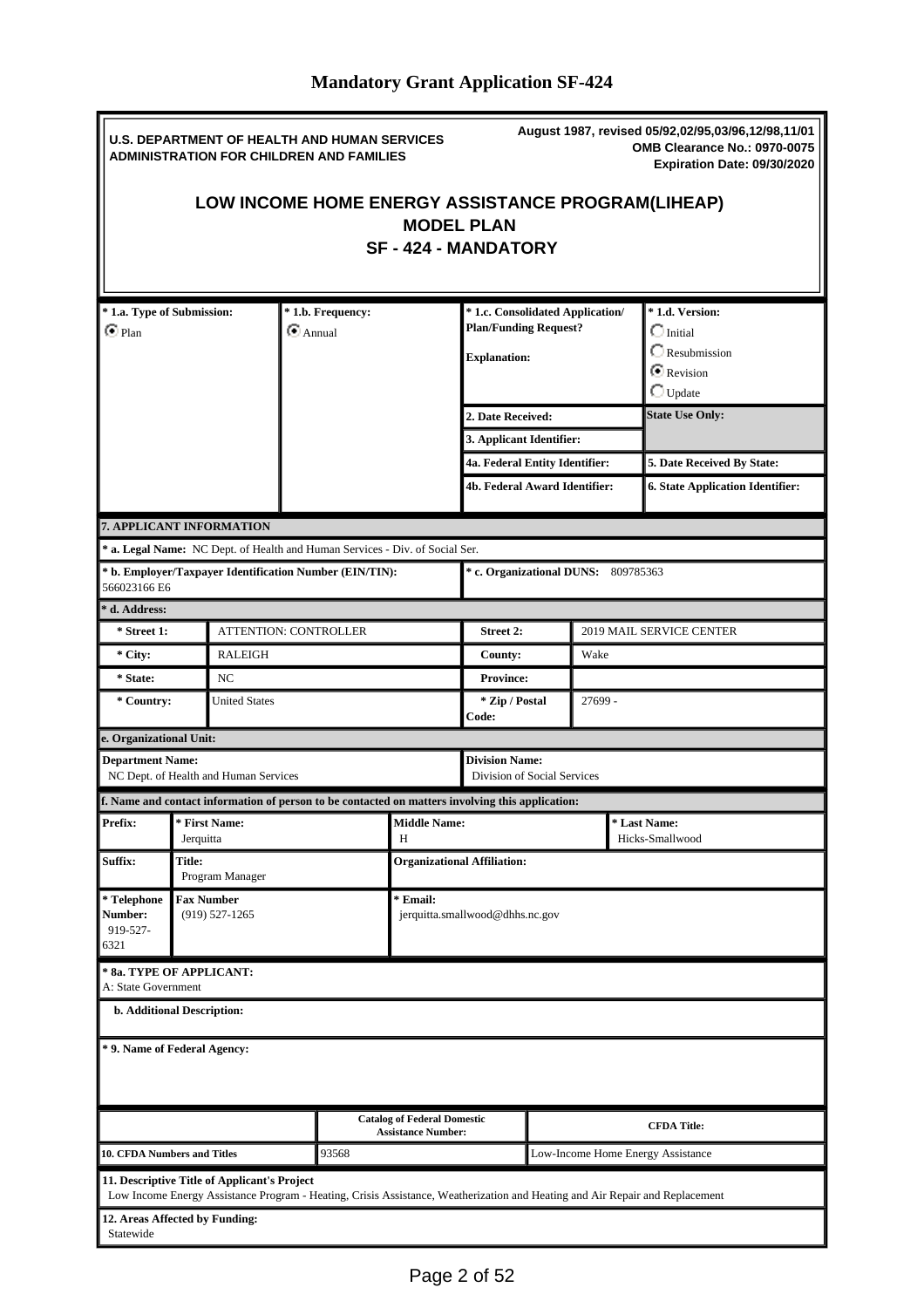| <b>13. CONGRESSIONAL DISTRICTS OF:</b>                                              |                                                                                    |                                                                                                                                                                                                                                                                                                                                                                                                                                                             |  |  |
|-------------------------------------------------------------------------------------|------------------------------------------------------------------------------------|-------------------------------------------------------------------------------------------------------------------------------------------------------------------------------------------------------------------------------------------------------------------------------------------------------------------------------------------------------------------------------------------------------------------------------------------------------------|--|--|
| * a. Applicant<br>$\overline{4}$                                                    |                                                                                    | b. Program/Project:<br>Statewide                                                                                                                                                                                                                                                                                                                                                                                                                            |  |  |
|                                                                                     | Attach an additional list of Program/Project Congressional Districts if needed.    |                                                                                                                                                                                                                                                                                                                                                                                                                                                             |  |  |
| <b>14. FUNDING PERIOD:</b>                                                          |                                                                                    | <b>15. ESTIMATED FUNDING:</b>                                                                                                                                                                                                                                                                                                                                                                                                                               |  |  |
| a. Start Date:<br>10/01/2019                                                        | b. End Date:<br>09/30/2020                                                         | $*$ a. Federal $(\$)$ :<br>$b. Match($ \$ $)$ :<br>\$0<br>\$0                                                                                                                                                                                                                                                                                                                                                                                               |  |  |
| * 16. IS SUBMISSION SUBJECT TO REVIEW BY STATE UNDER EXECUTIVE ORDER 12372 PROCESS? |                                                                                    |                                                                                                                                                                                                                                                                                                                                                                                                                                                             |  |  |
|                                                                                     | a. This submission was made available to the State under the Executive Order 12372 |                                                                                                                                                                                                                                                                                                                                                                                                                                                             |  |  |
| <b>Process for Review on:</b>                                                       |                                                                                    |                                                                                                                                                                                                                                                                                                                                                                                                                                                             |  |  |
| b. Program is subject to E.O. 12372 but has not been selected by State for review.  |                                                                                    |                                                                                                                                                                                                                                                                                                                                                                                                                                                             |  |  |
| c. Program is not covered by E.O. 12372.                                            |                                                                                    |                                                                                                                                                                                                                                                                                                                                                                                                                                                             |  |  |
| $\Box$ yes<br>$\odot$ NO<br><b>Explanation:</b>                                     | * 17. Is The Applicant Delinquent On Any Federal Debt?                             |                                                                                                                                                                                                                                                                                                                                                                                                                                                             |  |  |
| penalties. (U.S. Code, Title 218, Section 1001)<br>$*$ <sup>I</sup> Agree           |                                                                                    | 18. By signing this application, I certify (1) to the statements contained in the list of certifications** and (2) that the statements herein are true,<br>complete and accurate to the best of my knowledge. I also provide the required assurances** and agree to comply with any resulting terms if I<br>accept an award. I am aware that any false, fictitious, or fraudulent statements or claims may subject me to criminal, civil, or administrative |  |  |
| specific instructions.                                                              |                                                                                    | ** The list of certifications and assurances, or an internet site where you may obtain this list, is contained in the announcement or agency                                                                                                                                                                                                                                                                                                                |  |  |
|                                                                                     | 18a. Typed or Printed Name and Title of Authorized Certifying Official             | 18c. Telephone (area code, number and extension)                                                                                                                                                                                                                                                                                                                                                                                                            |  |  |
|                                                                                     |                                                                                    | 18d. Email Address                                                                                                                                                                                                                                                                                                                                                                                                                                          |  |  |
|                                                                                     | 18b. Signature of Authorized Certifying Official                                   | 18e. Date Report Submitted (Month, Day, Year)                                                                                                                                                                                                                                                                                                                                                                                                               |  |  |
|                                                                                     | Attach supporting documents as specified in agency instructions.                   |                                                                                                                                                                                                                                                                                                                                                                                                                                                             |  |  |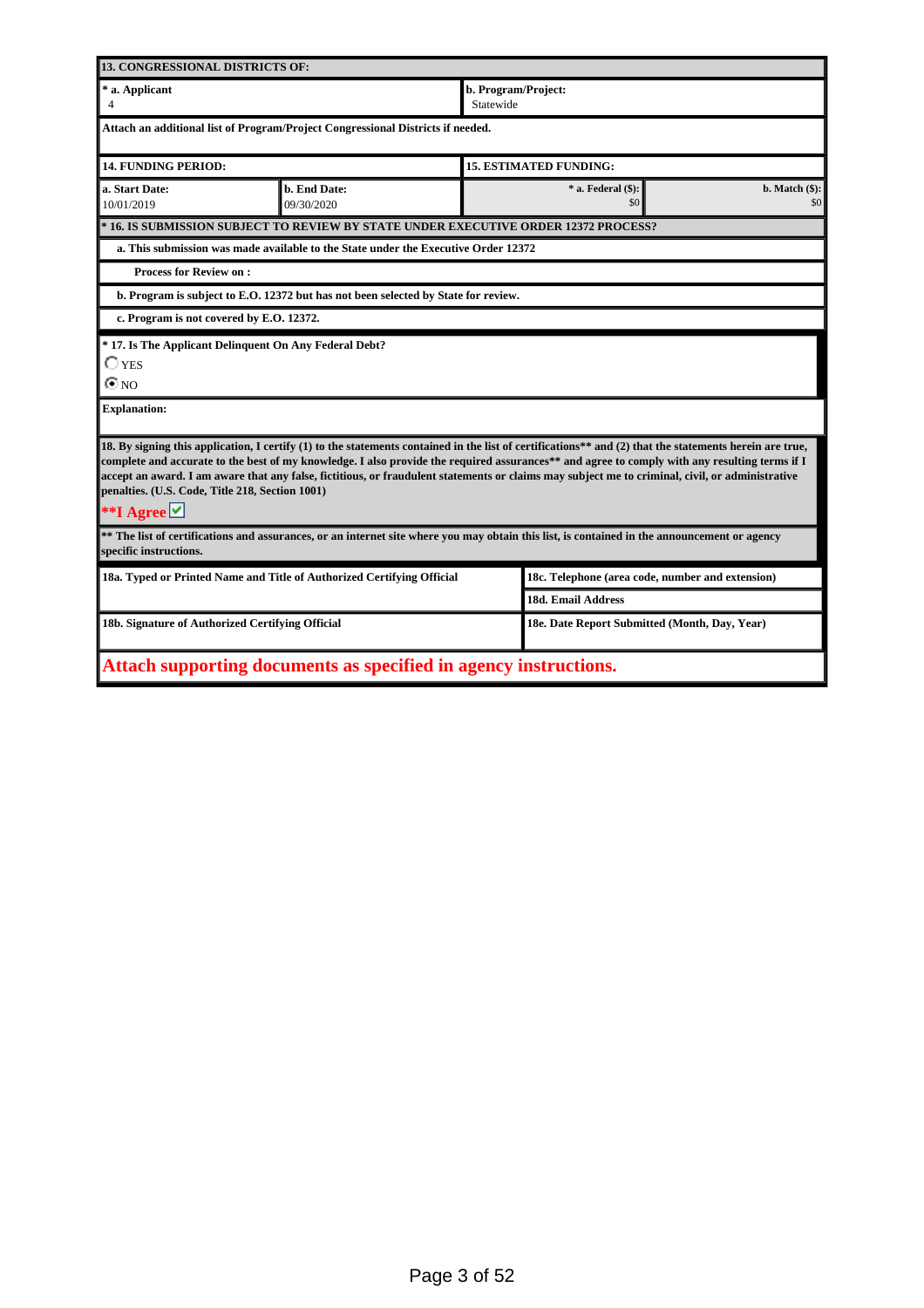<span id="page-3-0"></span>

|  |  |  | <b>Section 1 - Program Components</b> |
|--|--|--|---------------------------------------|
|--|--|--|---------------------------------------|

|                                                                                                                                                                                                                                                                                                                                                                                                                                                                                                                                                                                                                                                                                                                                                                                                                                                                                                                                                                                                                                          | U.S. DEPARTMENT OF HEALTH AND HUMAN SERVICES<br>ADMINISTRATION FOR CHILDREN AND FAMILIES                                                                                                                                                                                                                                                                                                                                                                                                                                                                                                                                                                                                                                                                                                                                                                                                                                                                                                                                                                                                                                                                |                   | August 1987, revised 05/92,02/95,03/96,12/98,11/01<br><b>OMB Clearance No.: 0970-0075</b><br>Expiration Date: 09/30/2020 |  |  |  |
|------------------------------------------------------------------------------------------------------------------------------------------------------------------------------------------------------------------------------------------------------------------------------------------------------------------------------------------------------------------------------------------------------------------------------------------------------------------------------------------------------------------------------------------------------------------------------------------------------------------------------------------------------------------------------------------------------------------------------------------------------------------------------------------------------------------------------------------------------------------------------------------------------------------------------------------------------------------------------------------------------------------------------------------|---------------------------------------------------------------------------------------------------------------------------------------------------------------------------------------------------------------------------------------------------------------------------------------------------------------------------------------------------------------------------------------------------------------------------------------------------------------------------------------------------------------------------------------------------------------------------------------------------------------------------------------------------------------------------------------------------------------------------------------------------------------------------------------------------------------------------------------------------------------------------------------------------------------------------------------------------------------------------------------------------------------------------------------------------------------------------------------------------------------------------------------------------------|-------------------|--------------------------------------------------------------------------------------------------------------------------|--|--|--|
|                                                                                                                                                                                                                                                                                                                                                                                                                                                                                                                                                                                                                                                                                                                                                                                                                                                                                                                                                                                                                                          | LOW INCOME HOME ENERGY ASSISTANCE PROGRAM(LIHEAP)<br><b>MODEL PLAN</b><br><b>SF-424-MANDATORY</b>                                                                                                                                                                                                                                                                                                                                                                                                                                                                                                                                                                                                                                                                                                                                                                                                                                                                                                                                                                                                                                                       |                   |                                                                                                                          |  |  |  |
| <b>Department of Health and Human Services</b><br><b>Administration for Children and Families</b><br><b>Office of Community Services</b><br>Washington, DC 20201<br>August 1987, revised 05/92, 02/95, 03/96, 12/98, 11/01<br>OMB Approval No. 0970-0075<br><b>Expiration Date: 09/30/2020</b><br>THE PAPERWORK REDUCTION ACT OF 1995 (Pub. L. 104-13)Use of this model plan is optional. However, the information requested is<br>required in order to receive a Low Income Home Energy Assistance Program (LIHEAP) grant in years in which the grantee is not permitted to<br>file an abbreviated plan. Public reporting burden for this collection of information is estimated to average 1 hour per response, including the<br>time for reviewing instructions, gathering and maintaining the data needed, and reviewing the collection of information. An agency may not<br>conduct or sponsor, and a person is not required to respond to, a collection of information unless it displays a currently valid OMB control<br>number. |                                                                                                                                                                                                                                                                                                                                                                                                                                                                                                                                                                                                                                                                                                                                                                                                                                                                                                                                                                                                                                                                                                                                                         |                   |                                                                                                                          |  |  |  |
|                                                                                                                                                                                                                                                                                                                                                                                                                                                                                                                                                                                                                                                                                                                                                                                                                                                                                                                                                                                                                                          | <b>Section 1 Program Components</b><br>Program Components, $2605(a)$ , $2605(b)(1)$ - Assurance 1, $2605(c)(1)(C)$                                                                                                                                                                                                                                                                                                                                                                                                                                                                                                                                                                                                                                                                                                                                                                                                                                                                                                                                                                                                                                      |                   |                                                                                                                          |  |  |  |
|                                                                                                                                                                                                                                                                                                                                                                                                                                                                                                                                                                                                                                                                                                                                                                                                                                                                                                                                                                                                                                          | 1.1 Check which components you will operate under the LIHEAP program.<br>(Note: You must provide information for each component designated here as requested elsewhere in<br>this plan.)                                                                                                                                                                                                                                                                                                                                                                                                                                                                                                                                                                                                                                                                                                                                                                                                                                                                                                                                                                |                   | <b>Dates of Operation</b>                                                                                                |  |  |  |
|                                                                                                                                                                                                                                                                                                                                                                                                                                                                                                                                                                                                                                                                                                                                                                                                                                                                                                                                                                                                                                          |                                                                                                                                                                                                                                                                                                                                                                                                                                                                                                                                                                                                                                                                                                                                                                                                                                                                                                                                                                                                                                                                                                                                                         | <b>Start Date</b> | <b>End Date</b>                                                                                                          |  |  |  |
| ▽                                                                                                                                                                                                                                                                                                                                                                                                                                                                                                                                                                                                                                                                                                                                                                                                                                                                                                                                                                                                                                        | <b>Heating assistance</b>                                                                                                                                                                                                                                                                                                                                                                                                                                                                                                                                                                                                                                                                                                                                                                                                                                                                                                                                                                                                                                                                                                                               | 11/02/2020        | 03/31/2021                                                                                                               |  |  |  |
|                                                                                                                                                                                                                                                                                                                                                                                                                                                                                                                                                                                                                                                                                                                                                                                                                                                                                                                                                                                                                                          | <b>Cooling assistance</b>                                                                                                                                                                                                                                                                                                                                                                                                                                                                                                                                                                                                                                                                                                                                                                                                                                                                                                                                                                                                                                                                                                                               |                   |                                                                                                                          |  |  |  |
| ν                                                                                                                                                                                                                                                                                                                                                                                                                                                                                                                                                                                                                                                                                                                                                                                                                                                                                                                                                                                                                                        | Crisis assistance                                                                                                                                                                                                                                                                                                                                                                                                                                                                                                                                                                                                                                                                                                                                                                                                                                                                                                                                                                                                                                                                                                                                       | 10/01/2020        | 09/30/2021                                                                                                               |  |  |  |
| V                                                                                                                                                                                                                                                                                                                                                                                                                                                                                                                                                                                                                                                                                                                                                                                                                                                                                                                                                                                                                                        | <b>Weatherization assistance</b>                                                                                                                                                                                                                                                                                                                                                                                                                                                                                                                                                                                                                                                                                                                                                                                                                                                                                                                                                                                                                                                                                                                        | 10/01/2020        | 09/30/2021                                                                                                               |  |  |  |
|                                                                                                                                                                                                                                                                                                                                                                                                                                                                                                                                                                                                                                                                                                                                                                                                                                                                                                                                                                                                                                          | Provide further explanation for the dates of operation, if necessary                                                                                                                                                                                                                                                                                                                                                                                                                                                                                                                                                                                                                                                                                                                                                                                                                                                                                                                                                                                                                                                                                    |                   |                                                                                                                          |  |  |  |
|                                                                                                                                                                                                                                                                                                                                                                                                                                                                                                                                                                                                                                                                                                                                                                                                                                                                                                                                                                                                                                          | An automated Low Income Energy Assistance Program (LIEAP) payment will be issued in November 2020 to households using CARES<br>Act funding. Automated payments will be based on heating source. Households will receive \$300 for wood, \$400 for gas and \$500 for electric.<br>Households must meet the follow criteria below to be elgibile for the automated payment.<br>Households with persons aged 60 or older or<br>Households with disabled individuals receiving Division of Aging and Adult Services (DAAS) and<br>Currently receiving FNS and<br>Received 2019-2020 LIEAP year<br>A notice with prepopulated information from 2019-2020 LIEAP application will be sent to the household that meet the criteria listed above. The<br>households will be instructed to update any changes and return to their local county department of social services. If changes are reported, the county<br>agency will update the information in the NC FAST system to determine if the household is eligible for the 2020-2021 LIEAP payment. If no changes are<br>reported, LIEAP year 2019-2020 information will be used to approve the application. |                   |                                                                                                                          |  |  |  |
|                                                                                                                                                                                                                                                                                                                                                                                                                                                                                                                                                                                                                                                                                                                                                                                                                                                                                                                                                                                                                                          | Estimated Funding Allocation, $2604(C)$ , $2605(k)(1)$ , $2605(k)(9)$ , $2605(k)(16)$ - Assurances 9 and 16<br>1.2 Estimate what amount of available LIHEAP funds will be used for each component that you will operate: The total of all percentages                                                                                                                                                                                                                                                                                                                                                                                                                                                                                                                                                                                                                                                                                                                                                                                                                                                                                                   |                   | Percentage (%)                                                                                                           |  |  |  |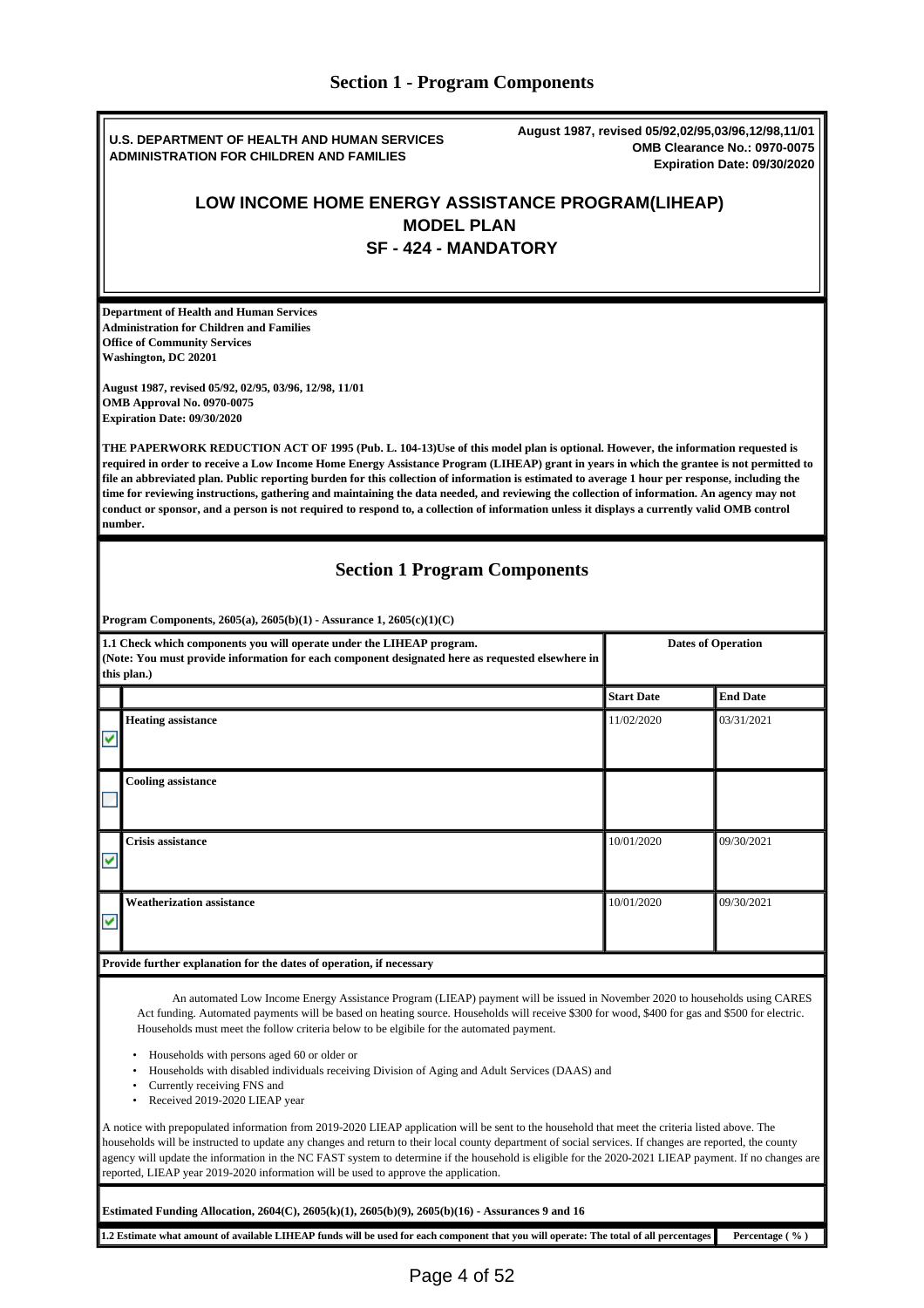| must add up to 100%.                                                                                                                                                                                     |                                                                                                                                                                                                                                                                                                                                                                             |                              |                              |                              |  |
|----------------------------------------------------------------------------------------------------------------------------------------------------------------------------------------------------------|-----------------------------------------------------------------------------------------------------------------------------------------------------------------------------------------------------------------------------------------------------------------------------------------------------------------------------------------------------------------------------|------------------------------|------------------------------|------------------------------|--|
| <b>Heating</b> assistance<br>44.30%                                                                                                                                                                      |                                                                                                                                                                                                                                                                                                                                                                             |                              |                              |                              |  |
| <b>Cooling assistance</b>                                                                                                                                                                                |                                                                                                                                                                                                                                                                                                                                                                             |                              |                              | 0.00%                        |  |
| <b>Crisis assistance</b>                                                                                                                                                                                 |                                                                                                                                                                                                                                                                                                                                                                             |                              |                              | 30.10%                       |  |
| <b>Weatherization assistance</b>                                                                                                                                                                         |                                                                                                                                                                                                                                                                                                                                                                             |                              |                              | 14.80%                       |  |
| Carryover to the following federal fiscal year                                                                                                                                                           |                                                                                                                                                                                                                                                                                                                                                                             |                              |                              | 0.00%                        |  |
| <b>Administrative and planning costs</b>                                                                                                                                                                 |                                                                                                                                                                                                                                                                                                                                                                             |                              |                              | 6.90%                        |  |
| Services to reduce home energy needs including needs assessment (Assurance 16)                                                                                                                           |                                                                                                                                                                                                                                                                                                                                                                             |                              |                              | 0.00%                        |  |
| Used to develop and implement leveraging activities                                                                                                                                                      |                                                                                                                                                                                                                                                                                                                                                                             |                              |                              | 0.00%                        |  |
| <b>TOTAL</b>                                                                                                                                                                                             |                                                                                                                                                                                                                                                                                                                                                                             |                              |                              | 96.10%                       |  |
| Alternate Use of Crisis Assistance Funds, 2605(c)(1)(C)                                                                                                                                                  |                                                                                                                                                                                                                                                                                                                                                                             |                              |                              |                              |  |
| 1.3 The funds reserved for winter crisis assistance that have not been expended by March 15 will be reprogrammed to:                                                                                     |                                                                                                                                                                                                                                                                                                                                                                             |                              |                              |                              |  |
| <b>Heating assistance</b><br><b>Cooling assistance</b>                                                                                                                                                   |                                                                                                                                                                                                                                                                                                                                                                             |                              |                              |                              |  |
| Weatherization<br>☑<br>assistance                                                                                                                                                                        | Other (specify:) Our crisis component is a year-round program that serves heating and cooling crisis needs. Funds not<br>used for heating by March 15 will remain with the crisis component and can be used for cooling crisis needs. All funds<br>not used by end of the state fiscal year are carried over into the next fiscal year in accordance with LIHEAP guidelines |                              |                              |                              |  |
| Categorical Eligibility, $2605(b)(2)(A)$ - Assurance 2, $2605(c)(1)(A)$ , $2605(b)(8A)$ - Assurance 8                                                                                                    |                                                                                                                                                                                                                                                                                                                                                                             |                              |                              |                              |  |
| 1.4 Do you consider households categorically eligible if one household member receives one of the following categories of benefits in the left                                                           |                                                                                                                                                                                                                                                                                                                                                                             |                              |                              |                              |  |
| column below? $\bigcirc$ Yes $\bigcirc$ No                                                                                                                                                               |                                                                                                                                                                                                                                                                                                                                                                             |                              |                              |                              |  |
| If you answered "Yes" to question 1.4, you must complete the table below and answer questions 1.5 and 1.6.                                                                                               |                                                                                                                                                                                                                                                                                                                                                                             |                              |                              |                              |  |
|                                                                                                                                                                                                          | <b>Heating</b>                                                                                                                                                                                                                                                                                                                                                              | Cooling                      | <b>Crisis</b>                | Weatherization               |  |
| <b>TANF</b>                                                                                                                                                                                              | $\bigcirc$ Yes $\bigcirc$ No                                                                                                                                                                                                                                                                                                                                                | $\bigcirc$ Yes $\bigcirc$ No | $\bigcirc$ Yes $\bigcirc$ No | $\bigcirc$ Yes $\bigcirc$ No |  |
| <b>SSI</b>                                                                                                                                                                                               | $C$ Yes $C$ No                                                                                                                                                                                                                                                                                                                                                              | $C$ Yes $C$ No               | $C$ Yes $C$ No               | $C$ Yes $C$ No               |  |
| <b>SNAP</b>                                                                                                                                                                                              | $C$ Yes $C$ No                                                                                                                                                                                                                                                                                                                                                              | $\bigcirc$ Yes $\bigcirc$ No | $C$ Yes $C$ No               | $O$ Yes $O$ No               |  |
| <b>Means-tested Veterans Programs</b>                                                                                                                                                                    | $\bigcirc$ Yes $\bigcirc$ No                                                                                                                                                                                                                                                                                                                                                | $\bigcirc$ Yes $\bigcirc$ No | $\bigcirc$ Yes $\bigcirc$ No | $C$ Yes $C$ No               |  |
| <b>Program Name</b>                                                                                                                                                                                      | <b>Heating</b>                                                                                                                                                                                                                                                                                                                                                              | Cooling                      | <b>Crisis</b>                | Weatherization               |  |
| Other(Specify) 1                                                                                                                                                                                         | $C$ Yes $C$ No                                                                                                                                                                                                                                                                                                                                                              | $C$ Yes $C$ No               | $\bigcirc$ Yes $\bigcirc$ No | $C$ Yes $C$ No               |  |
| 1.5 Do you automatically enroll households without a direct annual application? $\Box$ Yes $\Box$ No                                                                                                     |                                                                                                                                                                                                                                                                                                                                                                             |                              |                              |                              |  |
| If Yes, explain:                                                                                                                                                                                         |                                                                                                                                                                                                                                                                                                                                                                             |                              |                              |                              |  |
|                                                                                                                                                                                                          |                                                                                                                                                                                                                                                                                                                                                                             |                              |                              |                              |  |
| 1.6 How do you ensure there is no difference in the treatment of categorically eligible households from those not receiving other public assistance<br>when determining eligibility and benefit amounts? |                                                                                                                                                                                                                                                                                                                                                                             |                              |                              |                              |  |
| <b>SNAP Nominal Payments</b>                                                                                                                                                                             |                                                                                                                                                                                                                                                                                                                                                                             |                              |                              |                              |  |
| 1.7a Do you allocate LIHEAP funds toward a nominal payment for SNAP households? $\bigcirc$ Yes $\,\bullet\,$ No                                                                                          |                                                                                                                                                                                                                                                                                                                                                                             |                              |                              |                              |  |
| If you answered "Yes" to question 1.7a, you must provide a response to questions 1.7b, 1.7c, and 1.7d.                                                                                                   |                                                                                                                                                                                                                                                                                                                                                                             |                              |                              |                              |  |
| 1.7b Amount of Nominal Assistance: \$0.00                                                                                                                                                                |                                                                                                                                                                                                                                                                                                                                                                             |                              |                              |                              |  |
| 1.7c Frequency of Assistance                                                                                                                                                                             |                                                                                                                                                                                                                                                                                                                                                                             |                              |                              |                              |  |
| <b>Once Per Year</b>                                                                                                                                                                                     |                                                                                                                                                                                                                                                                                                                                                                             |                              |                              |                              |  |
| Once every five years                                                                                                                                                                                    |                                                                                                                                                                                                                                                                                                                                                                             |                              |                              |                              |  |
| Other - Describe:                                                                                                                                                                                        |                                                                                                                                                                                                                                                                                                                                                                             |                              |                              |                              |  |
| 1.7d How do you confirm that the household receiving a nominal payment has an energy cost or need?                                                                                                       |                                                                                                                                                                                                                                                                                                                                                                             |                              |                              |                              |  |
| Require verification of heating vendor                                                                                                                                                                   |                                                                                                                                                                                                                                                                                                                                                                             |                              |                              |                              |  |
| <b>Determination of Eligibility - Countable Income</b>                                                                                                                                                   |                                                                                                                                                                                                                                                                                                                                                                             |                              |                              |                              |  |
|                                                                                                                                                                                                          |                                                                                                                                                                                                                                                                                                                                                                             |                              |                              |                              |  |
| 1.8. In determining a household's income eligibility for LIHEAP, do you use gross income or net income?                                                                                                  |                                                                                                                                                                                                                                                                                                                                                                             |                              |                              |                              |  |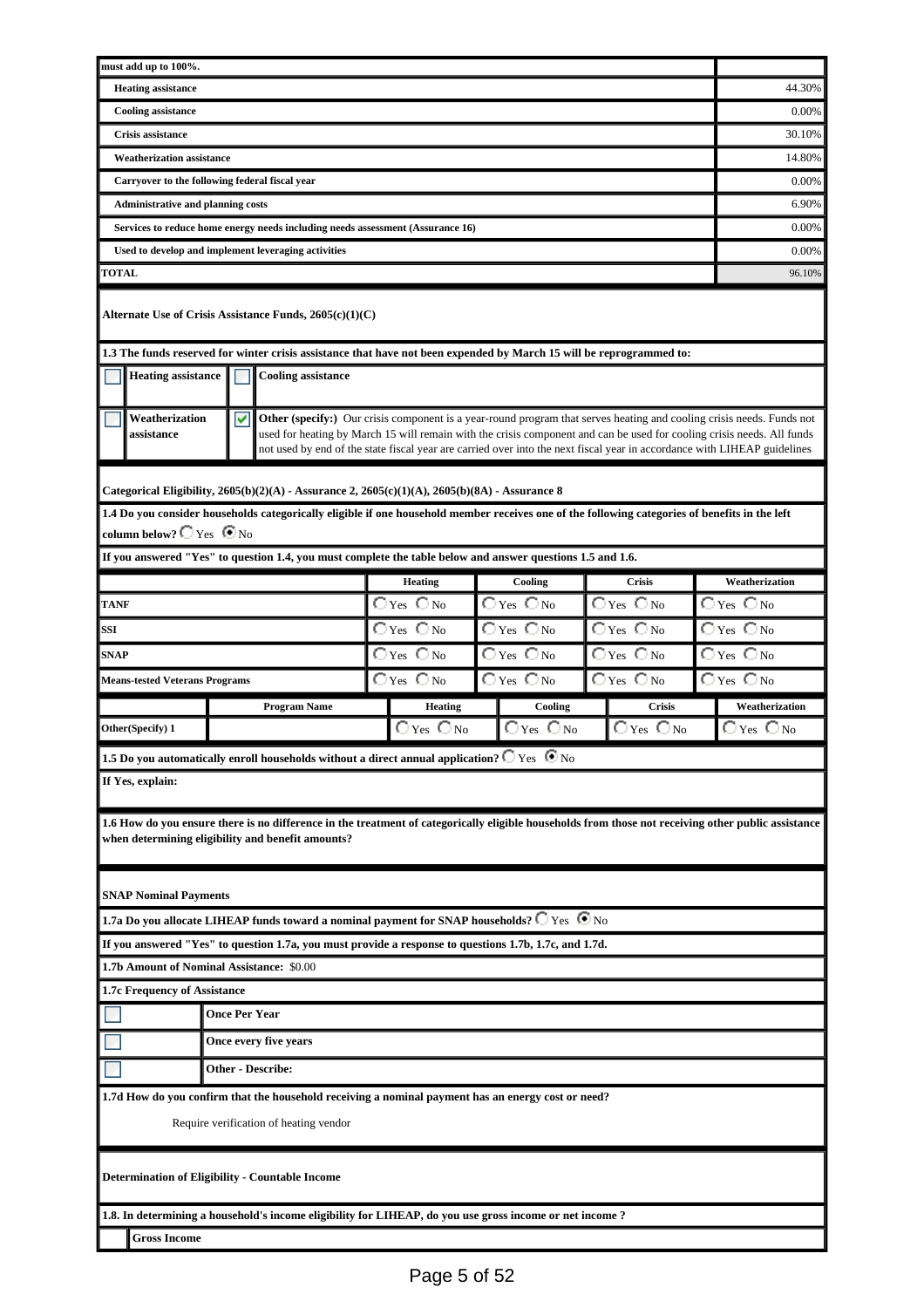| ⊽ | <b>Net Income</b>                                                                                                      |  |  |  |  |
|---|------------------------------------------------------------------------------------------------------------------------|--|--|--|--|
|   | 1.9. Select all the applicable forms of countable income used to determine a household's income eligibility for LIHEAP |  |  |  |  |
| M | <b>Wages</b>                                                                                                           |  |  |  |  |
| ▽ | <b>Self - Employment Income</b>                                                                                        |  |  |  |  |
| ⊽ | <b>Contract Income</b>                                                                                                 |  |  |  |  |
| ⊻ | <b>Payments from mortgage or Sales Contracts</b>                                                                       |  |  |  |  |
| ⊽ | <b>Unemployment insurance</b>                                                                                          |  |  |  |  |
| ⊽ | <b>Strike Pay</b>                                                                                                      |  |  |  |  |
| ⊻ | <b>Social Security Administration (SSA) benefits</b>                                                                   |  |  |  |  |
|   | <b>Including MediCare</b><br>▽<br><b>Excluding MediCare deduction</b><br>deduction                                     |  |  |  |  |
| ▽ | <b>Supplemental Security Income (SSI)</b>                                                                              |  |  |  |  |
| ▽ | Retirement / pension benefits                                                                                          |  |  |  |  |
| V | <b>General Assistance benefits</b>                                                                                     |  |  |  |  |
| M | Temporary Assistance for Needy Families (TANF) benefits                                                                |  |  |  |  |
|   | <b>Supplemental Nutrition Assistance Program (SNAP) benefits</b>                                                       |  |  |  |  |
|   | Women, Infants, and Children Supplemental Nutrition Program (WIC) benefits                                             |  |  |  |  |
|   | Loans that need to be repaid                                                                                           |  |  |  |  |
| ⊽ | Cash gifts                                                                                                             |  |  |  |  |
| V | Savings account balance                                                                                                |  |  |  |  |
|   | One-time lump-sum payments, such as rebates/credits, winnings from lotteries, refund deposits, etc.                    |  |  |  |  |
|   | Jury duty compensation                                                                                                 |  |  |  |  |
| ▽ | <b>Rental income</b>                                                                                                   |  |  |  |  |
| ▽ | Income from employment through Workforce Investment Act (WIA)                                                          |  |  |  |  |
| M | Income from work study programs                                                                                        |  |  |  |  |
| ⊽ | <b>Alimony</b>                                                                                                         |  |  |  |  |
| V | <b>Child support</b>                                                                                                   |  |  |  |  |
| ▽ | Interest, dividends, or royalties                                                                                      |  |  |  |  |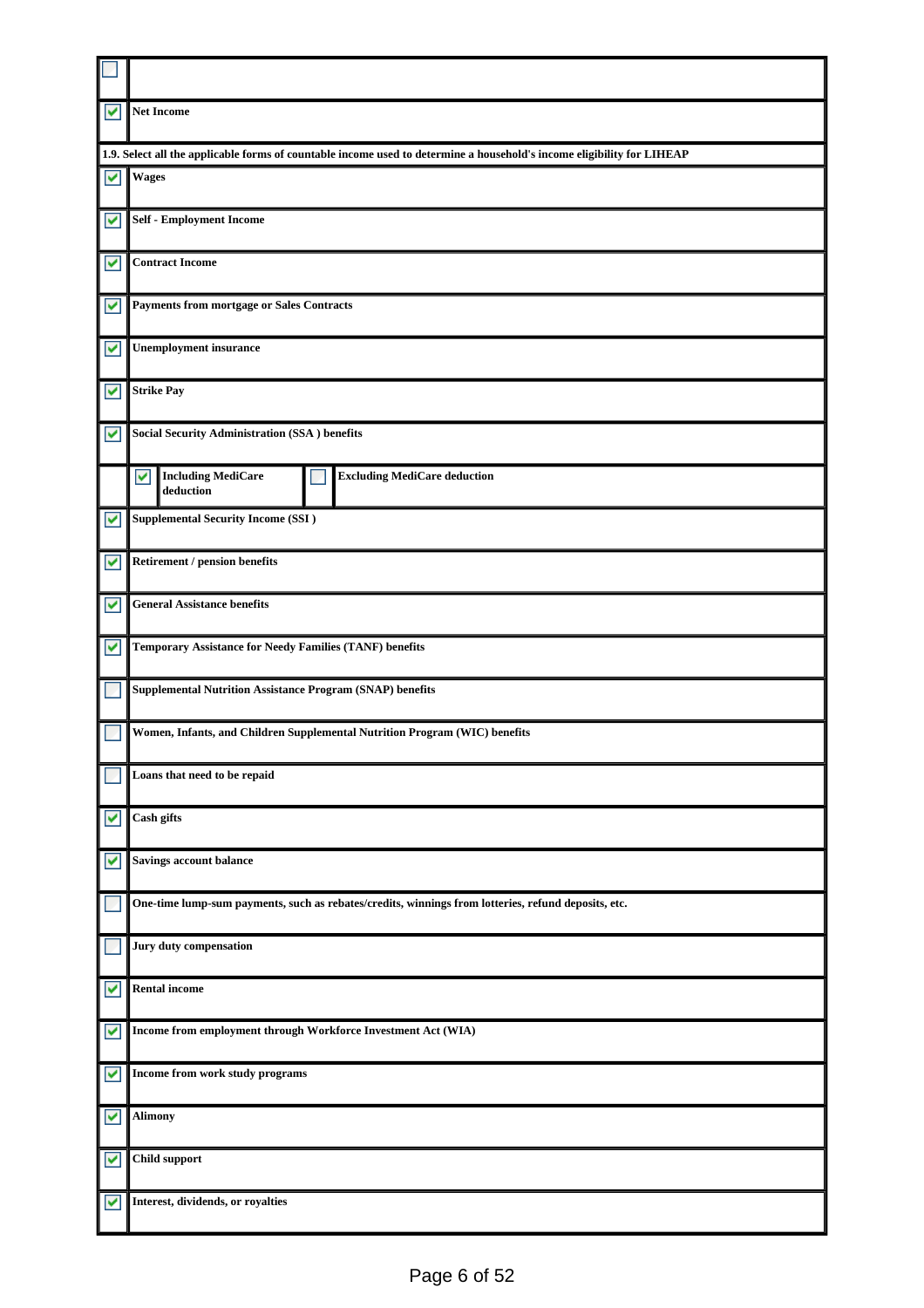| M | <b>Commissions</b>                                                                                                                                                                                                                                                                                                                                                                                                                                                                                                                                   |
|---|------------------------------------------------------------------------------------------------------------------------------------------------------------------------------------------------------------------------------------------------------------------------------------------------------------------------------------------------------------------------------------------------------------------------------------------------------------------------------------------------------------------------------------------------------|
|   | <b>Legal settlements</b>                                                                                                                                                                                                                                                                                                                                                                                                                                                                                                                             |
|   | Insurance payments made directly to the insured                                                                                                                                                                                                                                                                                                                                                                                                                                                                                                      |
|   | Insurance payments made specifically for the repayment of a bill, debt, or estimate                                                                                                                                                                                                                                                                                                                                                                                                                                                                  |
| V | Veterans Administration (VA) benefits                                                                                                                                                                                                                                                                                                                                                                                                                                                                                                                |
|   | Earned income of a child under the age of 18                                                                                                                                                                                                                                                                                                                                                                                                                                                                                                         |
|   | Balance of retirement, pension, or annuity accounts where funds cannot be withdrawn without a penalty.                                                                                                                                                                                                                                                                                                                                                                                                                                               |
|   | Income tax refunds                                                                                                                                                                                                                                                                                                                                                                                                                                                                                                                                   |
|   | Stipends from senior companion programs, such as VISTA                                                                                                                                                                                                                                                                                                                                                                                                                                                                                               |
| M | Funds received by household for the care of a foster child                                                                                                                                                                                                                                                                                                                                                                                                                                                                                           |
|   | Ameri-Corp Program payments for living allowances, earnings, and in-kind aid                                                                                                                                                                                                                                                                                                                                                                                                                                                                         |
| M | Reimbursements (for mileage, gas, lodging, meals, etc.)                                                                                                                                                                                                                                                                                                                                                                                                                                                                                              |
| M | Other                                                                                                                                                                                                                                                                                                                                                                                                                                                                                                                                                |
|   | Railroad Retirement, Trade Readjustment Benefits, Worker's Compensation, Work Release, Military Allotment, Brown or Black<br>Lung Benefits, Educational Assistance - scholarships - after allowable deductions Assistance from other agencies and organizations if such<br>aid is for rehabilitation purposes, special training, or educational opportunities. This includes VA Educational Assistance Incentive<br>payments from vocational rehabilitation program Per Capita Gaming Payments made under Per Capita Act PL 98-64 Special Assistance |
|   | If any of the above questions require further explanation or clarification that could not be made in<br>the fields provided, attach a document with said explanation here.                                                                                                                                                                                                                                                                                                                                                                           |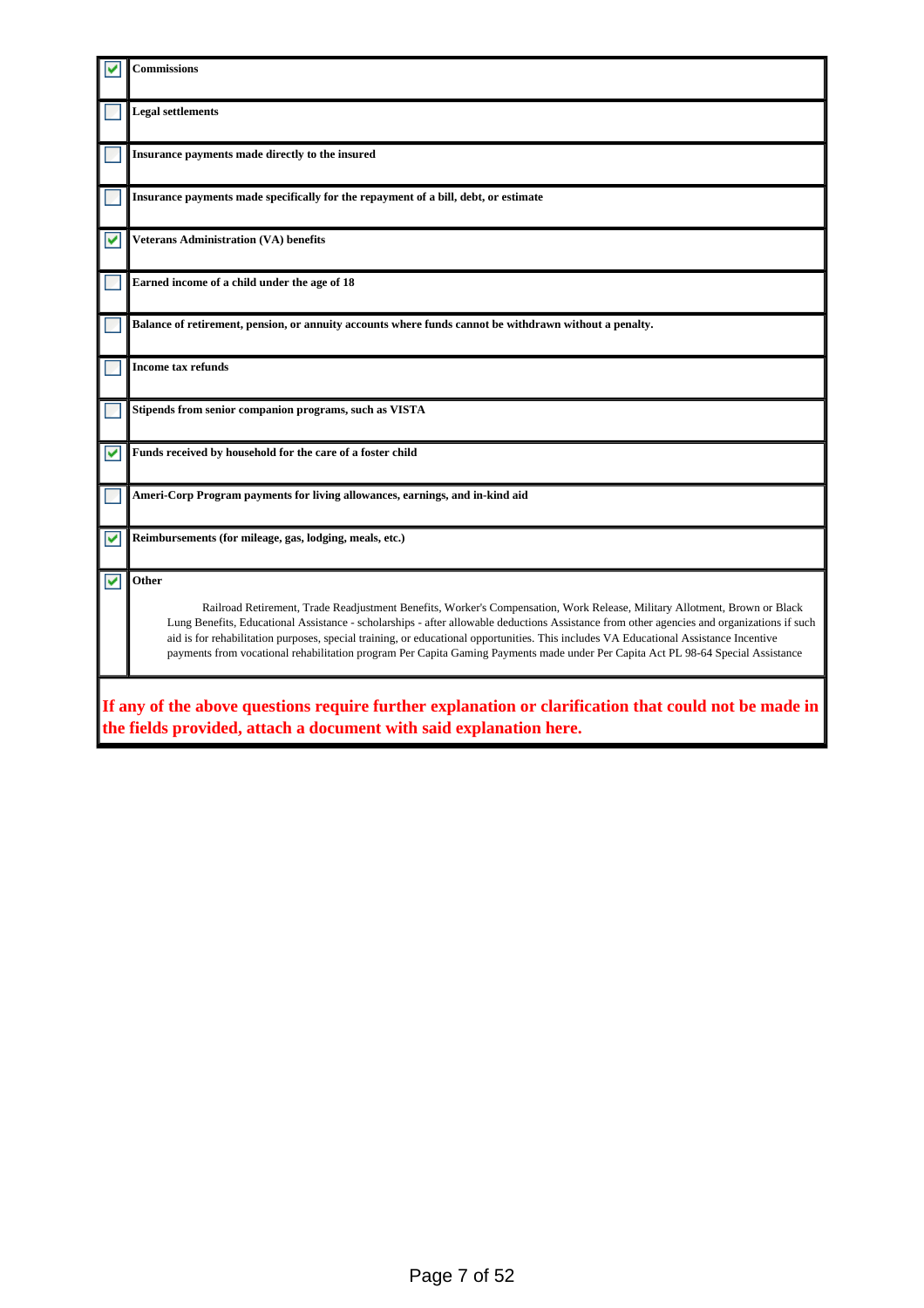**U.S. DEPARTMENT OF HEALTH AND HUMAN SERVICES ADMINISTRATION FOR CHILDREN AND FAMILIES**

**August 1987, revised 05/92,02/95,03/96,12/98,11/01 OMB Clearance No.: 0970-0075 Expiration Date: 09/30/2020**

#### <span id="page-7-0"></span>**LOW INCOME HOME ENERGY ASSISTANCE PROGRAM(LIHEAP) MODEL PLAN SF - 424 - MANDATORY**

| <b>Section 2 - Heating Assistance</b>                                                |                                                                           |                              |                               |                              |  |
|--------------------------------------------------------------------------------------|---------------------------------------------------------------------------|------------------------------|-------------------------------|------------------------------|--|
| Eligibility, $2605(b)(2)$ - Assurance 2                                              |                                                                           |                              |                               |                              |  |
| 2.1 Designate the income eligibility threshold used for the heating component:       |                                                                           |                              |                               |                              |  |
| Add                                                                                  | <b>Household size</b>                                                     |                              | <b>Eligibility Guideline</b>  | <b>Eligibility Threshold</b> |  |
| $\mathbf{1}$                                                                         | All Household Sizes                                                       |                              | <b>HHS Poverty Guidelines</b> | 130.00%                      |  |
| 2.2 Do you have additional eligibility requirements for<br><b>HEATING ASSITANCE?</b> |                                                                           | $\odot$ Yes $\odot$ No       |                               |                              |  |
|                                                                                      | 2.3 Check the appropriate boxes below and describe the policies for each. |                              |                               |                              |  |
| Do you require an Assets test?                                                       |                                                                           | $\odot$ Yes $\odot$ No       |                               |                              |  |
|                                                                                      | Do you have additional/differing eligibility policies for:                |                              |                               |                              |  |
| Renters?                                                                             |                                                                           | $C$ Yes $C$ No               |                               |                              |  |
| <b>Renters Living in subsidized housing?</b>                                         |                                                                           | $\bigcirc$ Yes $\bigcirc$ No |                               |                              |  |
|                                                                                      | Renters with utilities included in the rent?                              | $\odot$ Yes $\odot$ No       |                               |                              |  |
|                                                                                      | Do you give priority in eligibility to:                                   |                              |                               |                              |  |
| Elderly?                                                                             |                                                                           | $\odot$ Yes $\odot$ No       |                               |                              |  |
| Disabled?                                                                            |                                                                           | $\odot$ Yes $\odot$ No       |                               |                              |  |
| Young children?                                                                      |                                                                           | $C$ Yes $C$ No               |                               |                              |  |
|                                                                                      | Households with high energy burdens?                                      | $C_{Yes}$ $C_{No}$           |                               |                              |  |
| Other?                                                                               |                                                                           | $C$ Yes $C$ No               |                               |                              |  |

**Explanations of policies for each "yes" checked above:**

Household members meet the resource requirement if the total household members' countable resources are \$2,250 or less as of the date of the application. Accept the household's statement unless questionable. A resource is considered questionable when there is reason to believe that the reported value is incorrect. When determining the value of a checking or savings account, subtract any outstanding withdrawals and any funds remaining that were counted as income in the LIEAP application. Asset verification is entered into our automated case management system North Carolina Families Acessing Services thru Technology (NCFAST). Allow the client ten (10) business days to provide verification of stated resources. Verification of resources should be requested using the Form 8185. Ineligible aliens' assets shall be countable toward the household's total \$2,250. If the Household's resources exceed \$2,250, deny the application. NC does not pay rent assistance. Only households containing an elderly person age 60 and above or a disabled person receiving services through the Division of Aging and Adult Services (DAAS) are eligible to potentially receive benefits from December 1st through December 31st or until funds are exhausted. Disabled persons are defined as receiving SSI, SSA, or VA disability. Benefits amounts are determined using household size and fuel type.

**Determination of Benefits 2605(b)(5) - Assurance 5, 2605(c)(1)(B)**

**2.4 Describe how you prioritize the provision of heating assistance tovulnerable populations,e.g., benefit amounts, early application periods, etc.**

We target the most vulnerable population for the heating program - only households containing an elderly person age 60 and above or a disabled person receiving services through the Division of Aging and Adult Services (DAAS) are eligible to potentially receive benefits from December 1st through December 31st or until funds are exhausted. Disabled persons are defined as receiving SSI, SSA, or VA disability. All other households are potentially eligible from January 1st through March 31st.

**2.5 Check the variables you use to determine your benefit levels. (Check all that apply):**

**Income**

**Family (household) size**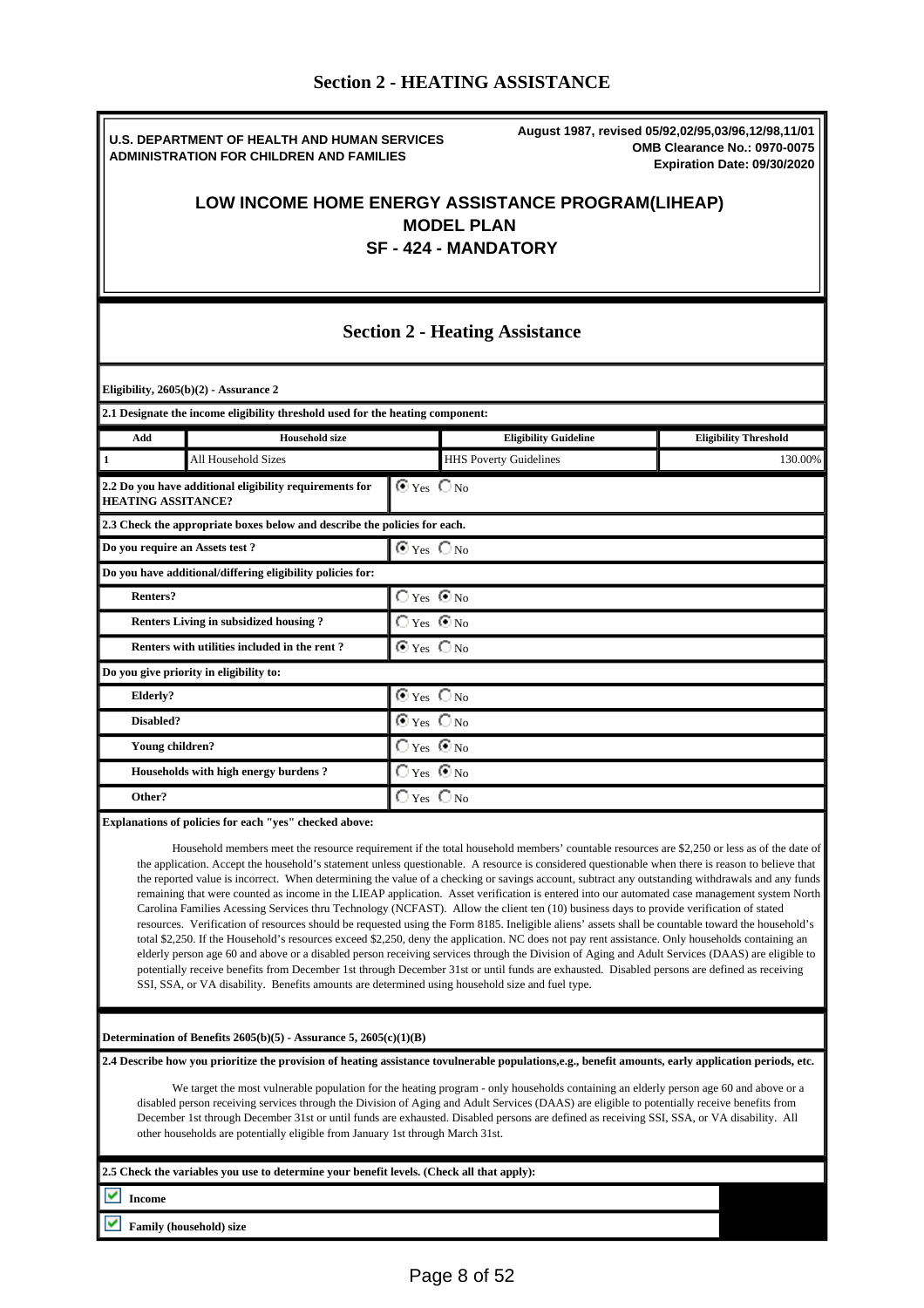| ▽<br>Home energy cost or need:                                                                                                                                                                                                                                                                                                                                                                                       |       |                        |       |  |  |  |
|----------------------------------------------------------------------------------------------------------------------------------------------------------------------------------------------------------------------------------------------------------------------------------------------------------------------------------------------------------------------------------------------------------------------|-------|------------------------|-------|--|--|--|
| M<br><b>Fuel type</b>                                                                                                                                                                                                                                                                                                                                                                                                |       |                        |       |  |  |  |
| Climate/region                                                                                                                                                                                                                                                                                                                                                                                                       |       |                        |       |  |  |  |
| <b>Individual bill</b>                                                                                                                                                                                                                                                                                                                                                                                               |       |                        |       |  |  |  |
| <b>Dwelling type</b>                                                                                                                                                                                                                                                                                                                                                                                                 |       |                        |       |  |  |  |
| Energy burden (% of income spent on home energy)                                                                                                                                                                                                                                                                                                                                                                     |       |                        |       |  |  |  |
| <b>Energy need</b>                                                                                                                                                                                                                                                                                                                                                                                                   |       |                        |       |  |  |  |
| <b>Other - Describe:</b>                                                                                                                                                                                                                                                                                                                                                                                             |       |                        |       |  |  |  |
| The benefit amount is based upon household size, income, fuel type and the household's situation at the time of application; except for<br>resources.<br>Provide a one-time supplemental Heating payment for all approved applications at the end of the program year based on funds available.<br>Benefit Levels, $2605(b)(5)$ - Assurance 5, $2605(c)(1)(B)$<br>2.6 Describe estimated benefit levels for FY 2020: |       |                        |       |  |  |  |
| <b>Minimum Benefit</b>                                                                                                                                                                                                                                                                                                                                                                                               | \$300 | <b>Maximum Benefit</b> | \$500 |  |  |  |
| 2.7 Do you provide in-kind (e.g., blankets, space heaters) and/or other forms of benefits? $\bigcirc$ Yes $\,\bullet$ No                                                                                                                                                                                                                                                                                             |       |                        |       |  |  |  |
| If yes, describe.                                                                                                                                                                                                                                                                                                                                                                                                    |       |                        |       |  |  |  |
|                                                                                                                                                                                                                                                                                                                                                                                                                      |       |                        |       |  |  |  |
| If any of the above questions require further explanation or clarification that could not be made in<br>the fields provided, attach a document with said explanation here.                                                                                                                                                                                                                                           |       |                        |       |  |  |  |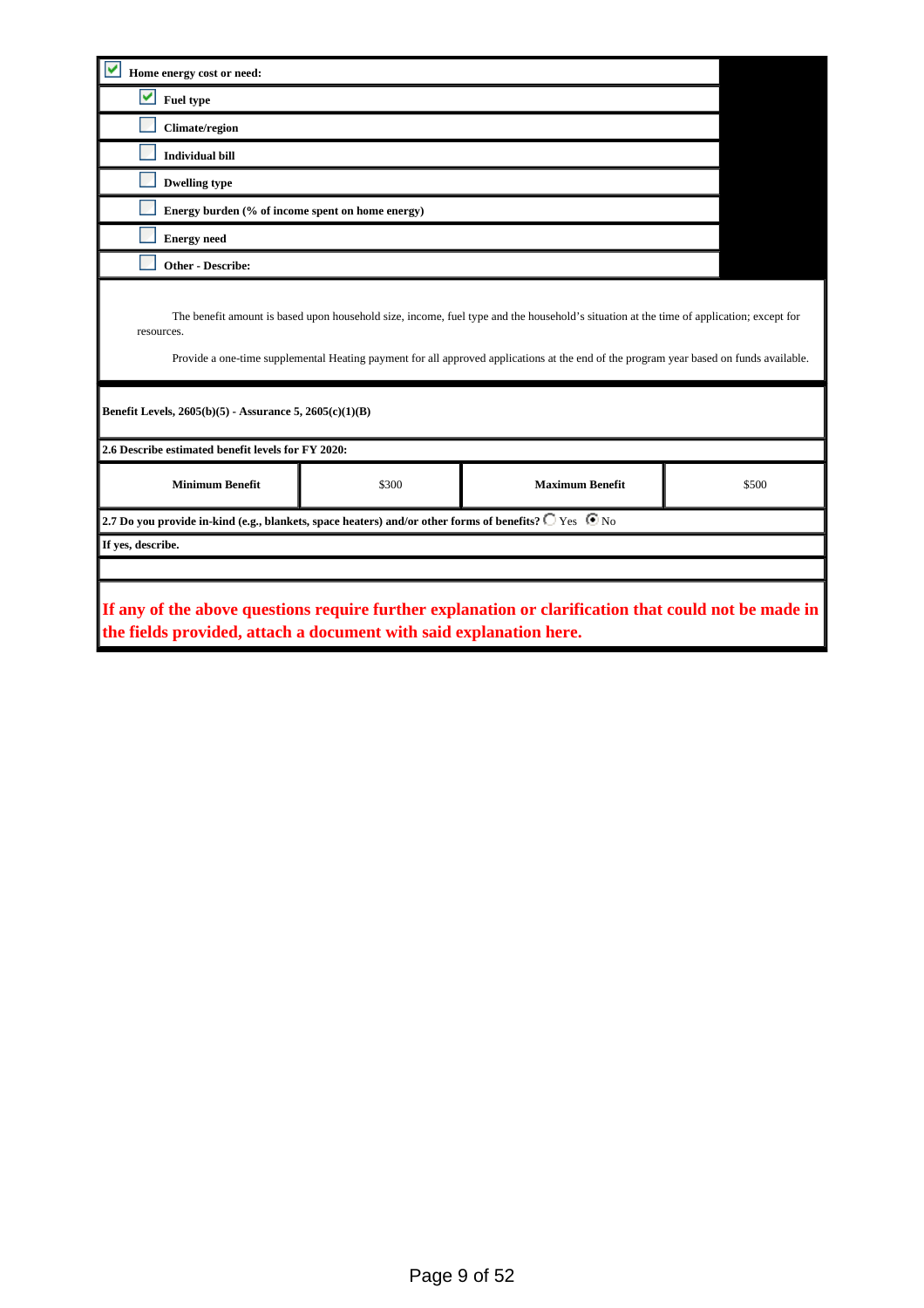<span id="page-9-0"></span>**U.S. DEPARTMENT OF HEALTH AND HUMAN SERVICES ADMINISTRATION FOR CHILDREN AND FAMILIES August 1987, revised 05/92,02/95,03/96,12/98,11/01 OMB Clearance No.: 0970-0075 Expiration Date: 09/30/2020 LOW INCOME HOME ENERGY ASSISTANCE PROGRAM(LIHEAP) MODEL PLAN SF - 424 - MANDATORY Section 3 - Cooling Assistance Eligibility, 2605(c)(1)(A), 2605 (b)(2) - Assurance 2 3.1 Designate The income eligibility threshold used for the Cooling component: Add Household size Eligibility Guideline Eligibility Threshold 1** 0.00% **1** 0.00% **3.2 Do you have additional eligibility requirements for COOLING ASSITANCE?**  $C$ Yes  $C_{N0}$ **3.3 Check the appropriate boxes below and describe the policies for each. Do you require an Assets test ?**  $\bigcirc$  Yes  $\bigcirc$  No **Do you have additional/differing eligibility policies for: Renters?**  $\overline{C}$  Yes  $\overline{C}$  No **Renters Living in subsidized housing ?**  $\qquad \qquad$   $\qquad \qquad$   $\qquad \qquad$   $\qquad \qquad$   $\qquad \qquad$   $\qquad \qquad$   $\qquad \qquad$   $\qquad \qquad$   $\qquad \qquad$   $\qquad \qquad$   $\qquad \qquad$   $\qquad \qquad$   $\qquad \qquad$   $\qquad \qquad$   $\qquad \qquad$   $\qquad \qquad$   $\qquad \qquad$   $\qquad \qquad$   $\qquad \qquad$   $\qquad \qquad$  **Renters with utilities included in the rent ?**  $\qquad \qquad \bullet$  Yes  $\qquad \bullet$  No **Do you give priority in eligibility to: Elderly?** C Yes C No **Disabled?**  $\bigcirc$  Yes  $\bigcirc$  No **Young children?**  $\qquad \qquad \qquad \bullet$  No **Households with high energy burdens ?**  $\qquad \qquad \bullet$  Yes  $\qquad \bullet$  No **Other?** Other? **Explanations of policies for each "yes" checked above: 3.4 Describe how you prioritize the provision of cooling assistance tovulnerable populations,e.g., benefit amounts, early application periods, etc. Determination of Benefits 2605(b)(5) - Assurance 5, 2605(c)(1)(B) 3.5 Check the variables you use to determine your benefit levels. (Check all that apply): Income Family (household) size Home energy cost or need: Fuel type Climate/region Individual bill Dwelling type Energy burden (% of income spent on home energy) Energy need**

Page 10 of 52

**Other - Describe:**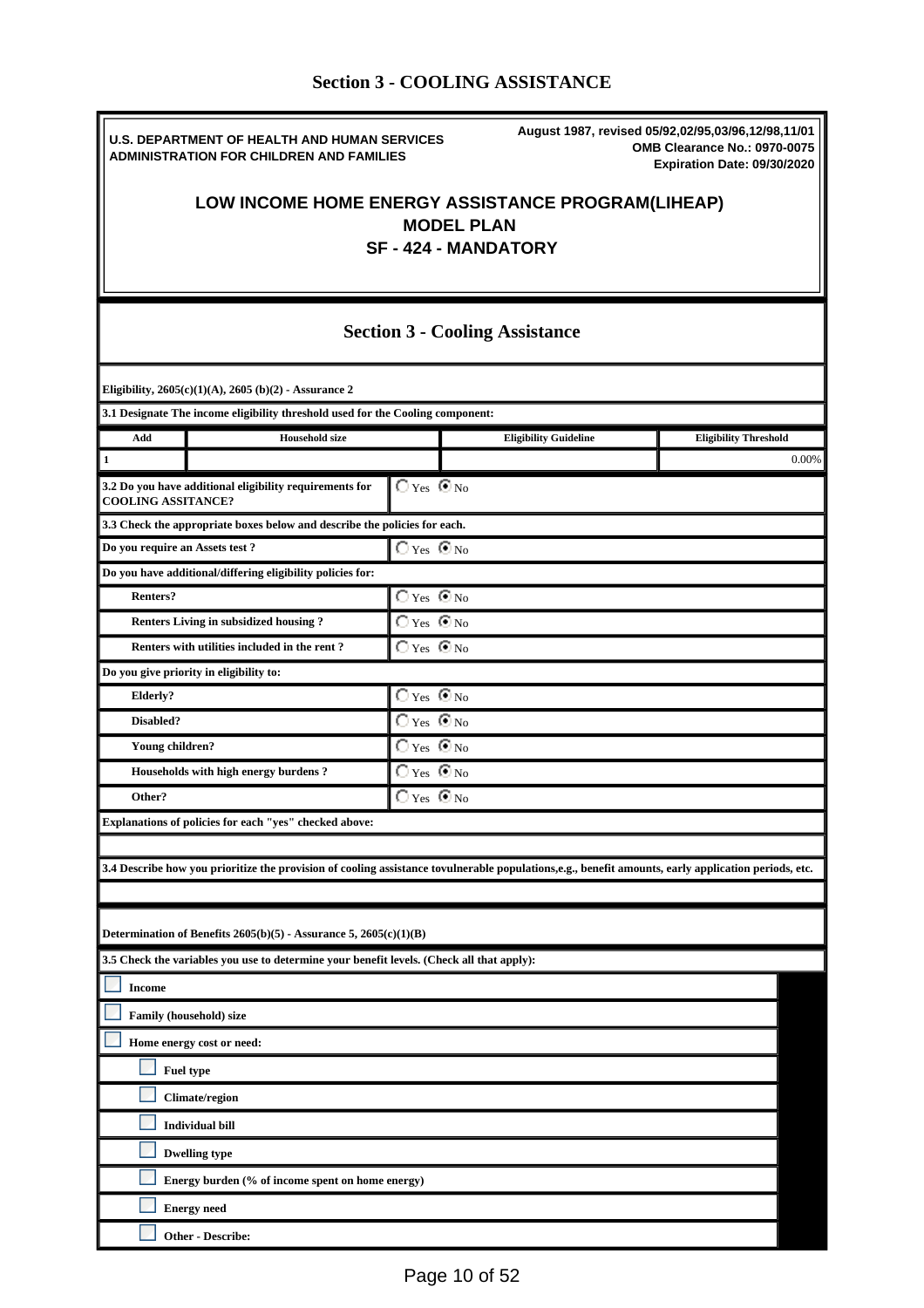| <b>Minimum Renefit</b>                                                                                                   | \$0 | <b>Maximum Benefit</b> | \$0 |  |  |
|--------------------------------------------------------------------------------------------------------------------------|-----|------------------------|-----|--|--|
| 3.7 Do you provide in-kind (e.g., fans, air conditioners) and/or other forms of benefits? $\Box$ Yes $\ \blacksquare$ No |     |                        |     |  |  |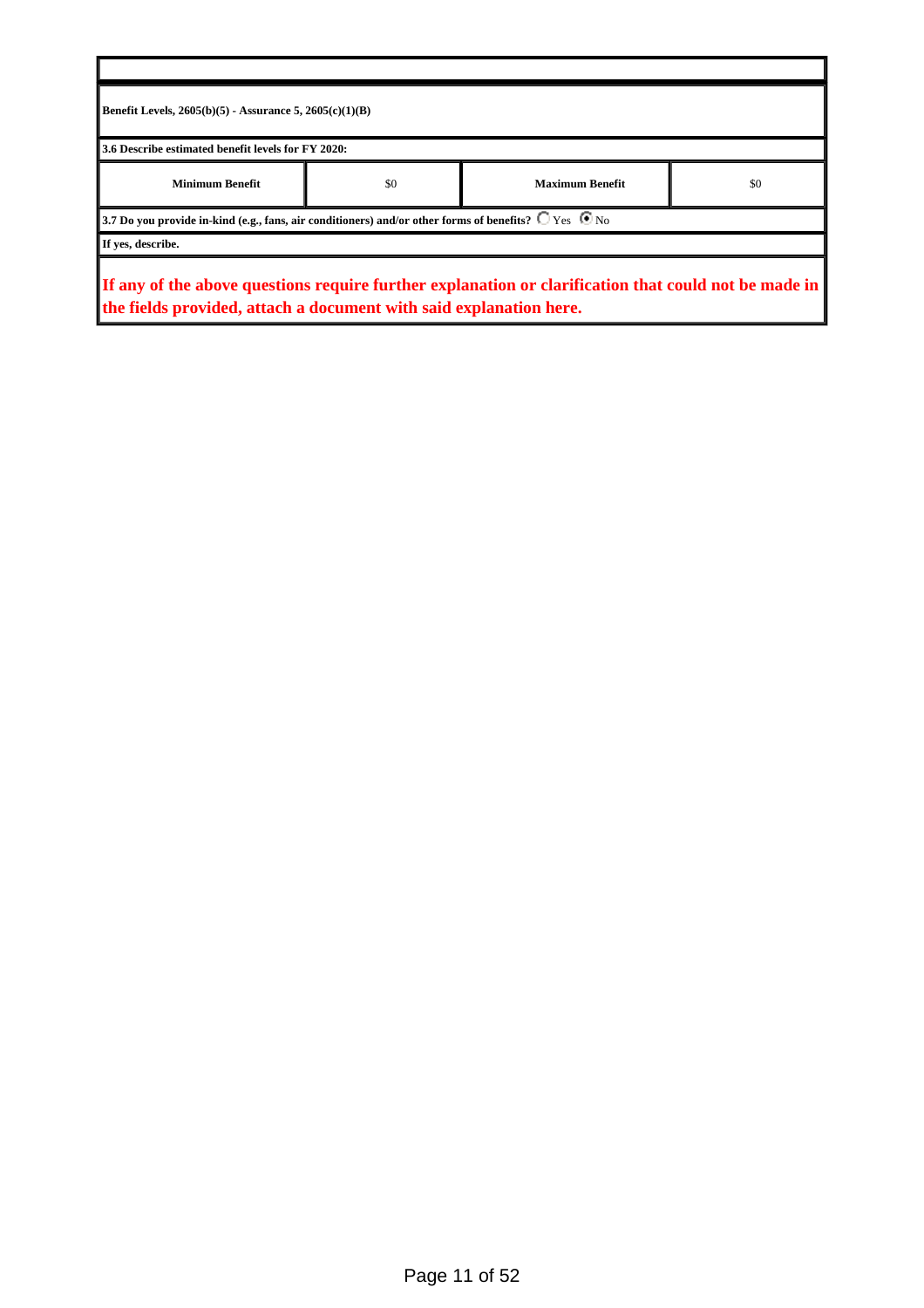<span id="page-11-0"></span>

|                                                                                                   | <b>U.S. DEPARTMENT OF HEALTH AND HUMAN SERVICES</b><br><b>ADMINISTRATION FOR CHILDREN AND FAMILIES</b>                                                                                                                                                                                                                                                                                                                                                                              | August 1987, revised 05/92,02/95,03/96,12/98,11/01<br>OMB Clearance No.: 0970-0075<br>Expiration Date: 09/30/2020 |                              |  |  |
|---------------------------------------------------------------------------------------------------|-------------------------------------------------------------------------------------------------------------------------------------------------------------------------------------------------------------------------------------------------------------------------------------------------------------------------------------------------------------------------------------------------------------------------------------------------------------------------------------|-------------------------------------------------------------------------------------------------------------------|------------------------------|--|--|
| LOW INCOME HOME ENERGY ASSISTANCE PROGRAM(LIHEAP)<br><b>MODEL PLAN</b><br><b>SF-424-MANDATORY</b> |                                                                                                                                                                                                                                                                                                                                                                                                                                                                                     |                                                                                                                   |                              |  |  |
|                                                                                                   |                                                                                                                                                                                                                                                                                                                                                                                                                                                                                     | <b>Section 4: CRISIS ASSISTANCE</b>                                                                               |                              |  |  |
|                                                                                                   | Eligibility - 2604(c), 2605(c)(1)(A)                                                                                                                                                                                                                                                                                                                                                                                                                                                |                                                                                                                   |                              |  |  |
|                                                                                                   | 4.1 Designate the income eligibility threshold used for the crisis component                                                                                                                                                                                                                                                                                                                                                                                                        |                                                                                                                   |                              |  |  |
| Add                                                                                               | <b>Household size</b>                                                                                                                                                                                                                                                                                                                                                                                                                                                               | <b>Eligibility Guideline</b>                                                                                      | <b>Eligibility Threshold</b> |  |  |
| 1                                                                                                 | All Household Sizes                                                                                                                                                                                                                                                                                                                                                                                                                                                                 | <b>HHS Poverty Guidelines</b>                                                                                     | 150.00%                      |  |  |
|                                                                                                   | household is in a crisis if it is currently experiencing or is in danger of experiencing a life-threatening or health-related emergency due to lack of<br>heating/cooling, and sufficient, timely, and appropriate assistance is not available from any other source.<br>4.3 What constitutes a life-threatening crisis?                                                                                                                                                            |                                                                                                                   |                              |  |  |
|                                                                                                   | A crisis is considered life-threatening if a household has no heating/cooling source or has a past due or final notice for thier primary<br>heating or cooling service and the health or well-being of a household member would be in danger if the heating and cooling crisis is not<br>alleviated. Each household should be evaluated on a case by case basis to determine if there is a heating or cooling crisis and whether it is life<br>threatening or non-life threatening. |                                                                                                                   |                              |  |  |
|                                                                                                   |                                                                                                                                                                                                                                                                                                                                                                                                                                                                                     |                                                                                                                   |                              |  |  |
|                                                                                                   | Crisis Requirement, 2604(c)                                                                                                                                                                                                                                                                                                                                                                                                                                                         |                                                                                                                   |                              |  |  |
| situations? 18Hours                                                                               | 4.4 Within how many hours do you provide an intervention that will resolve the energy crisis for eligible households? 18 - 48Hours<br>4.5 Within how many hours do you provide an intervention that will resolve the energy crisis for eligible households in life-threatening                                                                                                                                                                                                      |                                                                                                                   |                              |  |  |
|                                                                                                   | Crisis Eligibility, 2605(c)(1)(A)                                                                                                                                                                                                                                                                                                                                                                                                                                                   |                                                                                                                   |                              |  |  |
| <b>ASSISTANCE?</b>                                                                                | 4.6 Do you have additional eligibility requirements for CRISIS                                                                                                                                                                                                                                                                                                                                                                                                                      | $C$ Yes $C$ No                                                                                                    |                              |  |  |
|                                                                                                   | 4.7 Check the appropriate boxes below and describe the policies for each                                                                                                                                                                                                                                                                                                                                                                                                            |                                                                                                                   |                              |  |  |
|                                                                                                   | Do you require an Assets test?                                                                                                                                                                                                                                                                                                                                                                                                                                                      | $\bigcirc$ Yes $\bigcirc$ No                                                                                      |                              |  |  |
|                                                                                                   | Do you give priority in eligibility to:                                                                                                                                                                                                                                                                                                                                                                                                                                             |                                                                                                                   |                              |  |  |
| Elderly?                                                                                          |                                                                                                                                                                                                                                                                                                                                                                                                                                                                                     | $C$ Yes $C$ No                                                                                                    |                              |  |  |
| Disabled?                                                                                         |                                                                                                                                                                                                                                                                                                                                                                                                                                                                                     | $\bigcirc$ Yes $\bigcirc$ No                                                                                      |                              |  |  |
|                                                                                                   | <b>Young Children?</b>                                                                                                                                                                                                                                                                                                                                                                                                                                                              | $\bigcirc$ Yes $\bigcirc$ No                                                                                      |                              |  |  |
|                                                                                                   | Households with high energy burdens?                                                                                                                                                                                                                                                                                                                                                                                                                                                | $\bigcirc$ Yes $\bigcirc$ No                                                                                      |                              |  |  |
| Other?                                                                                            |                                                                                                                                                                                                                                                                                                                                                                                                                                                                                     | $\bigcirc$ Yes $\bigcirc$ No                                                                                      |                              |  |  |
|                                                                                                   | In Order to receive crisis assistance:                                                                                                                                                                                                                                                                                                                                                                                                                                              |                                                                                                                   |                              |  |  |
| empty tank?                                                                                       | Must the household have received a shut-off notice or have a near                                                                                                                                                                                                                                                                                                                                                                                                                   | $C$ Yes $C$ No<br>$\bigcirc$ Yes $\bigcirc$ No                                                                    |                              |  |  |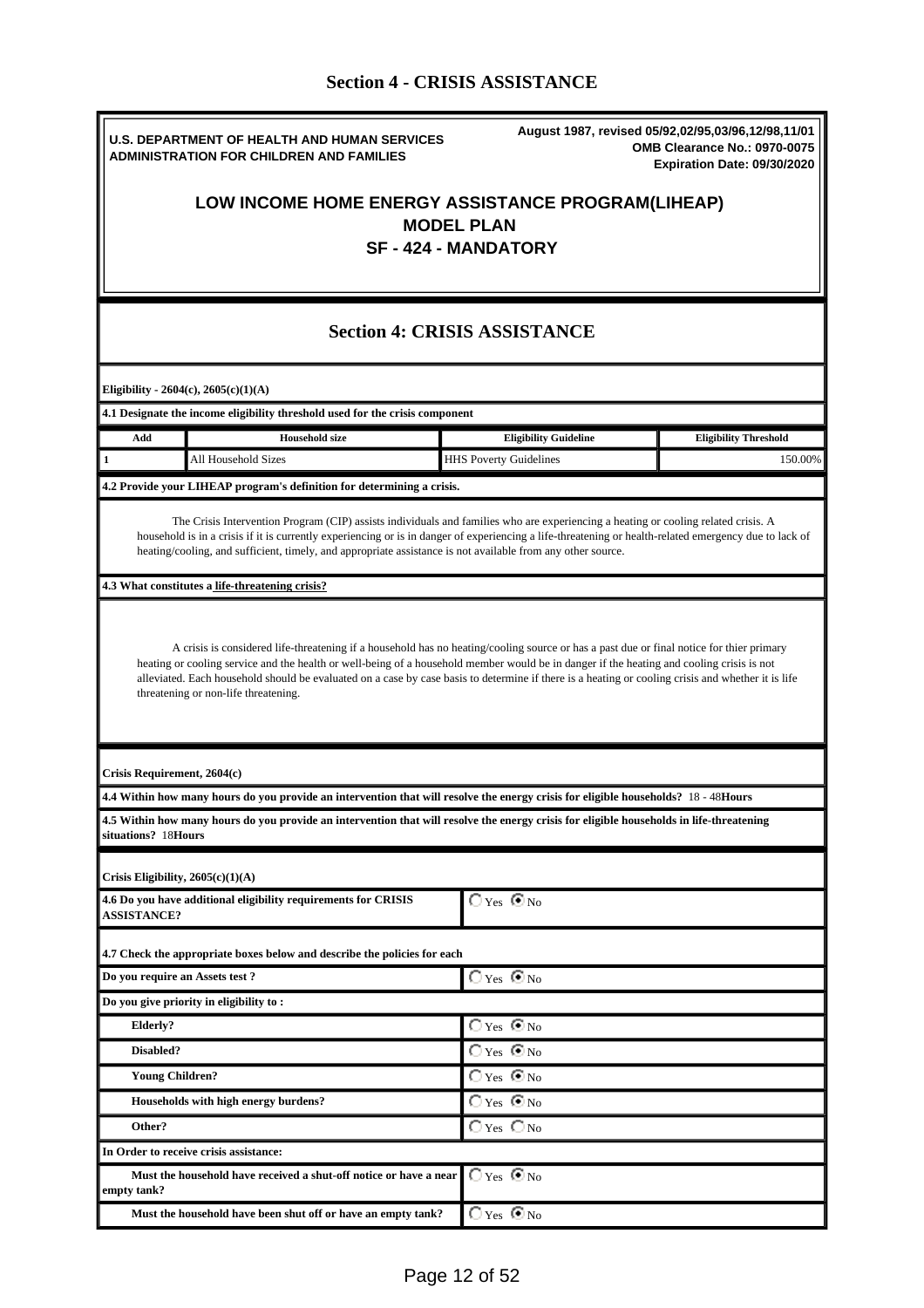| Must the household have exhausted their regular heating benefit?                            | $\Box$ Yes $\odot$ No        |
|---------------------------------------------------------------------------------------------|------------------------------|
| Must renters with heating costs included in their rent have<br>received an eviction notice? | $\bigcirc$ Yes $\bigcirc$ No |
| Must heating/cooling be medically necessary?                                                | $\odot$ Yes $\bigcirc$ No    |
| Must the household have non-working heating or cooling<br>equipment?                        | $\bigcirc$ Yes $\bigcirc$ No |
| Other?                                                                                      | $\bigcirc$ Yes $\bigcirc$ No |
| Do you have additional / differing eligibility policies for:                                |                              |
| Renters?                                                                                    | $C$ Yes $\,\circledast$ No   |
| Renters living in subsidized housing?                                                       | $C$ Yes $C$ No               |
| Renters with utilities included in the rent?                                                | $\odot$ Yes $\odot$ No       |
| Explanations of policies for each "yes" checked above:                                      |                              |

The Applicant must have a past due or final notice or no heat/cooling source. NC does not pay rent assistance. A crisis is considered life threatening if there is no heating or cooling source and non-life threatening if they are in danger of losing the hreating and cooling source and the health or well being of a household memeber would be in danger if the heating or cooling crisis was not eleviated.

| <b>Determination of Benefits</b>                                                                                                                                                                                                                                                                                                                                                                                                                                                                                                                                                                                                              |                                                                                                                                                                                                                                                                                                                                                                                                                                                                                                                                                                                                                                                                                                                                                                                                                                                                                                                       |  |
|-----------------------------------------------------------------------------------------------------------------------------------------------------------------------------------------------------------------------------------------------------------------------------------------------------------------------------------------------------------------------------------------------------------------------------------------------------------------------------------------------------------------------------------------------------------------------------------------------------------------------------------------------|-----------------------------------------------------------------------------------------------------------------------------------------------------------------------------------------------------------------------------------------------------------------------------------------------------------------------------------------------------------------------------------------------------------------------------------------------------------------------------------------------------------------------------------------------------------------------------------------------------------------------------------------------------------------------------------------------------------------------------------------------------------------------------------------------------------------------------------------------------------------------------------------------------------------------|--|
| 4.8 How do you handle crisis situations?                                                                                                                                                                                                                                                                                                                                                                                                                                                                                                                                                                                                      |                                                                                                                                                                                                                                                                                                                                                                                                                                                                                                                                                                                                                                                                                                                                                                                                                                                                                                                       |  |
| $\blacktriangledown$                                                                                                                                                                                                                                                                                                                                                                                                                                                                                                                                                                                                                          | <b>Separate component</b>                                                                                                                                                                                                                                                                                                                                                                                                                                                                                                                                                                                                                                                                                                                                                                                                                                                                                             |  |
|                                                                                                                                                                                                                                                                                                                                                                                                                                                                                                                                                                                                                                               | <b>Fast Track</b>                                                                                                                                                                                                                                                                                                                                                                                                                                                                                                                                                                                                                                                                                                                                                                                                                                                                                                     |  |
|                                                                                                                                                                                                                                                                                                                                                                                                                                                                                                                                                                                                                                               | <b>Other - Describe:</b>                                                                                                                                                                                                                                                                                                                                                                                                                                                                                                                                                                                                                                                                                                                                                                                                                                                                                              |  |
|                                                                                                                                                                                                                                                                                                                                                                                                                                                                                                                                                                                                                                               | 1. Time Frame For Authorizing Assistance For Households With a Disconnect Notice. Authorize benefits to avoid<br>disconnection; however, all applications must be processed within 48 hours (2 business days) of application. This includes<br>households with a future disconnect date. This does not mean issuance of benefits, but you must authorize eligibility to<br>alleviate the crisis. These deadlines apply even if another agency is taking the application. 2. Time Frame For<br>Authorizing Assistance For Households Without A Heating or Cooling Source. Authorize benefits within 18 hours of<br>application. This does not mean issuance of benefits, but you must authorize eligibility to alleviate the crisis. These<br>deadlines apply even if another agency is taking the application. Once eligiblity is determined, a pledge is made on the<br>household's utility account with the vendor. |  |
|                                                                                                                                                                                                                                                                                                                                                                                                                                                                                                                                                                                                                                               | 4.9 If you have a separate component, how do you determine crisis assistance benefits?                                                                                                                                                                                                                                                                                                                                                                                                                                                                                                                                                                                                                                                                                                                                                                                                                                |  |
| ▽                                                                                                                                                                                                                                                                                                                                                                                                                                                                                                                                                                                                                                             | Amount to resolve the crisis.                                                                                                                                                                                                                                                                                                                                                                                                                                                                                                                                                                                                                                                                                                                                                                                                                                                                                         |  |
|                                                                                                                                                                                                                                                                                                                                                                                                                                                                                                                                                                                                                                               | <b>Other - Describe:</b>                                                                                                                                                                                                                                                                                                                                                                                                                                                                                                                                                                                                                                                                                                                                                                                                                                                                                              |  |
| Crisis Requirements, 2604(c)                                                                                                                                                                                                                                                                                                                                                                                                                                                                                                                                                                                                                  |                                                                                                                                                                                                                                                                                                                                                                                                                                                                                                                                                                                                                                                                                                                                                                                                                                                                                                                       |  |
|                                                                                                                                                                                                                                                                                                                                                                                                                                                                                                                                                                                                                                               | 4.10 Do you accept applications for energy crisis assistance at sites that are geographically accessible to all households in the area to be served?                                                                                                                                                                                                                                                                                                                                                                                                                                                                                                                                                                                                                                                                                                                                                                  |  |
| Explain.                                                                                                                                                                                                                                                                                                                                                                                                                                                                                                                                                                                                                                      |                                                                                                                                                                                                                                                                                                                                                                                                                                                                                                                                                                                                                                                                                                                                                                                                                                                                                                                       |  |
|                                                                                                                                                                                                                                                                                                                                                                                                                                                                                                                                                                                                                                               | Many counties have multiple offices within their counties.                                                                                                                                                                                                                                                                                                                                                                                                                                                                                                                                                                                                                                                                                                                                                                                                                                                            |  |
|                                                                                                                                                                                                                                                                                                                                                                                                                                                                                                                                                                                                                                               | 4.11 Do you provide individuals who are physically disabled the means to:                                                                                                                                                                                                                                                                                                                                                                                                                                                                                                                                                                                                                                                                                                                                                                                                                                             |  |
|                                                                                                                                                                                                                                                                                                                                                                                                                                                                                                                                                                                                                                               | Submit applications for crisis benefits without leaving their homes?                                                                                                                                                                                                                                                                                                                                                                                                                                                                                                                                                                                                                                                                                                                                                                                                                                                  |  |
| $\bullet$ Yes $\bullet$ No If No, explain.                                                                                                                                                                                                                                                                                                                                                                                                                                                                                                                                                                                                    |                                                                                                                                                                                                                                                                                                                                                                                                                                                                                                                                                                                                                                                                                                                                                                                                                                                                                                                       |  |
|                                                                                                                                                                                                                                                                                                                                                                                                                                                                                                                                                                                                                                               | Travel to the sites at which applications for crisis assistance are accepted?                                                                                                                                                                                                                                                                                                                                                                                                                                                                                                                                                                                                                                                                                                                                                                                                                                         |  |
| $\overline{\bigodot}_{\text{Yes}}$ $\overline{\bigcirc}_{\text{No}}$ If No, explain.                                                                                                                                                                                                                                                                                                                                                                                                                                                                                                                                                          |                                                                                                                                                                                                                                                                                                                                                                                                                                                                                                                                                                                                                                                                                                                                                                                                                                                                                                                       |  |
| disabled?                                                                                                                                                                                                                                                                                                                                                                                                                                                                                                                                                                                                                                     | If you answered "No" to both options in question 4.11, please explain alternative means of intake to those who are homebound or physically<br>Applicants will be able to apply for the Crisis Intervention Program (CIP) and Low Income Energy Assistance Program (LIEAP)                                                                                                                                                                                                                                                                                                                                                                                                                                                                                                                                                                                                                                             |  |
|                                                                                                                                                                                                                                                                                                                                                                                                                                                                                                                                                                                                                                               | online using our ePASS system effective January 1, 2021. NC allows telephone interviews.                                                                                                                                                                                                                                                                                                                                                                                                                                                                                                                                                                                                                                                                                                                                                                                                                              |  |
| North Carolina has been granted the flexibility by Administration of Children and Families (ACF) to allow telephonic signatures<br>for Crisis Intervention Program (CIP) and Low Income Energy Assistance Program (LIEAP) applications. Telephonic signatures are a<br>verbal attestation accepted by the caseworker from the applicant to verify the correctness of the information listed on the application.<br>Telephonic signatures will be documented in the notes section of the CIP or LIEAP application in the NC FAST system. North Carolina's<br>LIHEAP policy manual will be updated to reflect telephonic signature flexibility. |                                                                                                                                                                                                                                                                                                                                                                                                                                                                                                                                                                                                                                                                                                                                                                                                                                                                                                                       |  |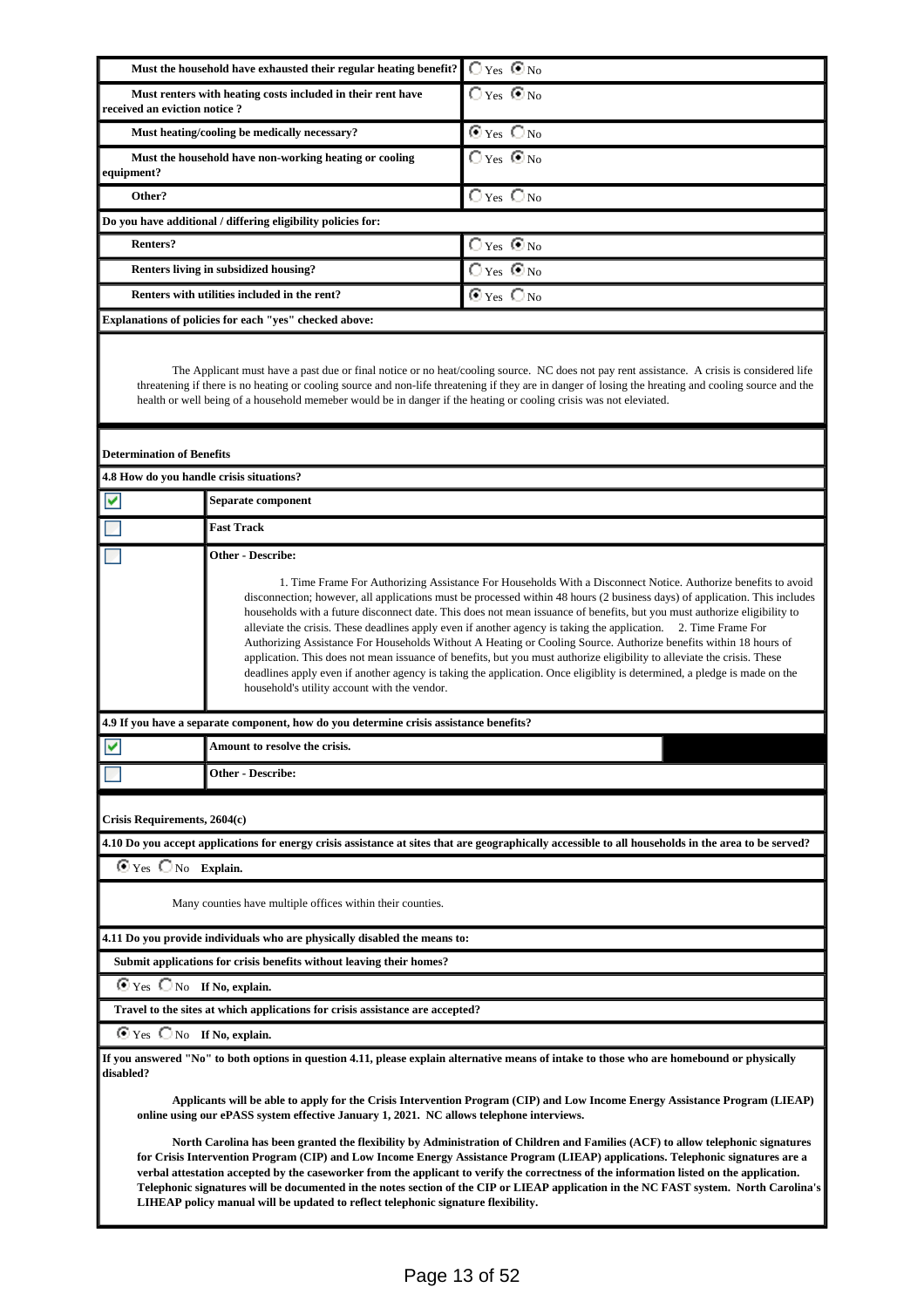|                                                                                                                                          | Benefit Levels, $2605(c)(1)(B)$                                                                  |                         |                                |                          |  |
|------------------------------------------------------------------------------------------------------------------------------------------|--------------------------------------------------------------------------------------------------|-------------------------|--------------------------------|--------------------------|--|
|                                                                                                                                          | 4.12 Indicate the maximum benefit for each type of crisis assistance offered.                    |                         |                                |                          |  |
| <b>Winter Crisis</b>                                                                                                                     |                                                                                                  | \$0.00 maximum benefit  |                                |                          |  |
| <b>Summer Crisis</b>                                                                                                                     | \$0.00 maximum benefit                                                                           |                         |                                |                          |  |
| <b>Year-round Crisis</b>                                                                                                                 | \$600.00 maximum benefit                                                                         |                         |                                |                          |  |
|                                                                                                                                          | 4.13 Do you provide in-kind (e.g. blankets, space heaters, fans) and/or other forms of benefits? |                         |                                |                          |  |
| $\bullet$ Yes $\circ$ No If yes, Describe                                                                                                |                                                                                                  |                         |                                |                          |  |
|                                                                                                                                          | In-kind services such as blankets, space heaters, and warm clothing.                             |                         |                                |                          |  |
|                                                                                                                                          | 4.14 Do you provide for equipment repair or replacement using crisis funds?                      |                         |                                |                          |  |
| $C$ Yes $C$ No                                                                                                                           |                                                                                                  |                         |                                |                          |  |
|                                                                                                                                          | If you answered "Yes" to question 4.14, you must complete question 4.15.                         |                         |                                |                          |  |
|                                                                                                                                          | 4.15 Check appropriate boxes below to indicate type(s) of assistance provided.                   |                         |                                |                          |  |
|                                                                                                                                          |                                                                                                  | Winter<br><b>Crisis</b> | <b>Summer</b><br><b>Crisis</b> | <b>Year-round Crisis</b> |  |
| <b>Heating system repair</b>                                                                                                             |                                                                                                  |                         |                                |                          |  |
| <b>Heating system replacement</b>                                                                                                        |                                                                                                  |                         |                                |                          |  |
| Cooling system repair                                                                                                                    |                                                                                                  |                         |                                |                          |  |
| <b>Cooling system replacement</b>                                                                                                        |                                                                                                  |                         |                                |                          |  |
| Wood stove purchase                                                                                                                      |                                                                                                  |                         |                                |                          |  |
| Pellet stove purchase                                                                                                                    |                                                                                                  |                         |                                |                          |  |
| Solar panel(s)                                                                                                                           |                                                                                                  |                         |                                |                          |  |
| Utility poles / gas line hook-ups                                                                                                        |                                                                                                  |                         |                                |                          |  |
| Other (Specify):                                                                                                                         |                                                                                                  |                         |                                |                          |  |
|                                                                                                                                          | 4.16 Do any of the utility vendors you work with enforce a moratorium on shut offs?              |                         |                                |                          |  |
| $\bigcirc$ Yes $\bigcirc$ No                                                                                                             |                                                                                                  |                         |                                |                          |  |
|                                                                                                                                          | If you responded "Yes" to question 4.16, you must respond to question 4.17.                      |                         |                                |                          |  |
| 4.17 Describe the terms of the moratorium and any special dispensation received by LIHEAP clients during or after the moratorium period. |                                                                                                  |                         |                                |                          |  |
|                                                                                                                                          |                                                                                                  |                         |                                |                          |  |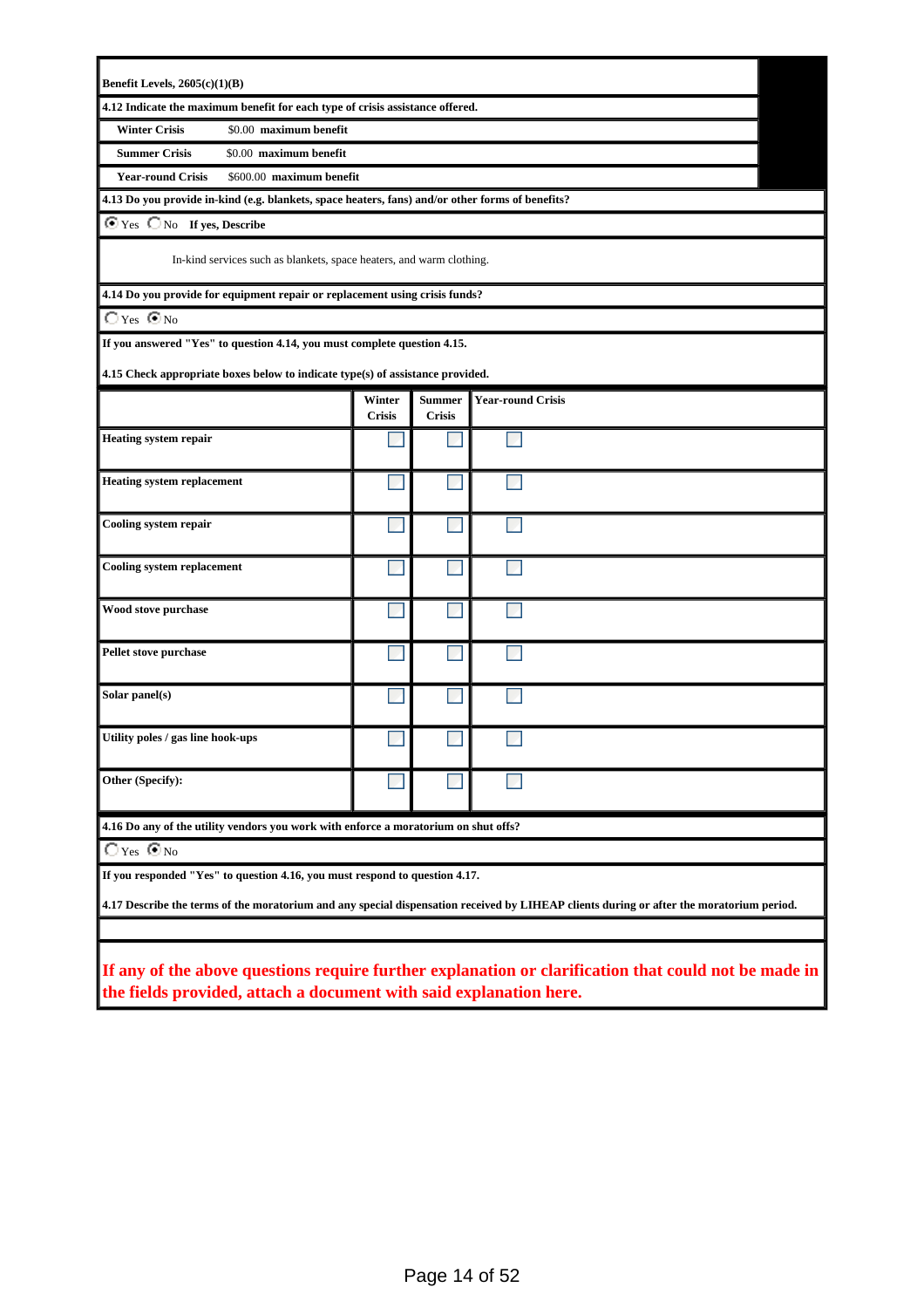<span id="page-14-0"></span>

|                                                                                                                        | <b>U.S. DEPARTMENT OF HEALTH AND HUMAN SERVICES</b>                                                                                                                                        |                              |                                                                                                                         | August 1987, revised 05/92,02/95,03/96,12/98,11/01<br><b>OMB Clearance No.: 0970-0075</b>                                                  |  |
|------------------------------------------------------------------------------------------------------------------------|--------------------------------------------------------------------------------------------------------------------------------------------------------------------------------------------|------------------------------|-------------------------------------------------------------------------------------------------------------------------|--------------------------------------------------------------------------------------------------------------------------------------------|--|
| <b>ADMINISTRATION FOR CHILDREN AND FAMILIES</b>                                                                        |                                                                                                                                                                                            |                              | Expiration Date: 09/30/2020                                                                                             |                                                                                                                                            |  |
|                                                                                                                        | LOW INCOME HOME ENERGY ASSISTANCE PROGRAM(LIHEAP)<br><b>MODEL PLAN</b><br><b>SF-424-MANDATORY</b>                                                                                          |                              |                                                                                                                         |                                                                                                                                            |  |
|                                                                                                                        |                                                                                                                                                                                            |                              |                                                                                                                         |                                                                                                                                            |  |
|                                                                                                                        |                                                                                                                                                                                            |                              | <b>Section 5: WEATHERIZATION ASSISTANCE</b>                                                                             |                                                                                                                                            |  |
|                                                                                                                        | Eligibility, $2605(c)(1)(A)$ , $2605(b)(2)$ - Assurance 2                                                                                                                                  |                              |                                                                                                                         |                                                                                                                                            |  |
|                                                                                                                        | 5.1 Designate the income eligibility threshold used for the Weatherization component                                                                                                       |                              |                                                                                                                         |                                                                                                                                            |  |
| Add                                                                                                                    |                                                                                                                                                                                            | <b>Household Size</b>        | <b>Eligibility Guideline</b>                                                                                            | <b>Eligibility Threshold</b>                                                                                                               |  |
|                                                                                                                        | All Household Sizes                                                                                                                                                                        |                              | <b>HHS Poverty Guidelines</b>                                                                                           | 200.00%                                                                                                                                    |  |
| No                                                                                                                     |                                                                                                                                                                                            |                              |                                                                                                                         | 5.2 Do you enter into an interagency agreement to have another government agency administer a WEATHERIZATION component? <sup>6</sup> Yes C |  |
|                                                                                                                        | 5.3 If yes, name the agency. NC Department of Environmental Quality (DEQ)                                                                                                                  |                              |                                                                                                                         |                                                                                                                                            |  |
|                                                                                                                        | 5.4 Is there a separate monitoring protocol for weatherization? $\bullet$ Yes $\circ$ No                                                                                                   |                              |                                                                                                                         |                                                                                                                                            |  |
|                                                                                                                        |                                                                                                                                                                                            |                              |                                                                                                                         |                                                                                                                                            |  |
|                                                                                                                        | <b>WEATHERIZATION - Types of Rules</b>                                                                                                                                                     |                              |                                                                                                                         |                                                                                                                                            |  |
|                                                                                                                        | 5.5 Under what rules do you administer LIHEAP weatherization? (Check only one.)                                                                                                            |                              |                                                                                                                         |                                                                                                                                            |  |
|                                                                                                                        | <b>Entirely under LIHEAP (not DOE) rules</b>                                                                                                                                               |                              |                                                                                                                         |                                                                                                                                            |  |
|                                                                                                                        | Entirely under DOE WAP (not LIHEAP) rules                                                                                                                                                  |                              |                                                                                                                         |                                                                                                                                            |  |
| Mostly under LIHEAP rules with the following DOE WAP rule(s) where LIHEAP and WAP rules differ (Check all that apply): |                                                                                                                                                                                            |                              |                                                                                                                         |                                                                                                                                            |  |
| <b>Income Threshold</b>                                                                                                |                                                                                                                                                                                            |                              |                                                                                                                         |                                                                                                                                            |  |
|                                                                                                                        | Weatherization of entire multi-family housing structure is permitted if at least 66% of units (50% in 2- & 4-unit buildings) are<br>eligible units or will become eligible within 180 days |                              |                                                                                                                         |                                                                                                                                            |  |
|                                                                                                                        |                                                                                                                                                                                            |                              |                                                                                                                         | Weatherize shelters temporarily housing primarily low income persons (excluding nursing homes, prisons, and similar institutional          |  |
| care facilities).                                                                                                      | Other - Describe:                                                                                                                                                                          |                              |                                                                                                                         |                                                                                                                                            |  |
|                                                                                                                        |                                                                                                                                                                                            |                              |                                                                                                                         |                                                                                                                                            |  |
| M                                                                                                                      |                                                                                                                                                                                            |                              | Mostly under DOE WAP rules, with the following LIHEAP rule(s) where LIHEAP and WAP rules differ (Check all that apply.) |                                                                                                                                            |  |
| M                                                                                                                      | <b>Income Threshold</b>                                                                                                                                                                    |                              |                                                                                                                         |                                                                                                                                            |  |
|                                                                                                                        |                                                                                                                                                                                            |                              | Weatherization not subject to DOE WAP maximum statewide average cost per dwelling unit.                                 |                                                                                                                                            |  |
|                                                                                                                        |                                                                                                                                                                                            |                              | Weatherization measures are not subject to DOE Savings to Investment Ration (SIR) standards.                            |                                                                                                                                            |  |
| ⊻                                                                                                                      | <b>Other - Describe:</b>                                                                                                                                                                   |                              |                                                                                                                         |                                                                                                                                            |  |
|                                                                                                                        | LIHEAP and DOE income is now the same.                                                                                                                                                     |                              |                                                                                                                         |                                                                                                                                            |  |
|                                                                                                                        |                                                                                                                                                                                            |                              |                                                                                                                         |                                                                                                                                            |  |
|                                                                                                                        | Eligibility, $2605(b)(5)$ - Assurance 5                                                                                                                                                    |                              |                                                                                                                         |                                                                                                                                            |  |
|                                                                                                                        | 5.6 Do you require an assets test?                                                                                                                                                         | $\bigcirc$ Yes $\bigcirc$ No |                                                                                                                         |                                                                                                                                            |  |
|                                                                                                                        | 5.7 Do you have additional/differing eligibility policies for :                                                                                                                            |                              |                                                                                                                         |                                                                                                                                            |  |
| <b>Renters</b>                                                                                                         |                                                                                                                                                                                            | $\odot$ Yes $\odot$ No       |                                                                                                                         |                                                                                                                                            |  |
| housing?                                                                                                               | Renters living in subsidized                                                                                                                                                               | $\odot$ Yes $\odot$ No       |                                                                                                                         |                                                                                                                                            |  |
|                                                                                                                        | 5.8 Do you give priority in eligibility to:                                                                                                                                                |                              |                                                                                                                         |                                                                                                                                            |  |
| Elderly?                                                                                                               |                                                                                                                                                                                            | $C$ Yes $C$ No               |                                                                                                                         |                                                                                                                                            |  |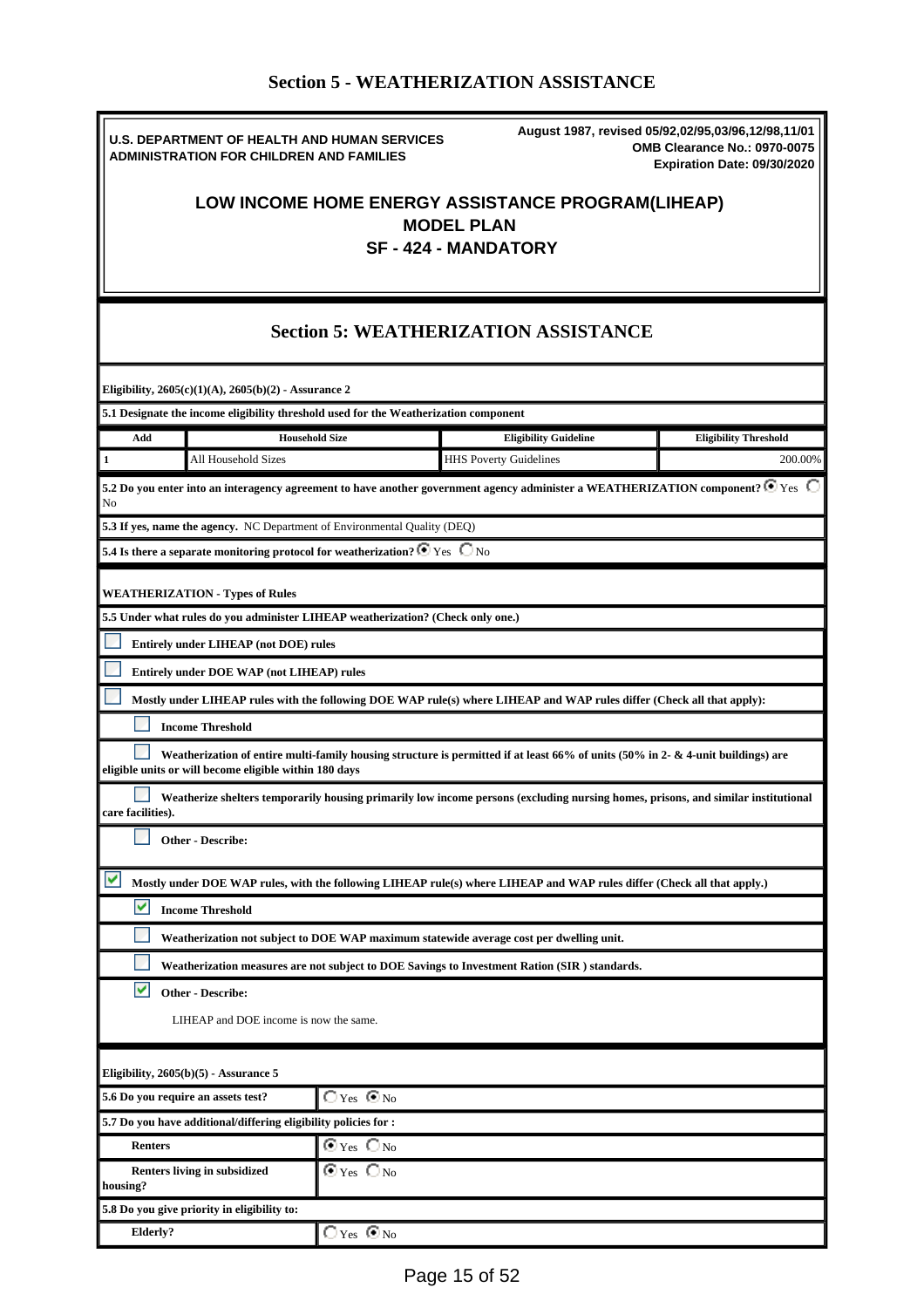| Disabled?                                                                                                                                                                                                                                             | $C$ Yes $\overline{\odot}$ No |                                                                                                                                                     |  |
|-------------------------------------------------------------------------------------------------------------------------------------------------------------------------------------------------------------------------------------------------------|-------------------------------|-----------------------------------------------------------------------------------------------------------------------------------------------------|--|
| <b>Young Children?</b>                                                                                                                                                                                                                                | $C$ Yes $C$ No                |                                                                                                                                                     |  |
| House holds with high energy<br>burdens?                                                                                                                                                                                                              | $\bigcirc$ Yes $\bigcirc$ No  |                                                                                                                                                     |  |
| Other?                                                                                                                                                                                                                                                | $\bigcirc$ Yes $\bigcirc$ No  |                                                                                                                                                     |  |
| If you selected "Yes" for any of the options in questions 5.6, 5.7, or 5.8, you must provide further explanation of these policies in the text field<br>below.<br>5.7-Written permission is received from landlords to complete work on rented units. |                               |                                                                                                                                                     |  |
| <b>Benefit Levels</b>                                                                                                                                                                                                                                 |                               |                                                                                                                                                     |  |
| 5.9 Do you have a maximum LIHEAP weatherization benefit/expenditure per household? $\bullet$ Yes $~\bullet$ No                                                                                                                                        |                               |                                                                                                                                                     |  |
| 5.10 If yes, what is the maximum? \$7,400                                                                                                                                                                                                             |                               |                                                                                                                                                     |  |
| Types of Assistance, $2605(c)(1)$ , (B) & (D)                                                                                                                                                                                                         |                               |                                                                                                                                                     |  |
| 5.11 What LIHEAP weatherization measures do you provide ? (Check all categories that apply.)                                                                                                                                                          |                               |                                                                                                                                                     |  |
| Y<br><b>Weatherization needs assessments/audits</b>                                                                                                                                                                                                   |                               | M<br><b>Energy related roof repair</b>                                                                                                              |  |
| V<br><b>Caulking and insulation</b>                                                                                                                                                                                                                   |                               | v<br><b>Major appliance Repairs</b>                                                                                                                 |  |
| v<br><b>Storm windows</b>                                                                                                                                                                                                                             |                               | v<br>Major appliance replacement                                                                                                                    |  |
| M<br>Furnace/heating system modifications/repairs                                                                                                                                                                                                     |                               | v<br>Windows/sliding glass doors                                                                                                                    |  |
| ٧<br><b>Furnace replacement</b>                                                                                                                                                                                                                       |                               | V<br><b>Doors</b>                                                                                                                                   |  |
| v<br>Cooling system modifications/repairs                                                                                                                                                                                                             |                               | v<br><b>Water Heater</b>                                                                                                                            |  |
| v<br><b>Water conservation measures</b>                                                                                                                                                                                                               |                               | v<br><b>Cooling system replacement</b>                                                                                                              |  |
| v<br><b>Compact florescent light bulbs</b>                                                                                                                                                                                                            |                               | v<br><b>Other - Describe:</b><br>attic floor installation, duct sealing, community solar, general heat waste<br>reduction LED bulbs and Spray foam. |  |
| If any of the above questions require further explanation or clarification that could not be made in<br>the fields provided, attach a document with said explanation here.                                                                            |                               |                                                                                                                                                     |  |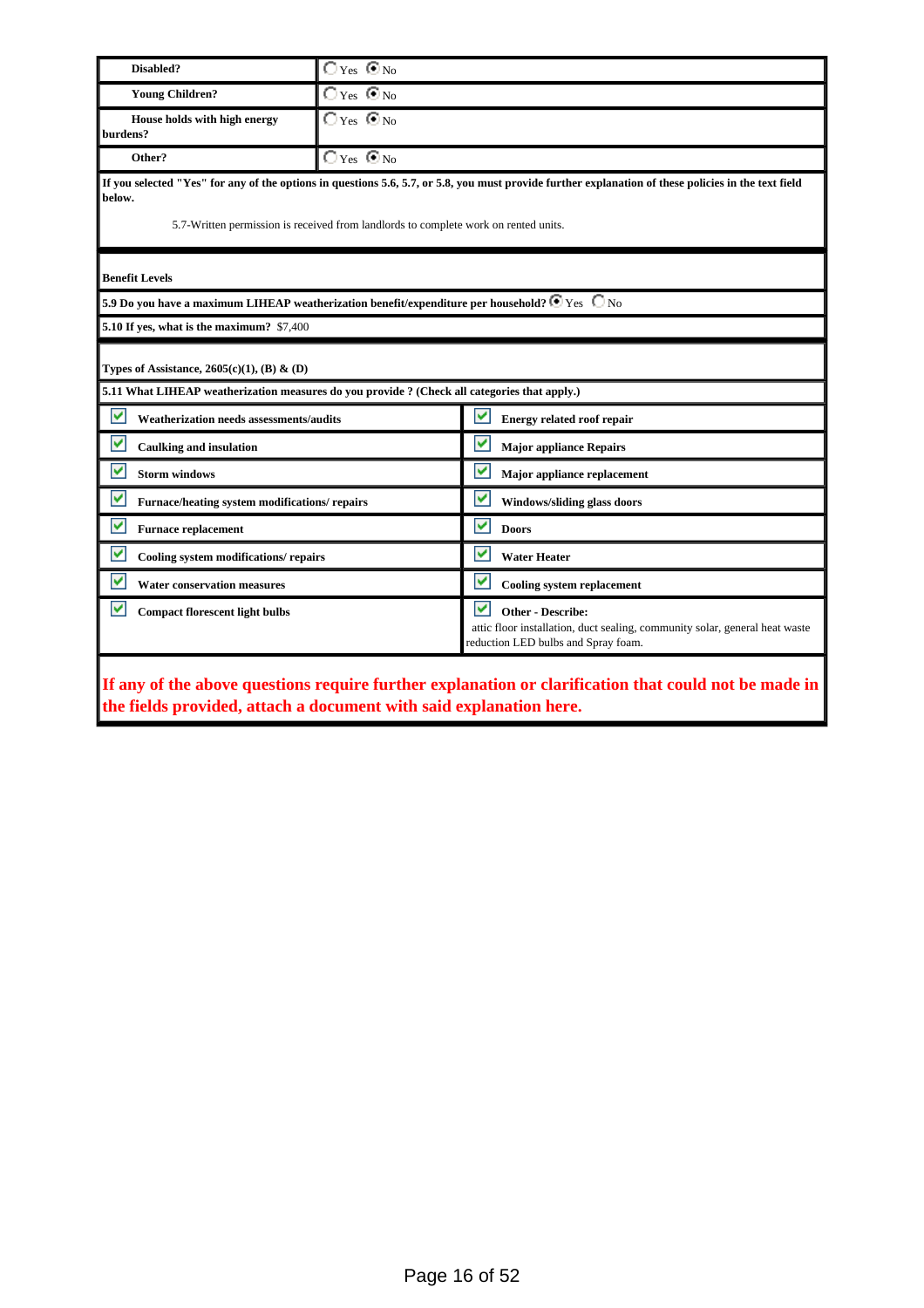<span id="page-16-0"></span>

|                | ection $\sigma$ - Outi cach, 2009( <i>b</i> )(3) - Assurance 9, 2009(c)(9)(A)                                                                                                                       |                                                                                                                   |
|----------------|-----------------------------------------------------------------------------------------------------------------------------------------------------------------------------------------------------|-------------------------------------------------------------------------------------------------------------------|
|                | <b>U.S. DEPARTMENT OF HEALTH AND HUMAN SERVICES</b><br><b>ADMINISTRATION FOR CHILDREN AND FAMILIES</b>                                                                                              | August 1987, revised 05/92,02/95,03/96,12/98,11/01<br>OMB Clearance No.: 0970-0075<br>Expiration Date: 09/30/2020 |
|                | LOW INCOME HOME ENERGY ASSISTANCE PROGRAM(LIHEAP)<br><b>MODEL PLAN</b><br><b>SF-424-MANDATORY</b>                                                                                                   |                                                                                                                   |
|                | Section 6: Outreach, $2605(b)(3)$ - Assurance 3, $2605(c)(3)(A)$                                                                                                                                    |                                                                                                                   |
| available:     | 6.1 Select all outreach activities that you conduct that are designed to assure that eligible households are made aware of all LIHEAP assistance                                                    |                                                                                                                   |
|                | Place posters/flyers in local and county social service offices, offices of aging, Social Security offices, VA, etc.                                                                                |                                                                                                                   |
|                | Publish articles in local newspapers or broadcast media announcements.                                                                                                                              |                                                                                                                   |
|                | Include inserts in energy vendor billings to inform individuals of the availability of all types of LIHEAP assistance.                                                                              |                                                                                                                   |
|                | Mass mailing(s) to prior-year LIHEAP recipients.                                                                                                                                                    |                                                                                                                   |
| M<br>programs. | Inform low income applicants of the availability of all types of LIHEAP assistance at application intake for other low-income                                                                       |                                                                                                                   |
|                | Execute interagency agreements with other low-income program offices to perform outreach to target groups.                                                                                          |                                                                                                                   |
| M              | Other (specify):                                                                                                                                                                                    |                                                                                                                   |
|                | The NC Division of Social Services partners with the NC Division of Aging and Adult Services (DAAS) to provide outreach to<br>aging and disabled adults regarding our heating assistance component. |                                                                                                                   |
|                | Energy Programs Focus Group was started to look at root causes of issues regarding energy.                                                                                                          |                                                                                                                   |
|                | NC has the capability to send text messages to previous Heating applicants that choose to participate in text options with Energy<br>program updates.                                               |                                                                                                                   |
|                |                                                                                                                                                                                                     |                                                                                                                   |
|                | If any of the above questions require further explanation or clarification that could not be made in<br>the fields provided, attach a document with said explanation here.                          |                                                                                                                   |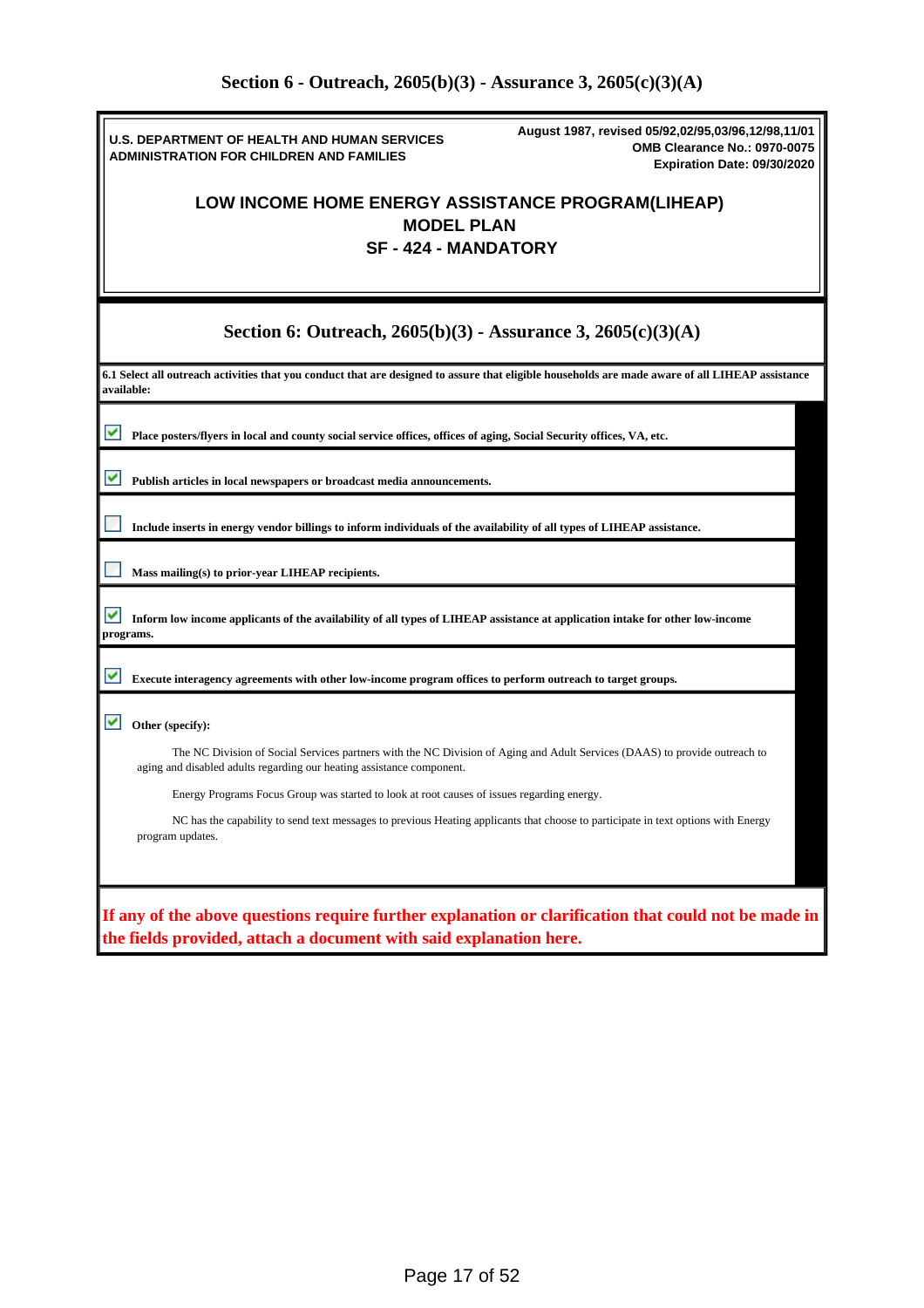<span id="page-17-0"></span>

|   | August 1987, revised 05/92,02/95,03/96,12/98,11/01<br><b>U.S. DEPARTMENT OF HEALTH AND HUMAN SERVICES</b><br><b>OMB Clearance No.: 0970-0075</b><br><b>ADMINISTRATION FOR CHILDREN AND FAMILIES</b><br>Expiration Date: 09/30/2020 |  |  |
|---|------------------------------------------------------------------------------------------------------------------------------------------------------------------------------------------------------------------------------------|--|--|
|   | LOW INCOME HOME ENERGY ASSISTANCE PROGRAM(LIHEAP)                                                                                                                                                                                  |  |  |
|   | <b>MODEL PLAN</b>                                                                                                                                                                                                                  |  |  |
|   | <b>SF-424-MANDATORY</b>                                                                                                                                                                                                            |  |  |
|   |                                                                                                                                                                                                                                    |  |  |
|   |                                                                                                                                                                                                                                    |  |  |
|   | Section 7: Coordination, 2605(b)(4) - Assurance 4                                                                                                                                                                                  |  |  |
|   | 7.1 Describe how you will ensure that the LIHEAP program is coordinated with other programs available to low-income households (TANF,<br>SSI, WAP, etc.).                                                                          |  |  |
|   | Joint application for multiple programs                                                                                                                                                                                            |  |  |
|   | Intake referrals to/from other programs                                                                                                                                                                                            |  |  |
| V | One - stop intake centers                                                                                                                                                                                                          |  |  |
|   | <b>Other - Describe:</b>                                                                                                                                                                                                           |  |  |
|   | Varies by implementing agencies, case workers are provided eligibility criteria of all programs. Following an assesment, clients will be<br>referred as needed.                                                                    |  |  |
|   | If any of the above questions require further explanation or clarification that could not be made in<br>the fields provided, attach a document with said explanation here.                                                         |  |  |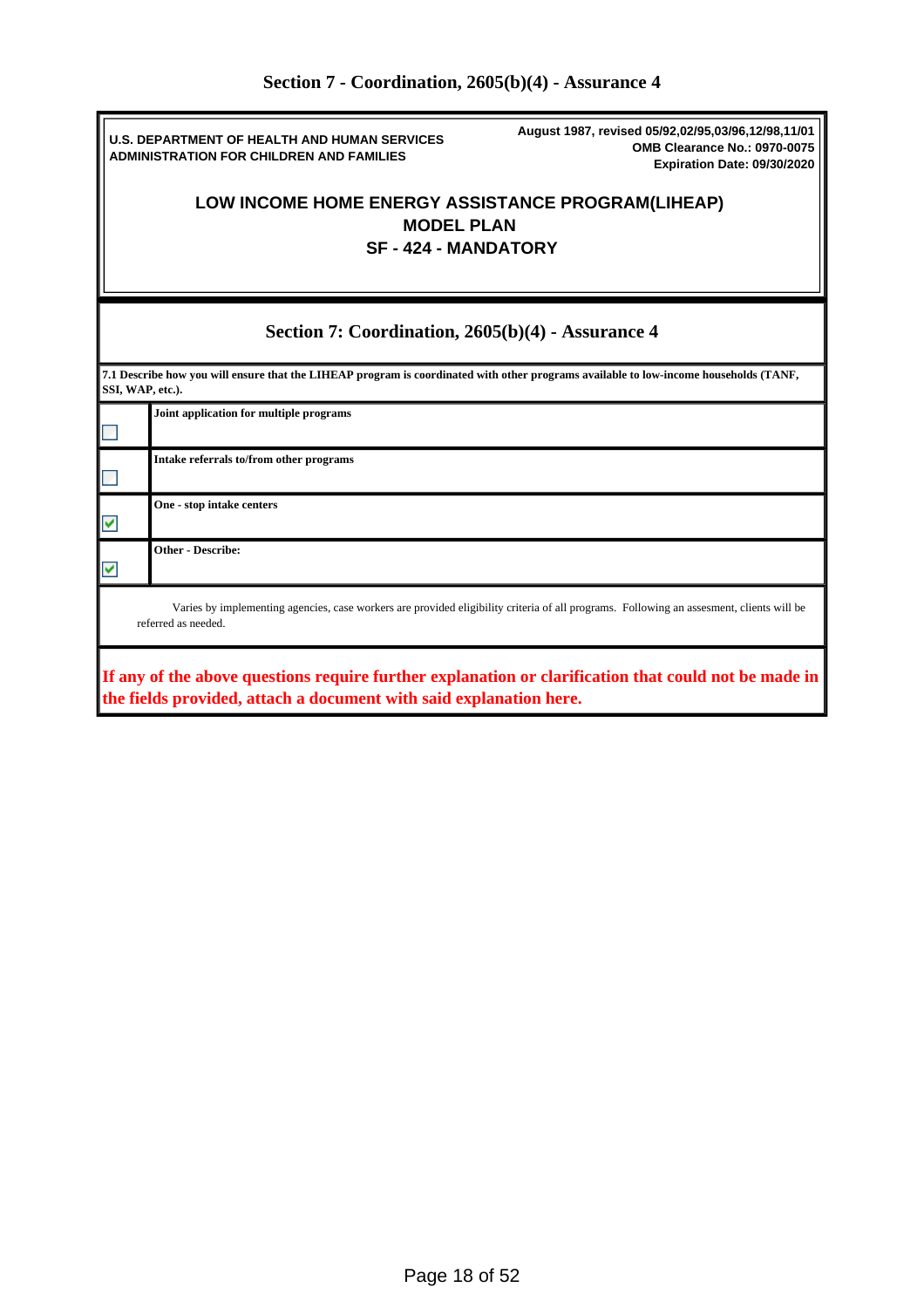<span id="page-18-0"></span>

| <b>U.S. DEPARTMENT OF HEALTH AND HUMAN SERVICES</b><br>ADMINISTRATION FOR CHILDREN AND FAMILIES | August 1987, revised 05/92,02/95,03/96,12/98,11/01<br><b>OMB Clearance No.: 0970-0075</b><br>Expiration Date: 09/30/2020 |
|-------------------------------------------------------------------------------------------------|--------------------------------------------------------------------------------------------------------------------------|
| LOW INCOME HOME ENERGY ASSISTANCE PROGRAM(LIHEAP)                                               |                                                                                                                          |
| <b>MODEL PLAN</b>                                                                               |                                                                                                                          |
| <b>SF-424-MANDATORY</b>                                                                         |                                                                                                                          |
|                                                                                                 |                                                                                                                          |

| Section 8: Agency Designation, 2605(b)(6) - Assurance 6 (Required for state grantees and |
|------------------------------------------------------------------------------------------|
| the Commonwealth of Puerto Rico)                                                         |

|   | 8.1 How would you categorize the primary responsibility of your State agency?                                                                                                                   |  |  |
|---|-------------------------------------------------------------------------------------------------------------------------------------------------------------------------------------------------|--|--|
|   | <b>Administration Agency</b>                                                                                                                                                                    |  |  |
|   | <b>Commerce Agency</b>                                                                                                                                                                          |  |  |
|   | <b>Community Services Agency</b>                                                                                                                                                                |  |  |
| V | <b>Energy / Environment Agency</b>                                                                                                                                                              |  |  |
|   | <b>Housing Agency</b>                                                                                                                                                                           |  |  |
| M | <b>Welfare Agency</b>                                                                                                                                                                           |  |  |
|   | <b>Other - Describe:</b>                                                                                                                                                                        |  |  |
|   | Alternate Outreach and Intake, 2605(b)(15) - Assurance 15                                                                                                                                       |  |  |
|   | If you selected "Welfare Agency" in question 8.1, you must complete questions 8.2, 8.3, and 8.4, as applicable.<br>8.2 How do you provide alternate outreach and intake for HEATING ASSISTANCE? |  |  |
|   |                                                                                                                                                                                                 |  |  |

North Carolina is county administered and state supervised. The portion of the program that includes Crisis Intervention Program (CIP) & Low Income Energy Assistance Program (LIEAP) are administered by the local departments of social services. The Weatherization portion of the program is administered by Department of Environmental Quality (DEQ). Each county has a unique setup depending on the needs of the county. Some counties have regional centers in their county while others contract with community action agencies to take the heating assistance (LIEAP) applications.

Forms are mailed to applicants as requested.

300.05 SPECIAL PROVISIONS FOR WAIVING THE OFFICE INTERVIEW

1. The household lives in a rural location and does not have transportation; or

2. The household member is unable to come to the agency for reasons such as, but not limited to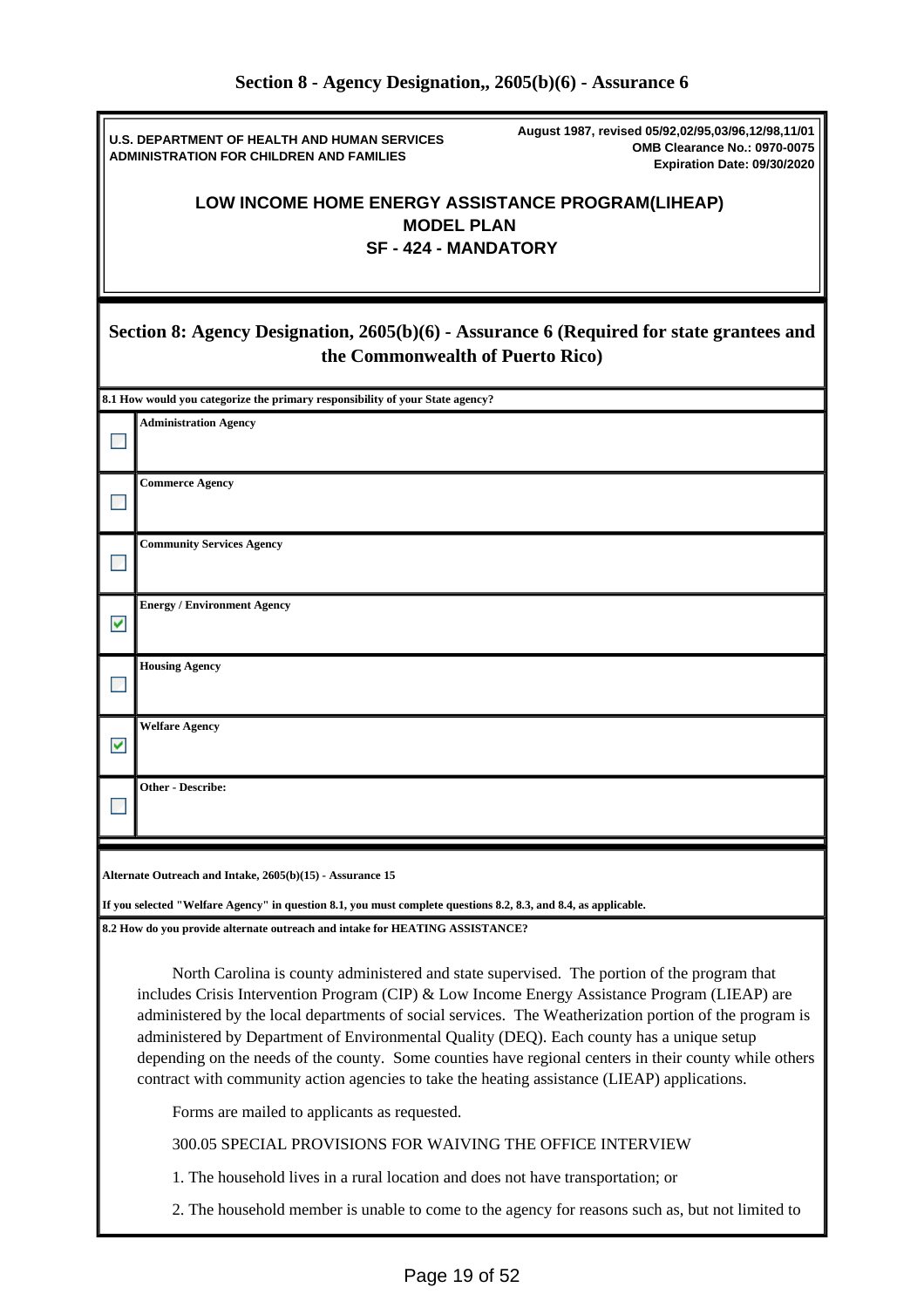disability or incapacitated, illness, caring for a household member, prolonged severe weather, employment hours or training schedule which conflicts with the agency hours.

1. Complete the application interview.

 2. Allow applicant ten (10) business days to return the application and required verifications. Record the pending date on the DSS-8185. This is the only request sent to the applicant.

3. Mail application form (DSS-8178) and DSS-8185 to the applicant.

NOTE: Applications are not considered complete unless all questions have been answered and documented and has been signed. Do not key an unsigned application into the data entry system. Applications mailed after the conclusion of a telephone interview must be signed by the applicant or authorized representative. Applications not returned or returned not signed are not complete applications. Notify the applicant, verbally or in writing, that his application is incomplete and will not be processed. Document your verbal contact or file a copy of the letter in the case record. Agencies may complete interviews by telephone for all households upon request for both CIP and LIEAP.

North Carolina has been granted the flexibility by Administration of Children and Families (ACF) to allow telephonic signatures for Crisis Intervention Program (CIP) and Low Income Energy Assistance Program (LIEAP) applications. Telephonic signatures are a verbal attestation accepted by the caseworker from the applicant to verify the correctness of the information listed on the application. Telephonic signatures will be documented in the notes section of the CIP or LIEAP application in the NC FAST system. North Carolina's LIHEAP policy manual will be updated to reflect telephonic signature flexibility.

**8.3 How do you provide alternate outreach and intake for COOLING ASSISTANCE?** 

n/a

#### **8.4 How do you provide alternate outreach and intake for CRISIS ASSISTANCE?**

North Carolina is county administered and state supervised. The portion of the program that includes Crisis Intervention Program (CIP) & Low Income Energy Assistance Program (LIEAP) are administered by the local departments of social services. The Weatherization portion of the program is administered by Department of Environmental Quality (DEQ). Each county has a unique setup depending on the needs of the county. There are some regional offices outside of the main local department of social services.

400.03 APPLICATION REQUIREMENT/ Acceptance of Application

1. The applicant or the authorized representative must apply for CIP in the county in which the household resides and the applicant must be a resident of North Carolina. If an applicant comes in to apply and states they are moving to another county but is required to have the utilities connected before they are able to physically move, the current county should verify the new address via a lease or statement from the landlord and take and process the applicant's application.

2. When you receive a request for assistance by mail or telephone and a crisis is indicated, follow up within one workday to schedule an interview. If the request is made by an individual who would have difficulty coming to a local county agency or outpost office, obtain the information for the application by telephone. Situations in which an applicant or household member is unable to come into the agency are defined as, but not limited to: a. The household lives in a rural location and does not have transportation; or

a. The household lives in a rural location and does not have transportation; or

b. The applicant or household member is disabled or incapacitated, has an illness, caring for a household member, prolonged severe weather, or employment hours or training schedule which conflicts with the agency hours.

If a life-threatening situation exists, a home visit to obtain the required information

may be necessary if the information cannot be obtained by some other means.

Application Procedure for Telephone Interviews

a. Complete the application interview over the telephone.

b. Mail the DSS-8178, Energy Programs Application to the applicant. Do

not key an application in NC FAST until the signed DSS-8178 is

returned. The county is responsible for keeping a record of applications

being mailed.

• Applications mailed after the conclusion of a telephone interview must be returned and signed by the applicant or authorized representative.

• Applications not returned or returned not signed are incomplete.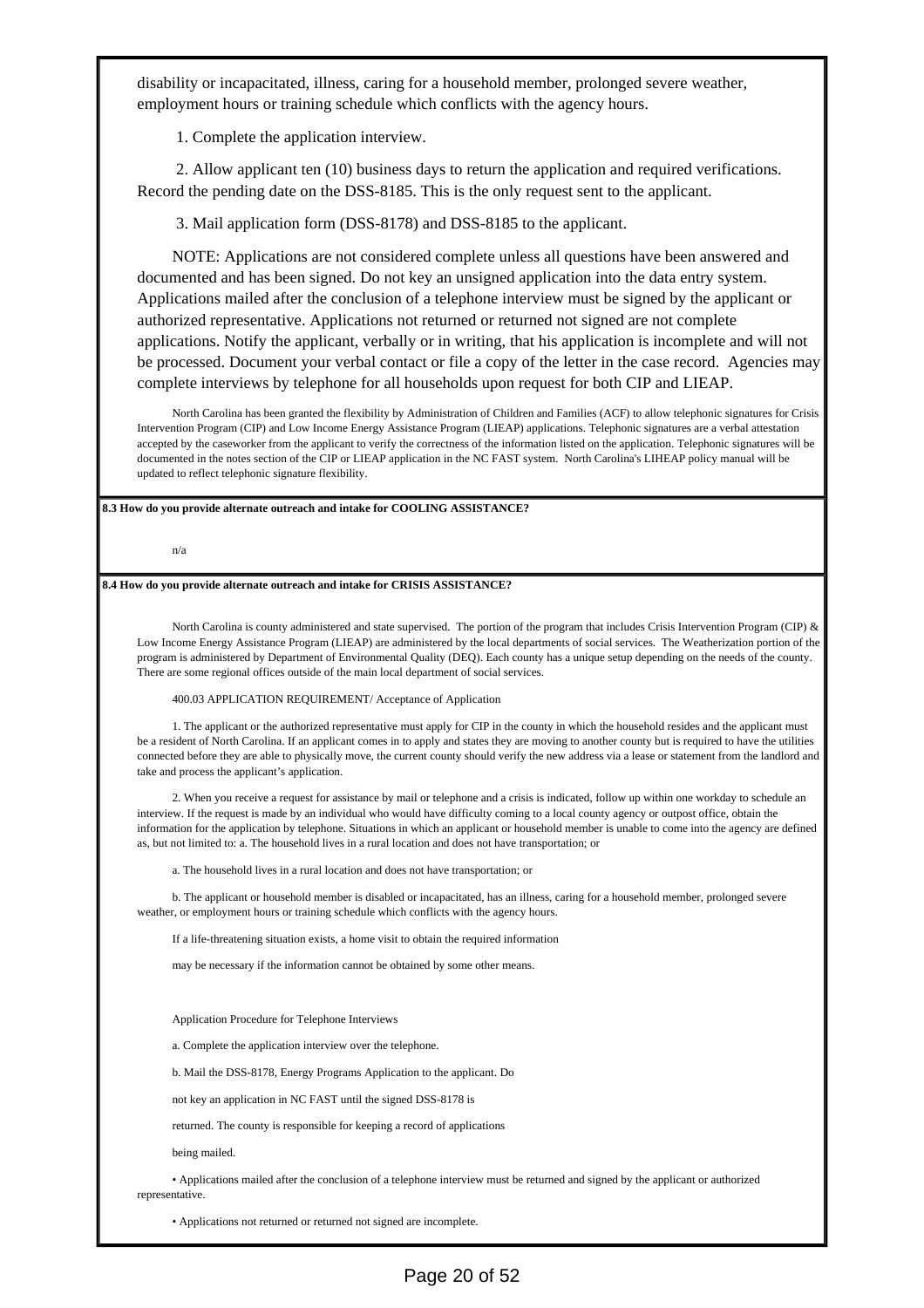• If an incomplete application is received, notify the applicant, verbally or in writing, that the application is incomplete and will not be processed.

- Document all verbal contact or file a copy of the letter in the case record.
- Do not key an unsigned application in NC FAST
- c. The date of application is the date the signed application is received in the agency.
- d. Authorize benefits within 18 to 48 hours of receiving a signed application

| 8.5 LIHEAP Component Administration.                                | <b>Heating</b>                    | Cooling        | <b>Crisis</b>                     | Weatherization                      |
|---------------------------------------------------------------------|-----------------------------------|----------------|-----------------------------------|-------------------------------------|
| 8.5a Who determines client eligibility?                             | <b>Local County</b><br>Government | Non-Applicable | <b>Local County</b><br>Government | Community Action<br>Agencies        |
| 8.5b Who processes benefit payments to gas and<br>electric vendors? | <b>Local County</b><br>Government | Non-Applicable | <b>Local County</b><br>Government |                                     |
| 8.5c who processes benefit payments to bulk fuel<br>vendors?        | <b>Local County</b><br>Government | Non-Applicable | <b>Local County</b><br>Government |                                     |
| 8.5d Who performs installation of weatherization<br>measures?       |                                   |                |                                   | <b>Community Action</b><br>Agencies |

**If any of your LIHEAP components are not centrally-administered by a state agency, you must complete questions 8.6, 8.7, 8.8, and, if applicable, 8.9.**

#### **8.6 What is your process for selecting local administering agencies?**

NC WAP ensures that all areas of the State have a Subgrantee assigned to provide weatherization services to the eligible population. The majority of Subgrantees provide services in multiple counties that generally conform to the traditional service areas of the selected community action agency or other nonprofit or public organization designated to provide services. Currently, there are 20 sub-grantees for Weatherization. Of those 20, two are county gov't, one is a COG and one is non-profit. The remaining 16 are community action groups. Weatherization services will continue to be provided in each area by existing Subgrantees from year to year based on the successful performance of the Subgrantee on the previous year's contract. The public is provided an opportunity to comment on the performance of an existing Subgrantee's service level during the public comment period held prior to the annual public hearing and during the public hearing. A list of proposed Subgrantees along with the areas that they will serve, projected funding amounts and units to be completed is a part of the annual State Plan. Pursuant to 10 CFR 440.14(c)(6)(ii) a funding allocation formula has been devised to distribute funds throughout the state. Fifty-one percent of the annual allocation of funds made available to North Carolina for weatherization services by the US Department of Energy are allocated to Subgrantees based on the number of lowincome persons in their service area compared to the total number of low-income families in all areas served in the State. The number of lowincome persons in the service area is based on the most recently completed Census count. The remaining amount is allocated to Subgrantees based on the number of units produced by the Subgrantee in the previous year. This number will be reset when the number of people in poverty is revised during the Census. The grantee reserves the right to re-allocate unused or underused funds from an underperforming Subgrantee to another subcontractor currently under contract.

**8.7 How many local administering agencies do you use?** 20

**8.8 Have you changed any local administering agencies in the last year?**

| $\sim$<br>۰, |
|--------------|
|              |

 $\bigcirc$  No

#### **8.9 If so, why?**

| 0.7 II SU, WHY. |                                                                                                                             |
|-----------------|-----------------------------------------------------------------------------------------------------------------------------|
| N               | Agency was in noncompliance with grantee requirements for LIHEAP -                                                          |
|                 | Agency is under criminal investigation                                                                                      |
|                 | <b>Added agency</b>                                                                                                         |
|                 | <b>Agency closed</b>                                                                                                        |
|                 | Other - describe                                                                                                            |
|                 | Salisbury Rowan Community Action ended Weatherization work in 2017 due to staffing issues; funds were not mismanaged. There |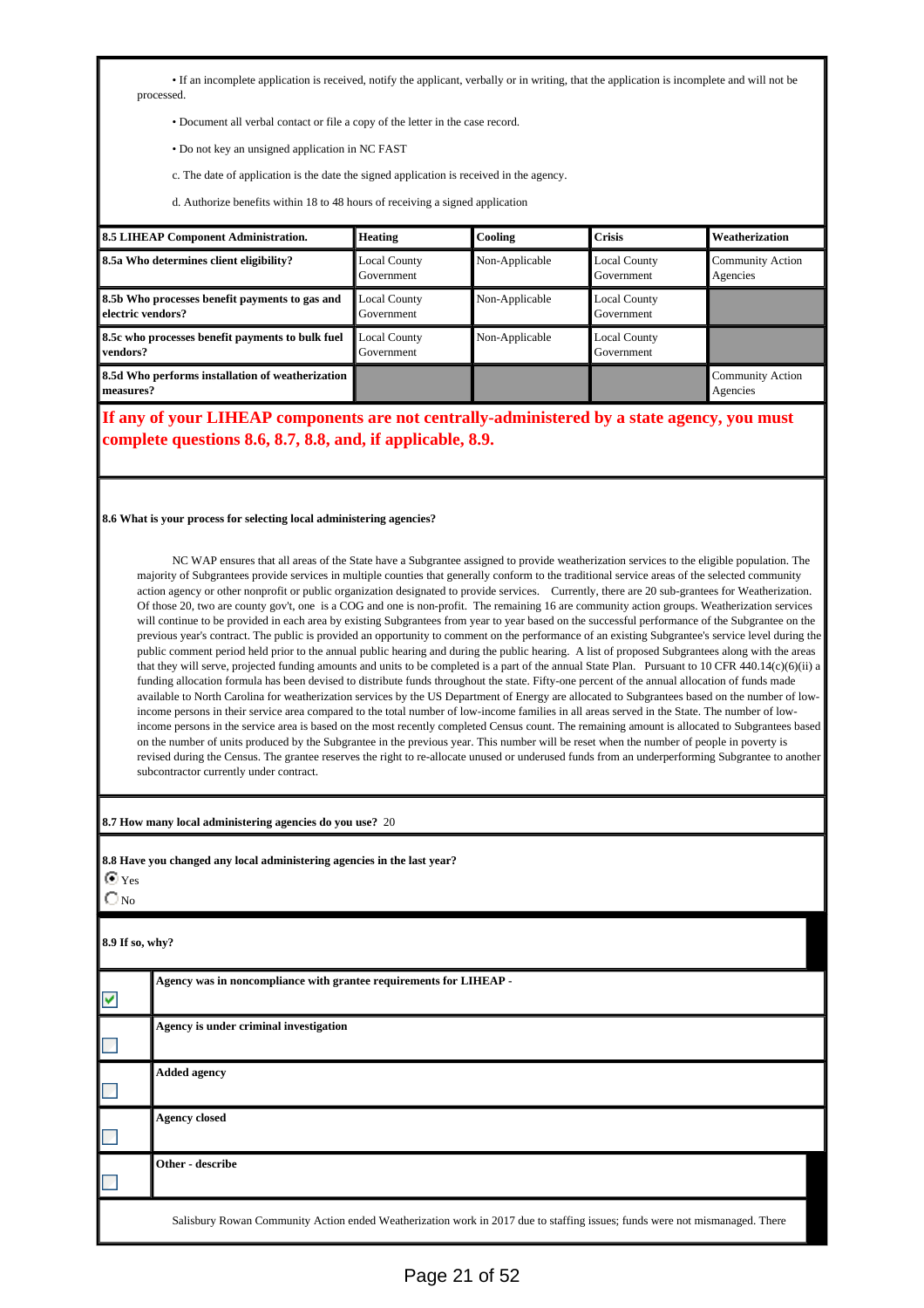was no fraud involved. After Salisbury-Rowan Community Action ended LIHEAP and DOE Weatherization work in 2017, another agency served Rowan County for the rest of the fiscal year. DOE and Weatherization services continued with other agencies servicing the territory through 6/30/18. This reduced services until the area was bidded out and Yadkin Valley Economic Developement District Inc (YVEDDI) won the bid and began servicing the territory on 7/1/18. YVEDDI is now the LIHEAP subgrantee for Rowan County. YVEDDI is located at 533 N. Carolina Ave. Hwy 601 N./Po Box 309, Boonville, NC 27011. Salisbury Rowan was defunded in January 2017 with no further funding from Weatherization and a closeout of all program materials and equipment.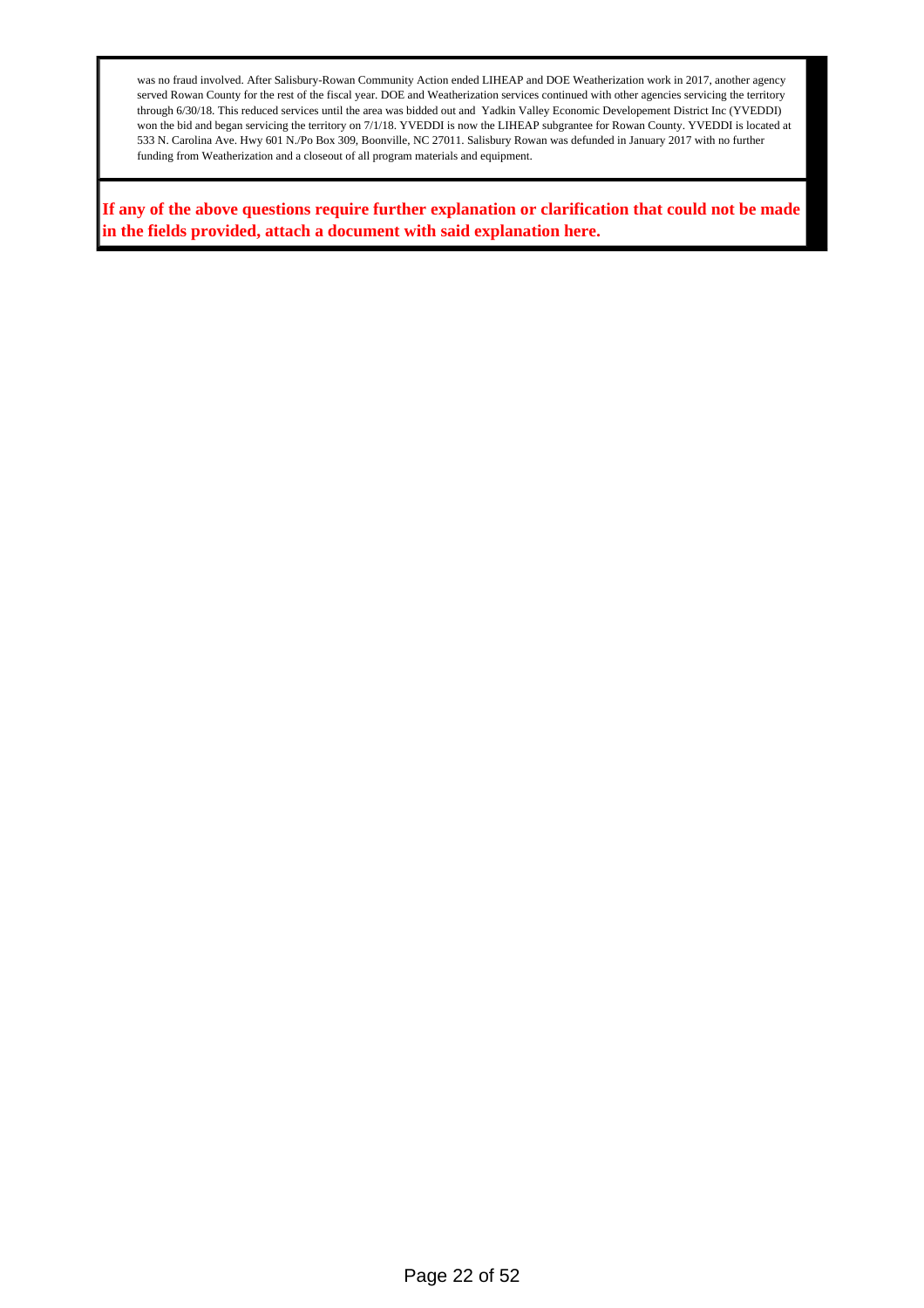<span id="page-22-0"></span>

|                                             | <b>U.S. DEPARTMENT OF HEALTH AND HUMAN SERVICES</b><br>ADMINISTRATION FOR CHILDREN AND FAMILIES                                                                                                                                                                                                                                                                                                                                                                                                                                                                                                                                                                                                                                        | August 1987, revised 05/92,02/95,03/96,12/98,11/01<br>OMB Clearance No.: 0970-0075<br>Expiration Date: 09/30/2020 |
|---------------------------------------------|----------------------------------------------------------------------------------------------------------------------------------------------------------------------------------------------------------------------------------------------------------------------------------------------------------------------------------------------------------------------------------------------------------------------------------------------------------------------------------------------------------------------------------------------------------------------------------------------------------------------------------------------------------------------------------------------------------------------------------------|-------------------------------------------------------------------------------------------------------------------|
|                                             | LOW INCOME HOME ENERGY ASSISTANCE PROGRAM(LIHEAP)<br><b>MODEL PLAN</b><br><b>SF-424-MANDATORY</b>                                                                                                                                                                                                                                                                                                                                                                                                                                                                                                                                                                                                                                      |                                                                                                                   |
|                                             |                                                                                                                                                                                                                                                                                                                                                                                                                                                                                                                                                                                                                                                                                                                                        |                                                                                                                   |
|                                             | Section 9: Energy Suppliers, 2605(b)(7) - Assurance 7                                                                                                                                                                                                                                                                                                                                                                                                                                                                                                                                                                                                                                                                                  |                                                                                                                   |
|                                             | 9.1 Do you make payments directly to home energy suppliers?                                                                                                                                                                                                                                                                                                                                                                                                                                                                                                                                                                                                                                                                            |                                                                                                                   |
| Heating                                     | $\odot$ Yes $\bigcirc$ No                                                                                                                                                                                                                                                                                                                                                                                                                                                                                                                                                                                                                                                                                                              |                                                                                                                   |
| Cooling                                     | $C_{\text{Yes}} C_{\text{No}}$                                                                                                                                                                                                                                                                                                                                                                                                                                                                                                                                                                                                                                                                                                         |                                                                                                                   |
| <b>Crisis</b>                               | $\odot$ Yes $\odot$ No                                                                                                                                                                                                                                                                                                                                                                                                                                                                                                                                                                                                                                                                                                                 |                                                                                                                   |
|                                             | Are there exceptions? $\quad \bullet$ Yes $\ \bullet$ No                                                                                                                                                                                                                                                                                                                                                                                                                                                                                                                                                                                                                                                                               |                                                                                                                   |
| If yes, Describe.                           |                                                                                                                                                                                                                                                                                                                                                                                                                                                                                                                                                                                                                                                                                                                                        |                                                                                                                   |
|                                             | social services to accept it as payment in order to continue or provide heating or cooling service to the recipient household. This agreement meets<br>all assurances requirements of Section 2605(7).<br>9.2 How do you notify the client of the amount of assistance paid?<br>The State requires that the applicant for CIP and for LIEAP be notified of the application and the amount of payment paid on his behalf to<br>the vendor if approved. This is done via an automated form DSS-8107 for approvals and denials. If the application is approved or denied during<br>the actual interview the Notification of Assistance is given to the client at that time. If the application is not approved or denied at the interview |                                                                                                                   |
|                                             | the notice is mailed to the client at the time of the disposition of the application.<br>9.3 How do you assure that the home energy supplier will charge the eligible household, in the normal billing process, the difference between the<br>actual cost of the home energy and the amount of the payment?<br>Once eligibility has been determined, an applicant is provided a system-generated Approval/Denial Notice (DSS-8107). If eligibility is<br>approved, payment is submitted to the utility provider for the household. See attached Vendor Agreement                                                                                                                                                                       |                                                                                                                   |
| assistance?                                 | 9.4 How do you assure that no household receiving assistance under this title will be treated adversely because of their receipt of LIHEAP                                                                                                                                                                                                                                                                                                                                                                                                                                                                                                                                                                                             |                                                                                                                   |
|                                             | North Carolina uses the Energy Provider Agreement (DSS-8163) to ensure vendors do not treat recipients adversely. This contract ensures<br>funds paid on behalf of the recipient are properly applied to the recipients' account to alleviate a heating or cooling emergency. The Energy<br>Provider Agreement meets all assurances in Section 2605(7).                                                                                                                                                                                                                                                                                                                                                                                |                                                                                                                   |
| households?<br>$\bigcirc$ Yes $\bigcirc$ No | 9.5. Do you make payments contingent on unregulated vendors taking appropriate measures to alleviate the energy burdens of eligible                                                                                                                                                                                                                                                                                                                                                                                                                                                                                                                                                                                                    |                                                                                                                   |
|                                             | If so, describe the measures unregulated vendors may take.                                                                                                                                                                                                                                                                                                                                                                                                                                                                                                                                                                                                                                                                             |                                                                                                                   |
|                                             | If any of the above questions require further explanation or clarification that could not be made in<br>the fields provided, attach a document with said explanation here.                                                                                                                                                                                                                                                                                                                                                                                                                                                                                                                                                             |                                                                                                                   |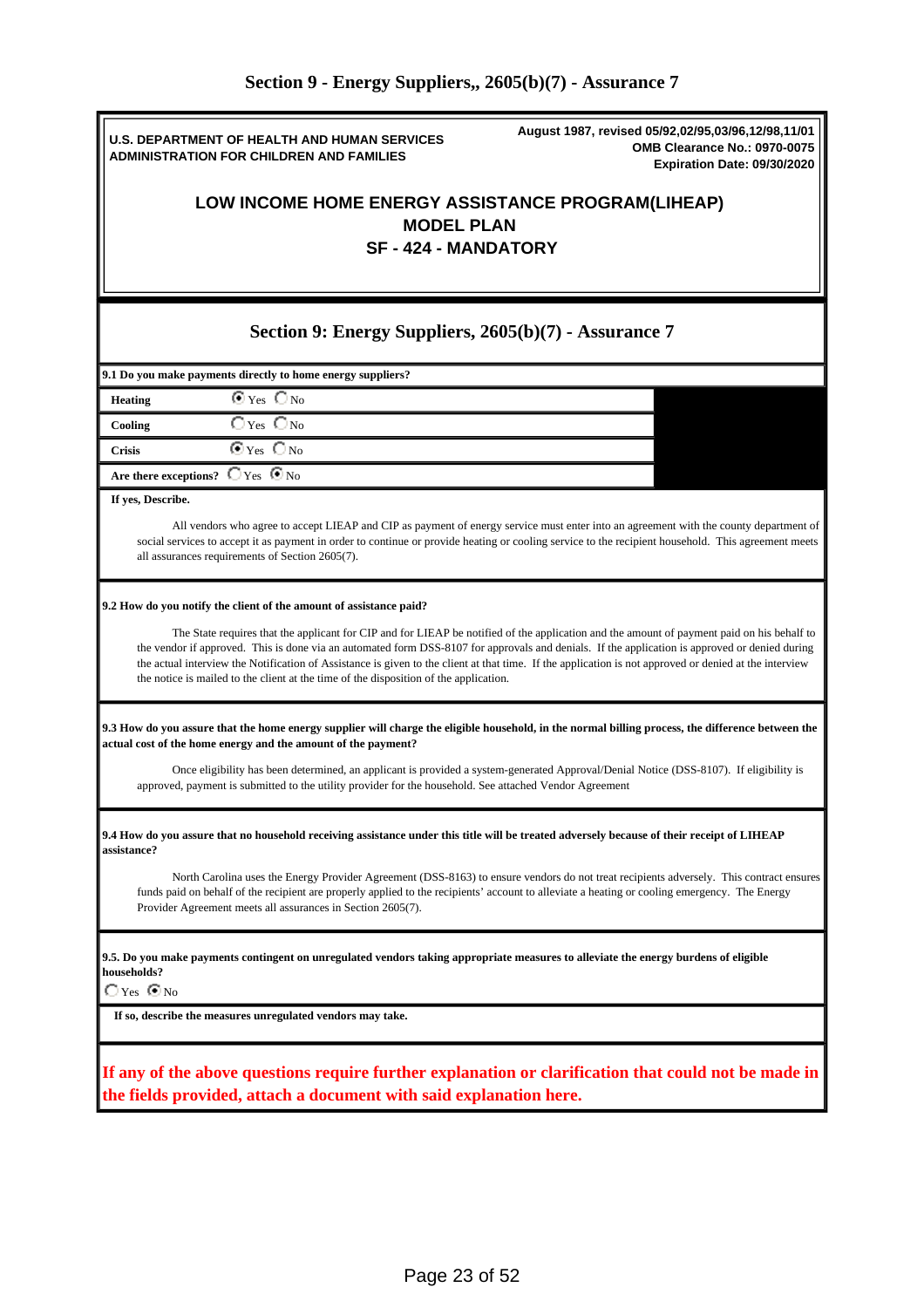<span id="page-23-0"></span>

|                                                                                                                                                           |                                                                                                                                                                                                                                                                                                 | <b>U.S. DEPARTMENT OF HEALTH AND HUMAN SERVICES</b><br><b>ADMINISTRATION FOR CHILDREN AND FAMILIES</b>                                                                                                                                                                                                                                                                                                                                                                                                                                                                                                                                                                                                                                                                                                                                                                                                                                                                                                                                                                                                                                                                                                                                                                                                                                                                                                                                                                                                                                                                                              |                  | August 1987, revised 05/92,02/95,03/96,12/98,11/01<br><b>OMB Clearance No.: 0970-0075</b><br>Expiration Date: 09/30/2020 |  |
|-----------------------------------------------------------------------------------------------------------------------------------------------------------|-------------------------------------------------------------------------------------------------------------------------------------------------------------------------------------------------------------------------------------------------------------------------------------------------|-----------------------------------------------------------------------------------------------------------------------------------------------------------------------------------------------------------------------------------------------------------------------------------------------------------------------------------------------------------------------------------------------------------------------------------------------------------------------------------------------------------------------------------------------------------------------------------------------------------------------------------------------------------------------------------------------------------------------------------------------------------------------------------------------------------------------------------------------------------------------------------------------------------------------------------------------------------------------------------------------------------------------------------------------------------------------------------------------------------------------------------------------------------------------------------------------------------------------------------------------------------------------------------------------------------------------------------------------------------------------------------------------------------------------------------------------------------------------------------------------------------------------------------------------------------------------------------------------------|------------------|--------------------------------------------------------------------------------------------------------------------------|--|
|                                                                                                                                                           | LOW INCOME HOME ENERGY ASSISTANCE PROGRAM(LIHEAP)<br><b>MODEL PLAN</b><br><b>SF-424-MANDATORY</b>                                                                                                                                                                                               |                                                                                                                                                                                                                                                                                                                                                                                                                                                                                                                                                                                                                                                                                                                                                                                                                                                                                                                                                                                                                                                                                                                                                                                                                                                                                                                                                                                                                                                                                                                                                                                                     |                  |                                                                                                                          |  |
|                                                                                                                                                           | Section 10: Program, Fiscal Monitoring, and Audit, 2605(b)(10)                                                                                                                                                                                                                                  |                                                                                                                                                                                                                                                                                                                                                                                                                                                                                                                                                                                                                                                                                                                                                                                                                                                                                                                                                                                                                                                                                                                                                                                                                                                                                                                                                                                                                                                                                                                                                                                                     |                  |                                                                                                                          |  |
|                                                                                                                                                           |                                                                                                                                                                                                                                                                                                 | 10.1. How do you ensure good fiscal accounting and tracking of LIHEAP funds?                                                                                                                                                                                                                                                                                                                                                                                                                                                                                                                                                                                                                                                                                                                                                                                                                                                                                                                                                                                                                                                                                                                                                                                                                                                                                                                                                                                                                                                                                                                        |                  |                                                                                                                          |  |
|                                                                                                                                                           |                                                                                                                                                                                                                                                                                                 | North Carolina's Division of Social Services operates under a county administered and state supervised system. The county DSS<br>determine eligibility for client participation in the heating and crisis components of LIHEAP. Both state and county administrative costs of direct<br>case work are charged directly to the appropriate program and supervisory, and overhead costs are allocated in accordance with the cost allocation<br>plan approved by the Department of Health and Human Services, Division of Cost Allocation. NC DHHS fiscal/budget Division tracks in-house<br>and sub grantee and administrative costs. Indirect costs are handled through cognizant agencies prior to the final indirect cost rate being<br>developed. Expenditures on all components of the LIHEAP are recorded in the NC Div. of Social Services' accounting records by Fund, Cost<br>Center and line item. Documentation for county expenditures (administrative costs, crisis and heating assistance) are maintained by the county<br>finance officers. Documentation of State office expenditures are maintained by the NC Div. of Social Services accounting office. Applications<br>for the crisis and heating component are taken by Dept. of Social Services personnel and additional State and local governmental entities or<br>community-based organizations. The applications are processed by the county and are retained by the county. Local state monitoring is conducted<br>to track the LIHEAP funds used and the number of households that received assistance with LIHEAP funds. |                  |                                                                                                                          |  |
| <b>Audit Process</b>                                                                                                                                      |                                                                                                                                                                                                                                                                                                 |                                                                                                                                                                                                                                                                                                                                                                                                                                                                                                                                                                                                                                                                                                                                                                                                                                                                                                                                                                                                                                                                                                                                                                                                                                                                                                                                                                                                                                                                                                                                                                                                     |                  |                                                                                                                          |  |
|                                                                                                                                                           | 10.2. Is your LIHEAP program audited annually under the Single Audit Act and OMB Circular A - 133?<br>$\odot$ Yes $\odot$ No                                                                                                                                                                    |                                                                                                                                                                                                                                                                                                                                                                                                                                                                                                                                                                                                                                                                                                                                                                                                                                                                                                                                                                                                                                                                                                                                                                                                                                                                                                                                                                                                                                                                                                                                                                                                     |                  |                                                                                                                          |  |
|                                                                                                                                                           | 10.3. Describe any audit findings rising to the level of material weakness or reportable condition cited in the A-133 audits, Grantee monitoring<br>assessments, inspector general reviews, or other government agency reviews of the LIHEAP agency from the most recently audited fiscal year. |                                                                                                                                                                                                                                                                                                                                                                                                                                                                                                                                                                                                                                                                                                                                                                                                                                                                                                                                                                                                                                                                                                                                                                                                                                                                                                                                                                                                                                                                                                                                                                                                     |                  |                                                                                                                          |  |
| <b>No Findings</b>                                                                                                                                        |                                                                                                                                                                                                                                                                                                 |                                                                                                                                                                                                                                                                                                                                                                                                                                                                                                                                                                                                                                                                                                                                                                                                                                                                                                                                                                                                                                                                                                                                                                                                                                                                                                                                                                                                                                                                                                                                                                                                     |                  |                                                                                                                          |  |
| <b>Finding</b>                                                                                                                                            | Type                                                                                                                                                                                                                                                                                            | <b>Brief Summary</b><br>Inaccurate Household Information                                                                                                                                                                                                                                                                                                                                                                                                                                                                                                                                                                                                                                                                                                                                                                                                                                                                                                                                                                                                                                                                                                                                                                                                                                                                                                                                                                                                                                                                                                                                            | <b>Resolved?</b> | <b>Action Taken</b>                                                                                                      |  |
| 1                                                                                                                                                         | reporting                                                                                                                                                                                                                                                                                       | Reported.                                                                                                                                                                                                                                                                                                                                                                                                                                                                                                                                                                                                                                                                                                                                                                                                                                                                                                                                                                                                                                                                                                                                                                                                                                                                                                                                                                                                                                                                                                                                                                                           | Yes              | procedure/policy changes                                                                                                 |  |
|                                                                                                                                                           | 10.4. Audits of Local Administering Agencies                                                                                                                                                                                                                                                    |                                                                                                                                                                                                                                                                                                                                                                                                                                                                                                                                                                                                                                                                                                                                                                                                                                                                                                                                                                                                                                                                                                                                                                                                                                                                                                                                                                                                                                                                                                                                                                                                     |                  |                                                                                                                          |  |
| Select all that apply.                                                                                                                                    |                                                                                                                                                                                                                                                                                                 | What types of annual audit requirements do you have in place for local administering agencies/district offices?                                                                                                                                                                                                                                                                                                                                                                                                                                                                                                                                                                                                                                                                                                                                                                                                                                                                                                                                                                                                                                                                                                                                                                                                                                                                                                                                                                                                                                                                                     |                  |                                                                                                                          |  |
| V                                                                                                                                                         |                                                                                                                                                                                                                                                                                                 | Local agencies/district offices are required to have an annual audit in compliance with Single Audit Act and OMB Circular A-133                                                                                                                                                                                                                                                                                                                                                                                                                                                                                                                                                                                                                                                                                                                                                                                                                                                                                                                                                                                                                                                                                                                                                                                                                                                                                                                                                                                                                                                                     |                  |                                                                                                                          |  |
|                                                                                                                                                           |                                                                                                                                                                                                                                                                                                 | Local agencies/district offices are required to have an annual audit (other than A-133)                                                                                                                                                                                                                                                                                                                                                                                                                                                                                                                                                                                                                                                                                                                                                                                                                                                                                                                                                                                                                                                                                                                                                                                                                                                                                                                                                                                                                                                                                                             |                  |                                                                                                                          |  |
| Local agencies/district offices' A-133 or other independent audits are reviewed by Grantee as part of compliance process.                                 |                                                                                                                                                                                                                                                                                                 |                                                                                                                                                                                                                                                                                                                                                                                                                                                                                                                                                                                                                                                                                                                                                                                                                                                                                                                                                                                                                                                                                                                                                                                                                                                                                                                                                                                                                                                                                                                                                                                                     |                  |                                                                                                                          |  |
| v<br>Grantee conducts fiscal and program monitoring of local agencies/district offices                                                                    |                                                                                                                                                                                                                                                                                                 |                                                                                                                                                                                                                                                                                                                                                                                                                                                                                                                                                                                                                                                                                                                                                                                                                                                                                                                                                                                                                                                                                                                                                                                                                                                                                                                                                                                                                                                                                                                                                                                                     |                  |                                                                                                                          |  |
| <b>Compliance Monitoring</b>                                                                                                                              |                                                                                                                                                                                                                                                                                                 |                                                                                                                                                                                                                                                                                                                                                                                                                                                                                                                                                                                                                                                                                                                                                                                                                                                                                                                                                                                                                                                                                                                                                                                                                                                                                                                                                                                                                                                                                                                                                                                                     |                  |                                                                                                                          |  |
| 10.5. Describe the Grantee's strategies for monitoring compliance with the Grantee's and Federal LIHEAP policies and procedures: Select all<br>that apply |                                                                                                                                                                                                                                                                                                 |                                                                                                                                                                                                                                                                                                                                                                                                                                                                                                                                                                                                                                                                                                                                                                                                                                                                                                                                                                                                                                                                                                                                                                                                                                                                                                                                                                                                                                                                                                                                                                                                     |                  |                                                                                                                          |  |
| <b>Grantee employees:</b>                                                                                                                                 |                                                                                                                                                                                                                                                                                                 |                                                                                                                                                                                                                                                                                                                                                                                                                                                                                                                                                                                                                                                                                                                                                                                                                                                                                                                                                                                                                                                                                                                                                                                                                                                                                                                                                                                                                                                                                                                                                                                                     |                  |                                                                                                                          |  |
|                                                                                                                                                           | <b>Internal program review</b>                                                                                                                                                                                                                                                                  |                                                                                                                                                                                                                                                                                                                                                                                                                                                                                                                                                                                                                                                                                                                                                                                                                                                                                                                                                                                                                                                                                                                                                                                                                                                                                                                                                                                                                                                                                                                                                                                                     |                  |                                                                                                                          |  |
|                                                                                                                                                           | <b>Departmental oversight</b>                                                                                                                                                                                                                                                                   |                                                                                                                                                                                                                                                                                                                                                                                                                                                                                                                                                                                                                                                                                                                                                                                                                                                                                                                                                                                                                                                                                                                                                                                                                                                                                                                                                                                                                                                                                                                                                                                                     |                  |                                                                                                                          |  |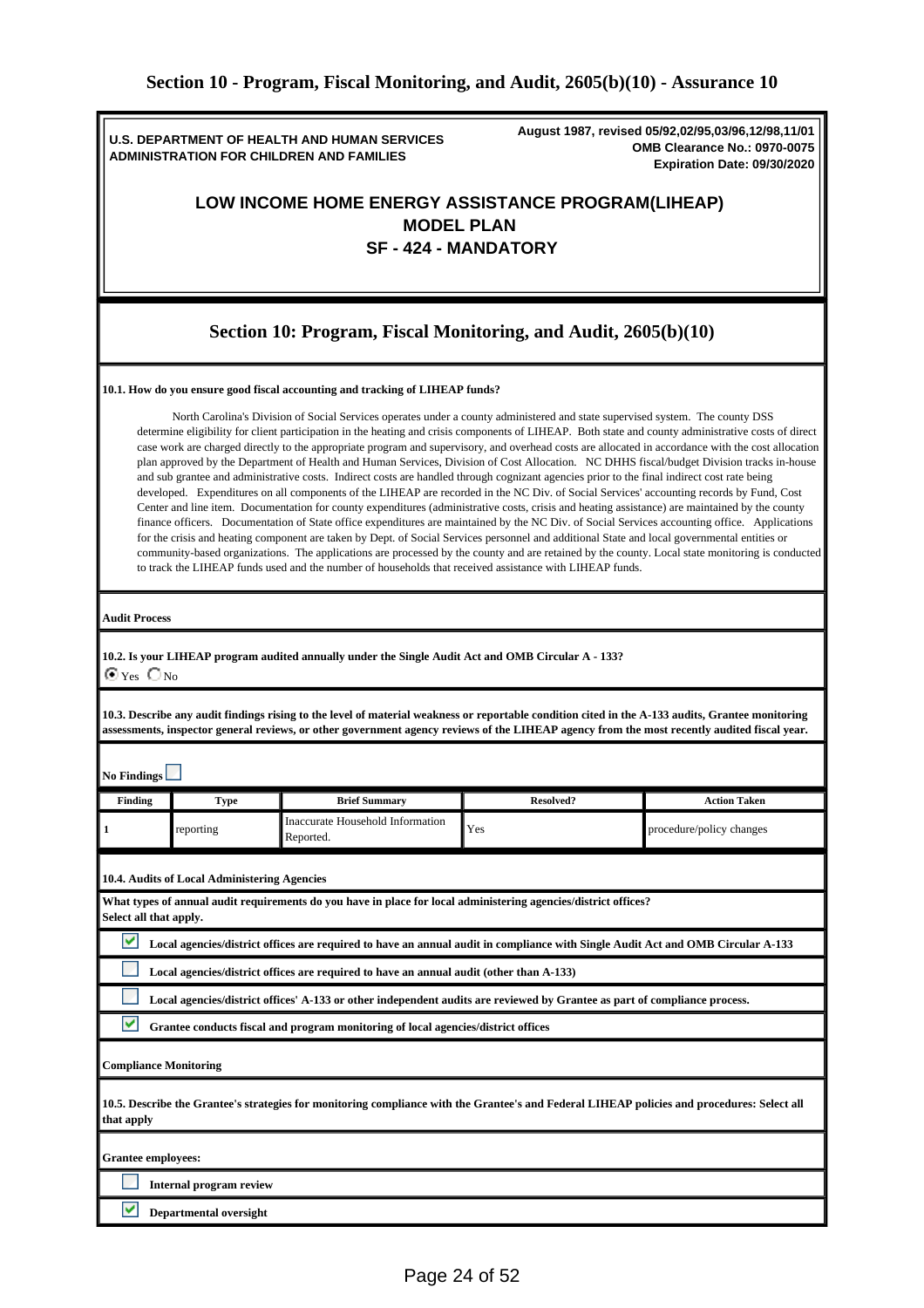| Secondary review of invoices and payments                                                                                                                                                                                               |
|-----------------------------------------------------------------------------------------------------------------------------------------------------------------------------------------------------------------------------------------|
| Other program review mechanisms are in place. Describe:                                                                                                                                                                                 |
|                                                                                                                                                                                                                                         |
| <b>Local Administering Agencies / District Offices:</b>                                                                                                                                                                                 |
| On - site evaluation                                                                                                                                                                                                                    |
| ᢦ<br>Annual program review                                                                                                                                                                                                              |
| v<br>Monitoring through central database                                                                                                                                                                                                |
| v<br><b>Desk reviews</b>                                                                                                                                                                                                                |
| M<br><b>Client File Testing / Sampling</b>                                                                                                                                                                                              |
| Other program review mechanisms are in place. Describe:                                                                                                                                                                                 |
|                                                                                                                                                                                                                                         |
| 10.6 Explain, or attach a copy of your local agency monitoring schedule and protocol.                                                                                                                                                   |
| LIHEAP follows the same monitoring schedule as the SNAP program Small counties - every 3 years Medium counties - every 2 years<br>Large counties - every year                                                                           |
| 10.7. Describe how you select local agencies for monitoring reviews.                                                                                                                                                                    |
| <b>Site Visits:</b>                                                                                                                                                                                                                     |
| LIHEAP follows the same monitoring schedule as the SNAP program Small counties - every 3 years Medium counties - every 2 years<br>Large counties - every year                                                                           |
| <b>Desk Reviews:</b>                                                                                                                                                                                                                    |
| Desk reviews are conducted through monitoring of the Statewide Energy database and our automated system North Carolina Families<br>Accessing Services thru Technology (NCFAST) which was implemented for all 100 counties July 1, 2017. |
| 10.8. How often is each local agency monitored?                                                                                                                                                                                         |
| Annually                                                                                                                                                                                                                                |
| 10.9. What is the combined error rate for eligibility determinations? OPTIONAL                                                                                                                                                          |
| 10.10. What is the combined error rate for benefit determinations? OPTIONAL                                                                                                                                                             |
| 10.11. How many local agencies are currently on corrective action plans for eligibility and/or benefit determination issues? 16                                                                                                         |
| 10.12. How many local agencies are currently on corrective action plans for financial accounting or administrative issues? 0                                                                                                            |
| If any of the above questions require further explanation or clarification that could not be made in<br>the fields provided, attach a document with said explanation here.                                                              |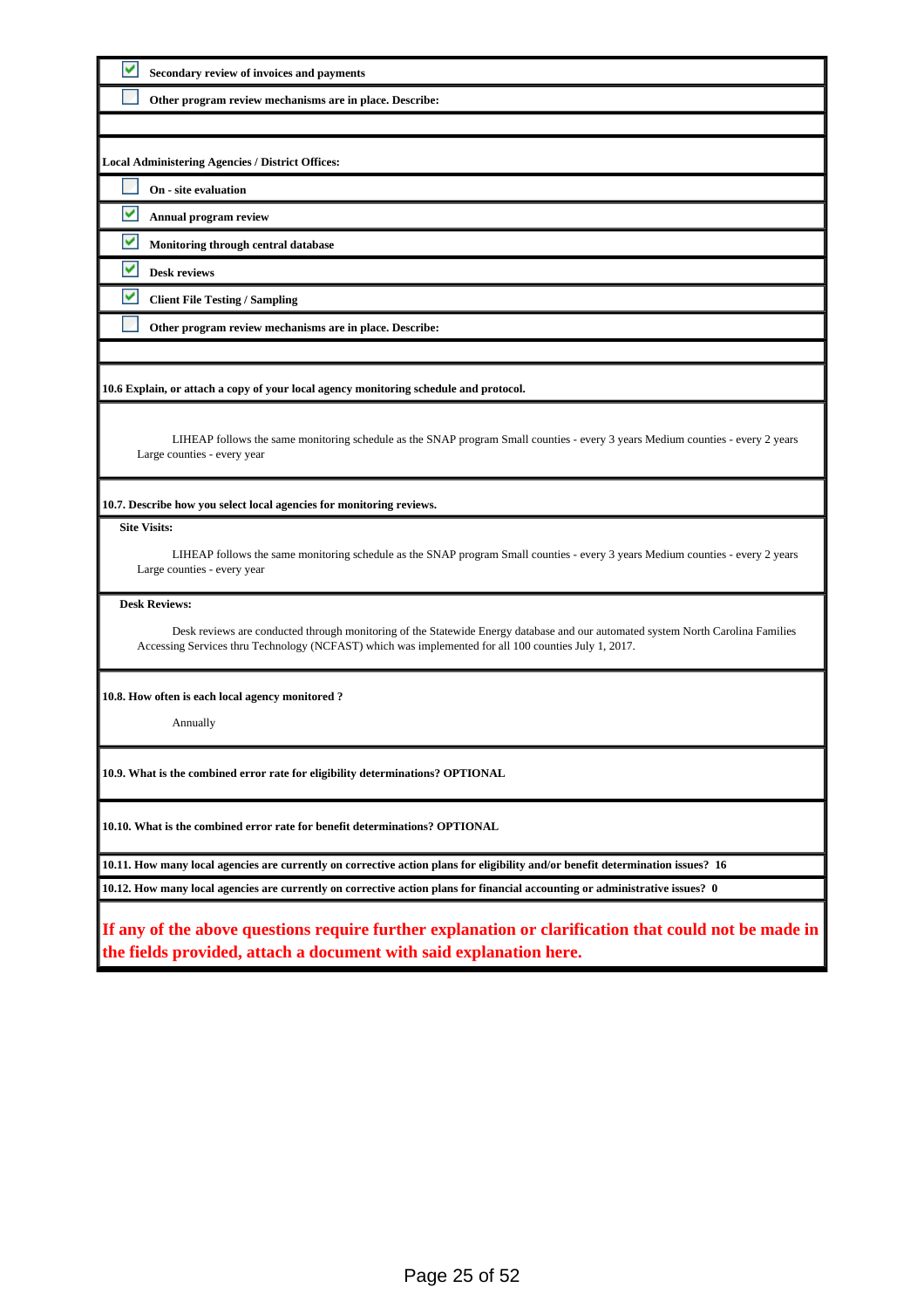<span id="page-25-0"></span>

| <b>U.S. DEPARTMENT OF HEALTH AND HUMAN SERVICES</b><br><b>ADMINISTRATION FOR CHILDREN AND FAMILIES</b>                                                                                                                                                                                                                                    | August 1987, revised 05/92,02/95,03/96,12/98,11/01<br><b>OMB Clearance No.: 0970-0075</b><br>Expiration Date: 09/30/2020                      |  |  |  |
|-------------------------------------------------------------------------------------------------------------------------------------------------------------------------------------------------------------------------------------------------------------------------------------------------------------------------------------------|-----------------------------------------------------------------------------------------------------------------------------------------------|--|--|--|
| LOW INCOME HOME ENERGY ASSISTANCE PROGRAM(LIHEAP)<br><b>MODEL PLAN</b><br><b>SF-424-MANDATORY</b>                                                                                                                                                                                                                                         |                                                                                                                                               |  |  |  |
| Section 11: Timely and Meaningful Public Participation, $2605(b)(12)$ , $2605(C)(2)$                                                                                                                                                                                                                                                      |                                                                                                                                               |  |  |  |
| 11.1 How did you obtain input from the public in the development of your LIHEAP plan?<br>Select all that apply.                                                                                                                                                                                                                           |                                                                                                                                               |  |  |  |
| <b>Tribal Council meeting(s)</b>                                                                                                                                                                                                                                                                                                          |                                                                                                                                               |  |  |  |
| v<br><b>Public Hearing(s)</b>                                                                                                                                                                                                                                                                                                             |                                                                                                                                               |  |  |  |
| v<br>Draft Plan posted to website and available for comment                                                                                                                                                                                                                                                                               |                                                                                                                                               |  |  |  |
| v<br>Hard copy of plan is available for public view and comment                                                                                                                                                                                                                                                                           |                                                                                                                                               |  |  |  |
| v<br>Comments from applicants are recorded                                                                                                                                                                                                                                                                                                |                                                                                                                                               |  |  |  |
| Request for comments on draft Plan is advertised                                                                                                                                                                                                                                                                                          |                                                                                                                                               |  |  |  |
| Stakeholder consultation meeting(s)                                                                                                                                                                                                                                                                                                       |                                                                                                                                               |  |  |  |
| Comments are solicited during outreach activities                                                                                                                                                                                                                                                                                         |                                                                                                                                               |  |  |  |
| v<br><b>Other - Describe:</b>                                                                                                                                                                                                                                                                                                             |                                                                                                                                               |  |  |  |
| LIHEAP Block Grant proposed plan was available for viewing at the state office, in all 100 implementing agencies/local DSS and partner<br>agencies for public display and comment. The plan was also posted on the DHHS website under public notices.                                                                                     |                                                                                                                                               |  |  |  |
| 11.2 What changes did you make to your LIHEAP plan as a result of this participation?<br>DHHS will consider using social media messages to go out via our twitter account to invite the public to our public hearings.<br>Establishment of a Focus Group to figure out ways to reach those who are the hardest to reach within the state. |                                                                                                                                               |  |  |  |
|                                                                                                                                                                                                                                                                                                                                           |                                                                                                                                               |  |  |  |
| Public Hearings, 2605(a)(2) - For States and the Commonwealth of Puerto Rico Only                                                                                                                                                                                                                                                         |                                                                                                                                               |  |  |  |
| 11.3 List the date and location(s) that you held public hearing(s) on the proposed use and distribution of your LIHEAP funds?                                                                                                                                                                                                             |                                                                                                                                               |  |  |  |
|                                                                                                                                                                                                                                                                                                                                           | Date<br><b>Event Description</b>                                                                                                              |  |  |  |
| 08/12/2019<br>1                                                                                                                                                                                                                                                                                                                           | Public Hearing - NC DHHS/Div. of Social<br>Services office, Dorothea Dix Campus, 820<br>S. Boylan Ave., McBryde Building, Raleigh,<br>NC27603 |  |  |  |
| Public Hearing for Weatherization program -<br>03/19/2019<br>Weatherization Office, 217 W. Jones Street,<br>Raleigh, NC 27603                                                                                                                                                                                                             |                                                                                                                                               |  |  |  |
| 11.4. How many parties commented on your plan at the hearing(s)? $10$                                                                                                                                                                                                                                                                     |                                                                                                                                               |  |  |  |
| 11.5 Summarize the comments you received at the hearing(s).                                                                                                                                                                                                                                                                               |                                                                                                                                               |  |  |  |
| There were no public comments received at the state offices during the hearing however, our local department of social services sent in 6<br>comments received in their offices.                                                                                                                                                          |                                                                                                                                               |  |  |  |
| The following are a summary of comments received:                                                                                                                                                                                                                                                                                         |                                                                                                                                               |  |  |  |
| Program should include a cooling component<br>More options when it comes to weatherization of homes                                                                                                                                                                                                                                       |                                                                                                                                               |  |  |  |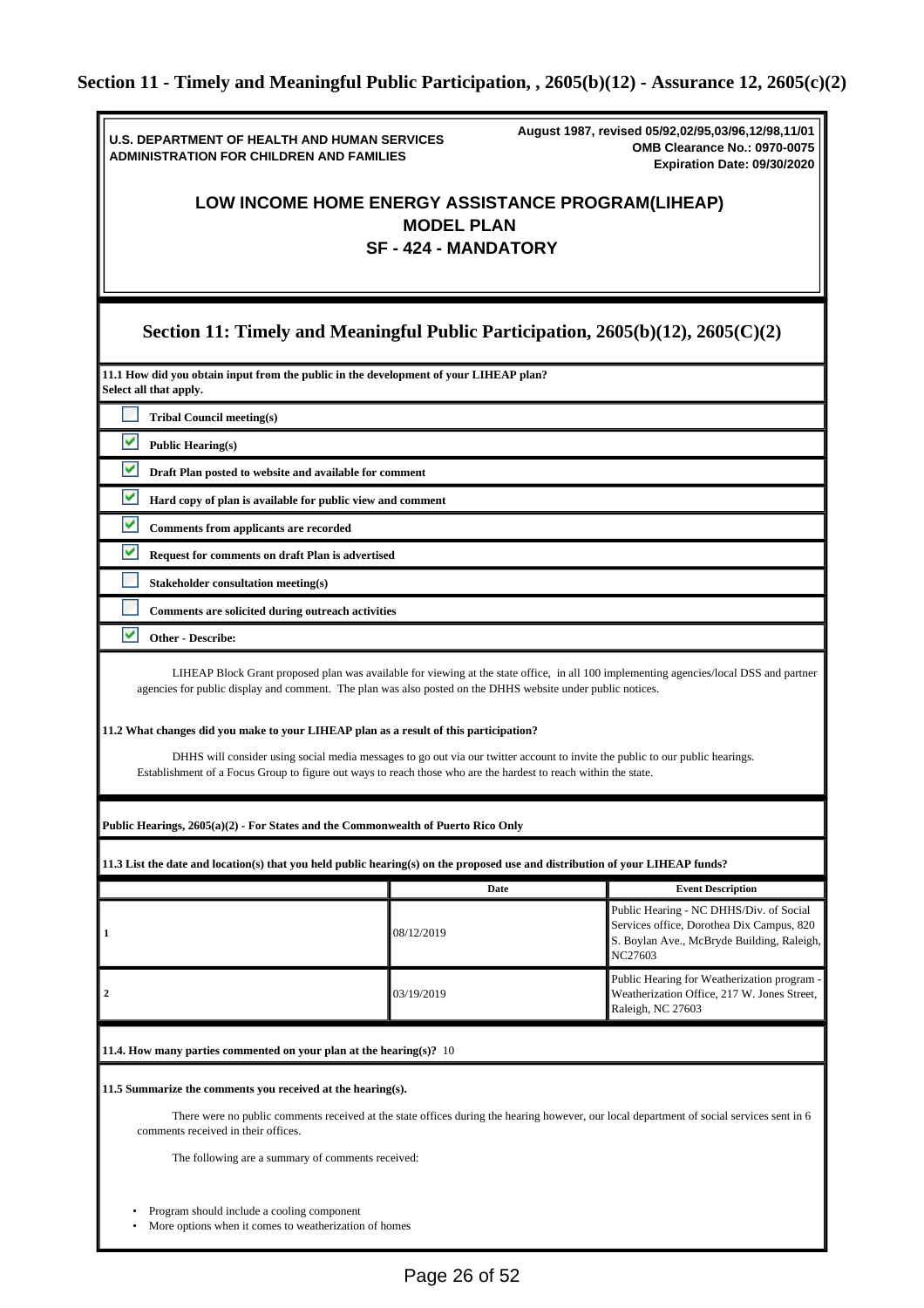- Increase funding of program each year<br>• Use the funds to pay down loans or oth
- Use the funds to pay down loans or other entities for resident's bills
- Extend coverage of program to patients of OIC Pharmacy that have life threatening aliments
- Other comments included thanking the program for all it does

**11.6 What changes did you make to your LIHEAP plan as a result of the comments received at the public hearing(s)?**

None at this time but, the cooling component suggestion will be taken into consideration at a later time.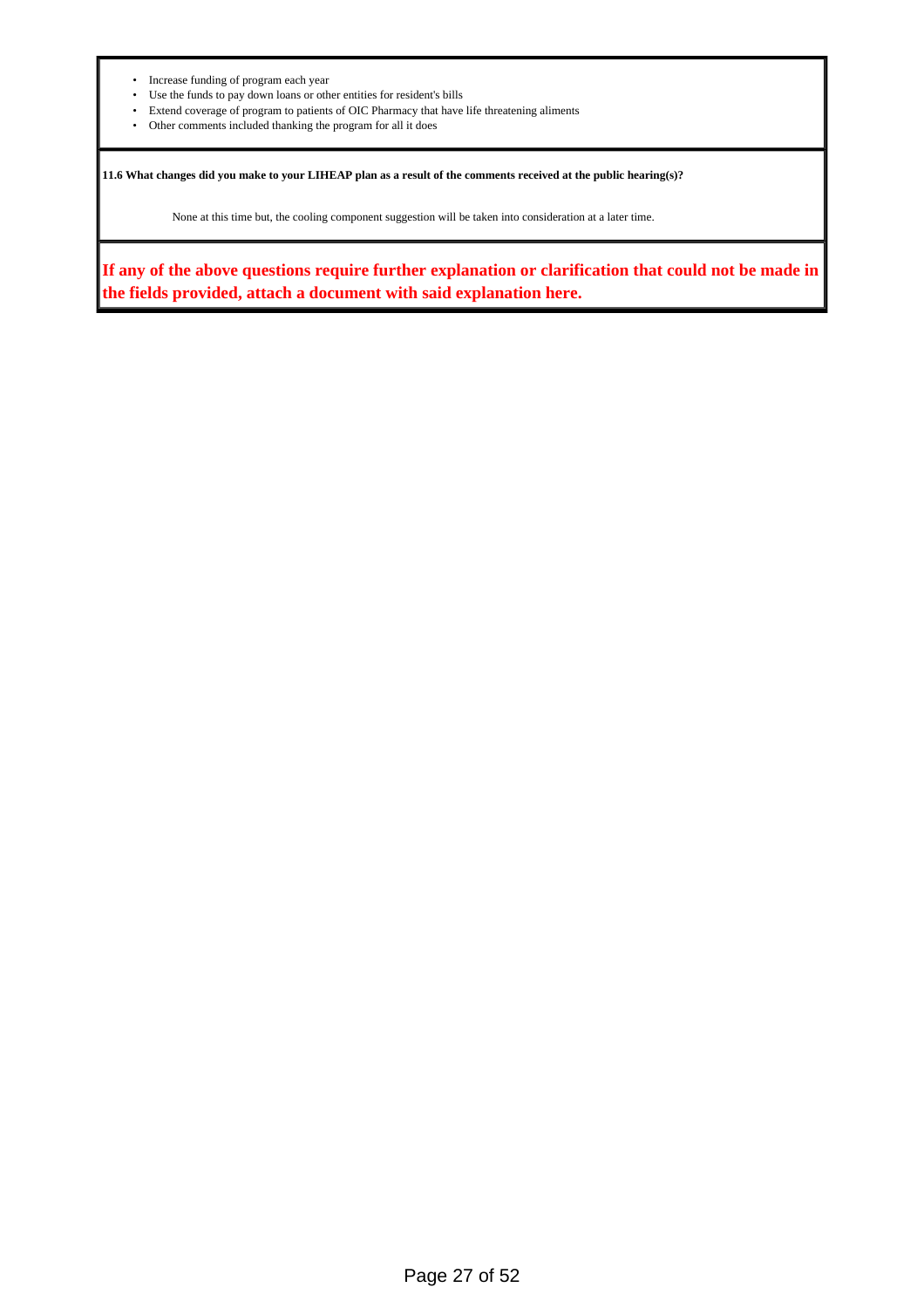**U.S. DEPARTMENT OF HEALTH AND HUMAN SERVICES ADMINISTRATION FOR CHILDREN AND FAMILIES**

**August 1987, revised 05/92,02/95,03/96,12/98,11/01 OMB Clearance No.: 0970-0075 Expiration Date: 09/30/2020**

## <span id="page-27-0"></span>**LOW INCOME HOME ENERGY ASSISTANCE PROGRAM(LIHEAP) MODEL PLAN SF - 424 - MANDATORY**

#### **Section 12: Fair Hearings, 2605(b)(13) - Assurance 13**

**12.1 How many fair hearings did the grantee have in the prior Federal fiscal year?** 6

**12.2 How many of those fair hearings resulted in the initial decision being reversed?** 0

**12.3 Describe any policy and/or procedural changes made in the last Federal fiscal year as a result of fair hearings?**

None

**12.4 Describe your fair hearing procedures for households whose applications are denied.**

Households that apply for crisis or heating assistance are explained their rights at the time of application. NC issues notices for both approved and denied cases for CIP and LIEAP. The notice includes fair hearing and rights. The household has the right to an appeal when: a. It is denied the right to apply for benefits; or b. Benefits are denied; or c. A decision is not made on the application in a timely manner; or d. The payment is less than the household believes it should be. Households have 60 calendar days from the date on the approval/denial notice to request a hearing. The hearing can be requested orally or in writing. The household has a right to request a State hearing only after a local appeal hearing has been held, and the decision has been rendered. The household must request a State appeal within five calendar days from the date of the local hearing decision. The State hearing officer will have 15 calendar days to render a decision. If the household is not satisfied with the final decision following the State hearing, it may, within 30 calendar days of receipt of the decision, file a petition for a judicial review in superior court.

**12.5 When and how are applicants informed of these rights?**

Households that apply for crisis or heating assistance are explained their rights at the time of application. The applicant has a right to request a state hearing if the applicant is denied the right to apply, application is not acted upon timely, benefits are denied, payment is incorrect or the disagree with the decision. The fair hearing rights are also included on both the approval and denial notices that are provided to the client on the day of application.

**12.6 Describe your fair hearing procedures for households whose applications are not acted on in a timely manner.**

**Households that apply for crisis or heating assistance are explained their rights at the time of application. The fair hearing rights are also included on both the approval and denial notices that are provided to the client on the day of application.**

**12.7 When and how are applicants informed of these rights?**

Households that apply for crisis or heating assistance are explained their rights at the time of application. The fair hearing rights are also included on both the approval and denial notices that are provided to the client on the day of application.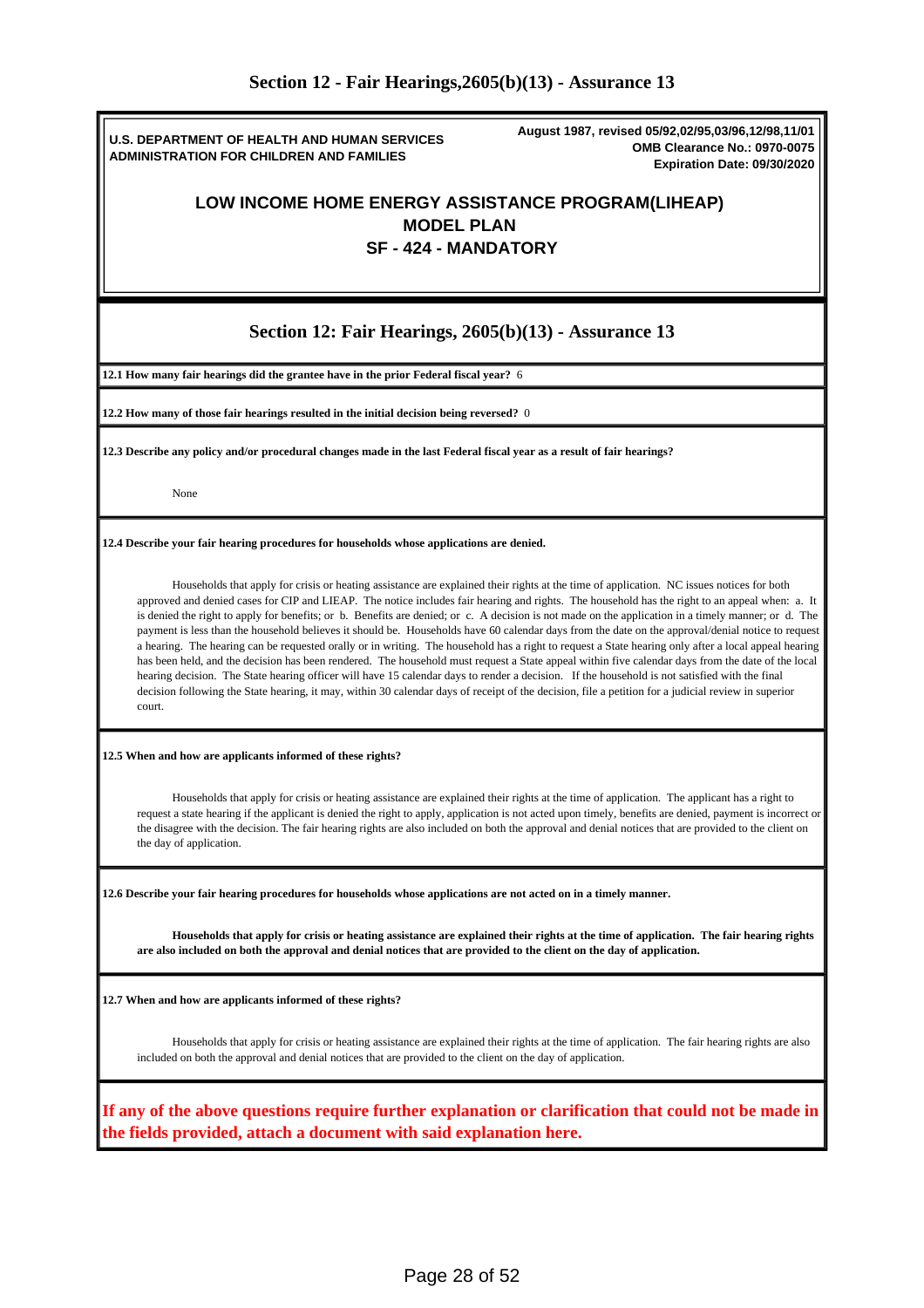<span id="page-28-0"></span>

| August 1987, revised 05/92,02/95,03/96,12/98,11/01<br><b>U.S. DEPARTMENT OF HEALTH AND HUMAN SERVICES</b><br>OMB Clearance No.: 0970-0075<br><b>ADMINISTRATION FOR CHILDREN AND FAMILIES</b><br>Expiration Date: 09/30/2020 |
|-----------------------------------------------------------------------------------------------------------------------------------------------------------------------------------------------------------------------------|
| LOW INCOME HOME ENERGY ASSISTANCE PROGRAM(LIHEAP)<br><b>MODEL PLAN</b><br><b>SF-424-MANDATORY</b>                                                                                                                           |
| Section 13: Reduction of home energy needs, 2605(b)(16) - Assurance 16                                                                                                                                                      |
| 13.1 Describe how you use LIHEAP funds to provide services that encourage and enable households to reduce their home energy needs and<br>thereby the need for energy assistance?                                            |
| n/a                                                                                                                                                                                                                         |
| 13.2 How do you ensure that you don't use more than 5% of your LIHEAP funds for these activities?                                                                                                                           |
| n/a                                                                                                                                                                                                                         |
| 13.3 Describe the impact of such activities on the number of households served in the previous Federal fiscal year.                                                                                                         |
| n/a                                                                                                                                                                                                                         |
| 13.4 Describe the level of direct benefits provided to those households in the previous Federal fiscal year.                                                                                                                |
| n/a                                                                                                                                                                                                                         |
| 13.5 How many households applied for these services? 0                                                                                                                                                                      |
| 13.6 How many households received these services? 0                                                                                                                                                                         |
| If any of the above questions require further explanation or clarification that could not be made in<br>the fields provided, attach a document with said explanation here.                                                  |

Page 29 of 52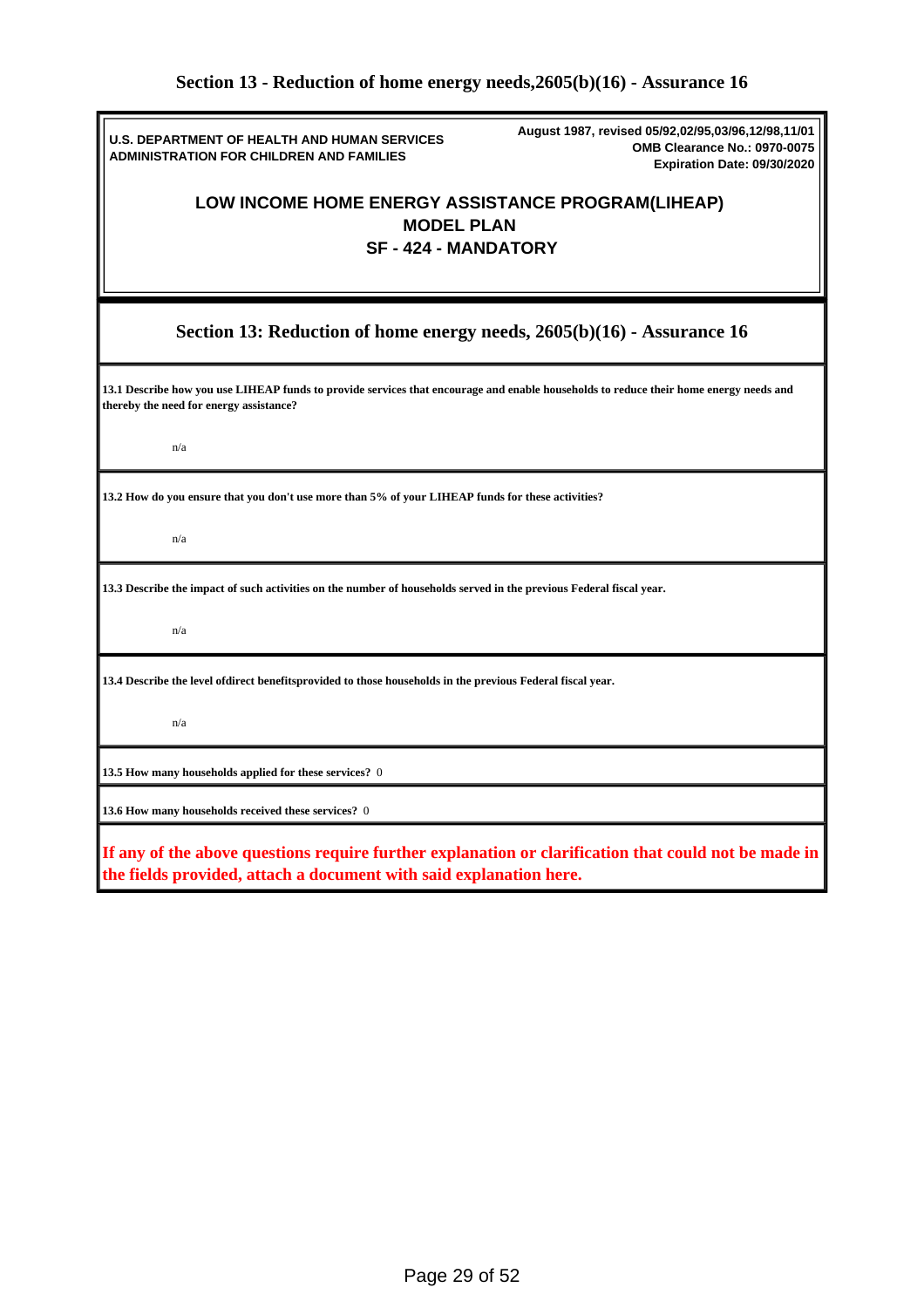**U.S. DEPARTMENT OF HEALTH AND HUMAN SERVICES ADMINISTRATION FOR CHILDREN AND FAMILIES**

**August 1987, revised 05/92,02/95,03/96,12/98,11/01 OMB Clearance No.: 0970-0075 Expiration Date: 09/30/2020**

## <span id="page-29-0"></span>**LOW INCOME HOME ENERGY ASSISTANCE PROGRAM(LIHEAP) MODEL PLAN SF - 424 - MANDATORY**

## **Section 14:Leveraging Incentive Program, 2607(A)**

**14.1 Do you plan to submit an application for the leveraging incentive program?**   $\odot$  Yes  $\odot$  No

**14.2 Describe instructions to any third parties and/or local agencies for submitting LIHEAP leveraging resource information and retaining records.** 

The State, non-profit agencies, and local county department of social services receive in-kind contributions and money from fuel funds, city and county governments, private citizens and corporations. Non-profit agencies and county Dept. of Social Services sign guarantees of deposits for utilities. A utility company has a rate reduction program for SSI recipients. The funds received, deposit guarantees and rate reduction programs assist persons with energy expenses who meet the federal LIHEAP eligibility guidelines. All programs, except the rate reduction program, are considered prior to, or in conjunction with, the use of LIHEAP crisis funds. Many of the agencies disbursing the funds administer the above programs and the Crisis Program under LIHEAP. Other agencies coordinate with the agencies that administer the Crisis Program under LIHEAP before disbursing funds. There is no duplication of benefits.

**14.3 For each type of resource and/or benefit to be leveraged in the upcoming year that will meet the requirements of45 C.F.R. § 96.87(d)(2)(iii), describe the following:** 

| <b>Resource</b>         | What is the type of<br>resource or benefit? | What is the source(s) of the<br>resource?                                                                                                                                                   | How will the resource be integrated and coordinated with LIHEAP?                                   |
|-------------------------|---------------------------------------------|---------------------------------------------------------------------------------------------------------------------------------------------------------------------------------------------|----------------------------------------------------------------------------------------------------|
| 1                       | Heating/Cooling<br>Assistance               | Progress Energy's Energy<br>Neighbor program. Funds<br>are 100% from monies<br>contributed by Progress<br>Energy customers and<br>employees and from<br>corporate donations.                | These benefits are considered prior to, or in conjunction with, the use of LIHEAP<br>crisis funds. |
| $\overline{2}$          | Heating/Cooling<br>Assistance               | Wake Electric Co. Round-<br>up. Funds are 100% from<br>monies contributed by Wake<br>Electric Membership<br>Corporation (WEMC)<br>customers and employees.                                  | These benefits are considered prior to, or in conjunction with, the use of LIHEAP<br>crisis funds. |
| 3                       | Heating/Cooling<br>Assistance               | Haywood Electric Co.<br>Helping Each Member Cope.<br>Funded 100% from monies<br>contributed by Haywood<br>Electric Membership<br>Corporation customers and<br>employees.                    | These benefits are considered prior to, or in conjunction with, the use of LIHEAP<br>crisis funds. |
| $\overline{\mathbf{4}}$ | <b>Heating Assistance</b>                   | Piedmont Natural Gas<br>Companys Share the<br>Warmth, funded 100% from<br>monies contributed by<br>Piedmont Natural Gas (PNG)<br>customers and employees, as<br>well as corporate donations | These benefits are considered prior to, or in conjunction with, the use of LIHEAP<br>crisis funds. |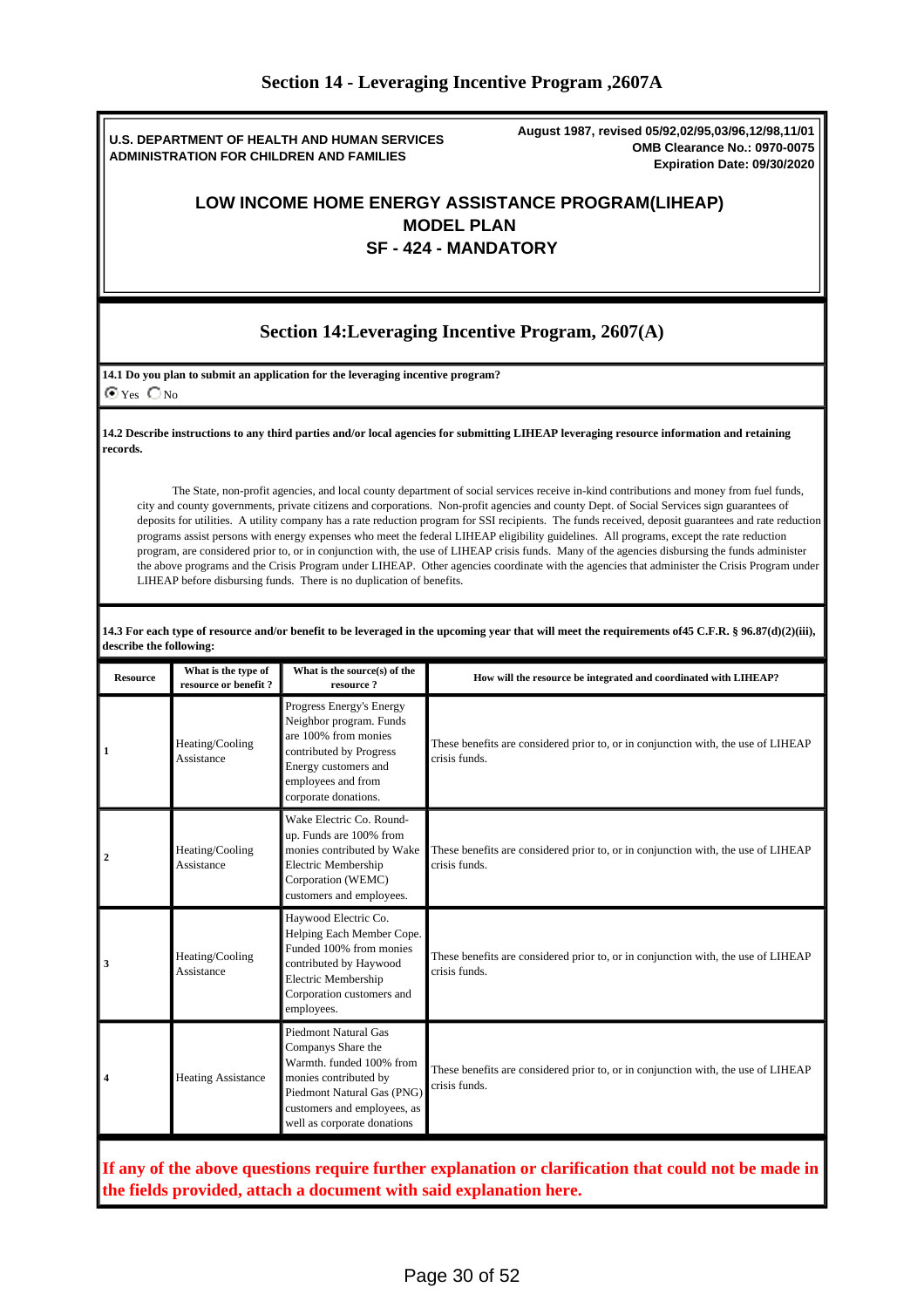<span id="page-30-0"></span>

| U.S. DEPARTMENT OF HEALTH AND HUMAN SERVICES<br><b>ADMINISTRATION FOR CHILDREN AND FAMILIES</b> | August 1987, revised 05/92,02/95,03/96,12/98,11/01<br>OMB Clearance No.: 0970-0075<br>Expiration Date: 09/30/2020 |  |  |  |
|-------------------------------------------------------------------------------------------------|-------------------------------------------------------------------------------------------------------------------|--|--|--|
| LOW INCOME HOME ENERGY ASSISTANCE PROGRAM(LIHEAP)<br><b>MODEL PLAN</b><br>SF-424-MANDATORY      |                                                                                                                   |  |  |  |
| <b>Section 15: Training</b>                                                                     |                                                                                                                   |  |  |  |
| 15.1 Describe the training you provide for each of the following groups:                        |                                                                                                                   |  |  |  |
| a. Grantee Staff:                                                                               |                                                                                                                   |  |  |  |
| M<br>Formal training on grantee policies and procedures                                         |                                                                                                                   |  |  |  |
| How often?                                                                                      |                                                                                                                   |  |  |  |
| M<br><b>Annually</b>                                                                            |                                                                                                                   |  |  |  |
| <b>Biannually</b>                                                                               |                                                                                                                   |  |  |  |
| ▽<br>As needed                                                                                  |                                                                                                                   |  |  |  |
| Other - Describe:                                                                               |                                                                                                                   |  |  |  |
| M<br>Employees are provided with policy manual                                                  |                                                                                                                   |  |  |  |
| <b>Other-Describe:</b>                                                                          |                                                                                                                   |  |  |  |
| b. Local Agencies:                                                                              |                                                                                                                   |  |  |  |
| M<br>Formal training conference                                                                 |                                                                                                                   |  |  |  |
| How often?                                                                                      |                                                                                                                   |  |  |  |
| <b>Annually</b>                                                                                 |                                                                                                                   |  |  |  |
| <b>Biannually</b>                                                                               |                                                                                                                   |  |  |  |
| ⊻<br>As needed                                                                                  |                                                                                                                   |  |  |  |
| Other - Describe:                                                                               |                                                                                                                   |  |  |  |
| ⊻<br><b>On-site training</b>                                                                    |                                                                                                                   |  |  |  |
| How often?                                                                                      |                                                                                                                   |  |  |  |
| <b>Annually</b>                                                                                 |                                                                                                                   |  |  |  |
| <b>Biannually</b>                                                                               |                                                                                                                   |  |  |  |
| M<br>As needed                                                                                  |                                                                                                                   |  |  |  |
| <b>Other - Describe:</b>                                                                        |                                                                                                                   |  |  |  |
| M<br>Employees are provided with policy manual                                                  |                                                                                                                   |  |  |  |
| <b>Other - Describe</b>                                                                         |                                                                                                                   |  |  |  |
| c. Vendors                                                                                      |                                                                                                                   |  |  |  |
| Formal training conference                                                                      |                                                                                                                   |  |  |  |
| How often?                                                                                      |                                                                                                                   |  |  |  |
| <b>Annually</b>                                                                                 |                                                                                                                   |  |  |  |
| <b>Biannually</b>                                                                               |                                                                                                                   |  |  |  |
| As needed                                                                                       |                                                                                                                   |  |  |  |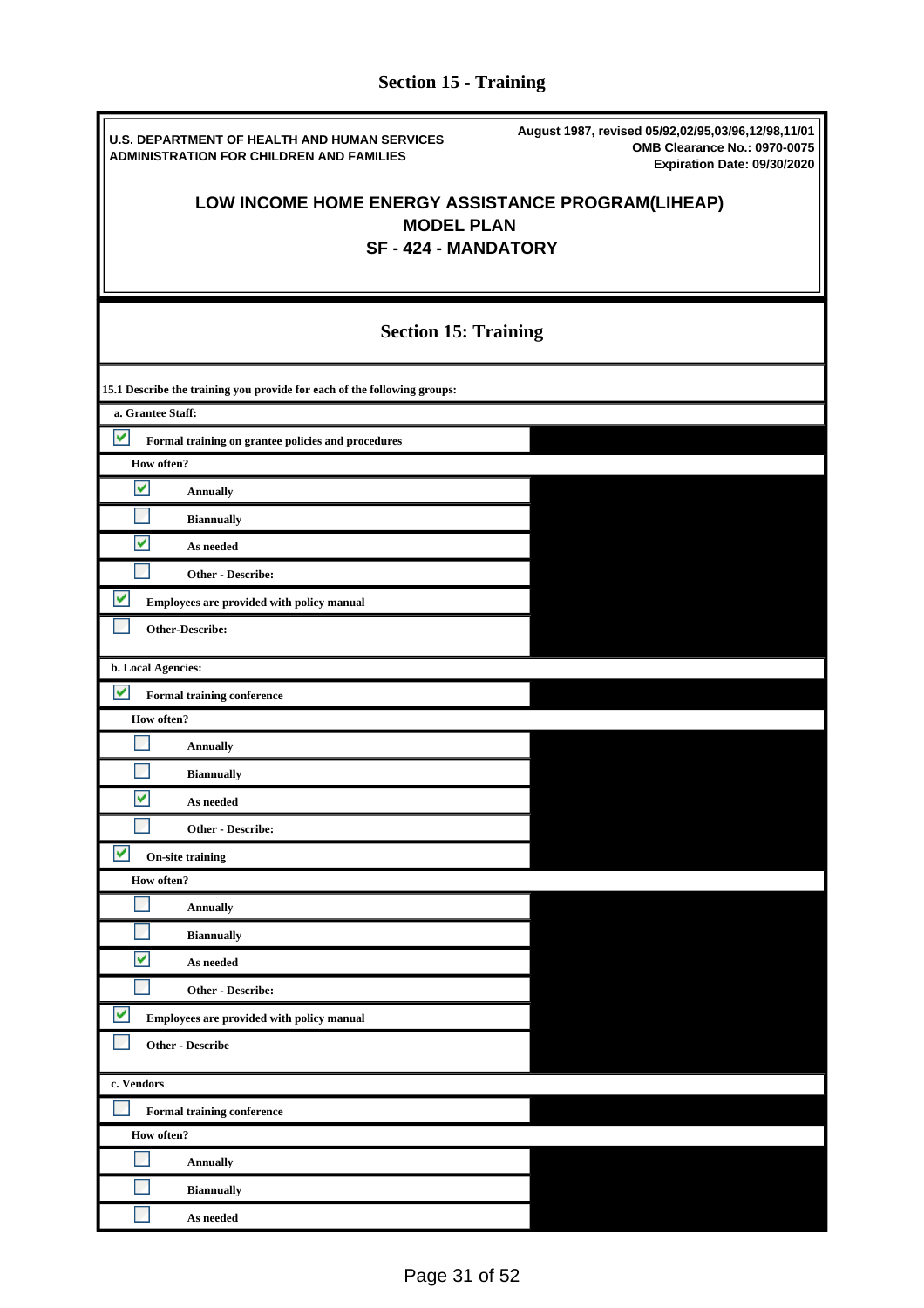| <b>Other - Describe:</b>                                                                 |  |
|------------------------------------------------------------------------------------------|--|
| Policies communicated through vendor agreements                                          |  |
| Policies are outlined in a vendor manual                                                 |  |
| <b>Other - Describe:</b>                                                                 |  |
|                                                                                          |  |
| 15.2 Does your training program address fraud reporting and prevention?<br>$\bullet$ Yes |  |
| $\bigcirc$ No                                                                            |  |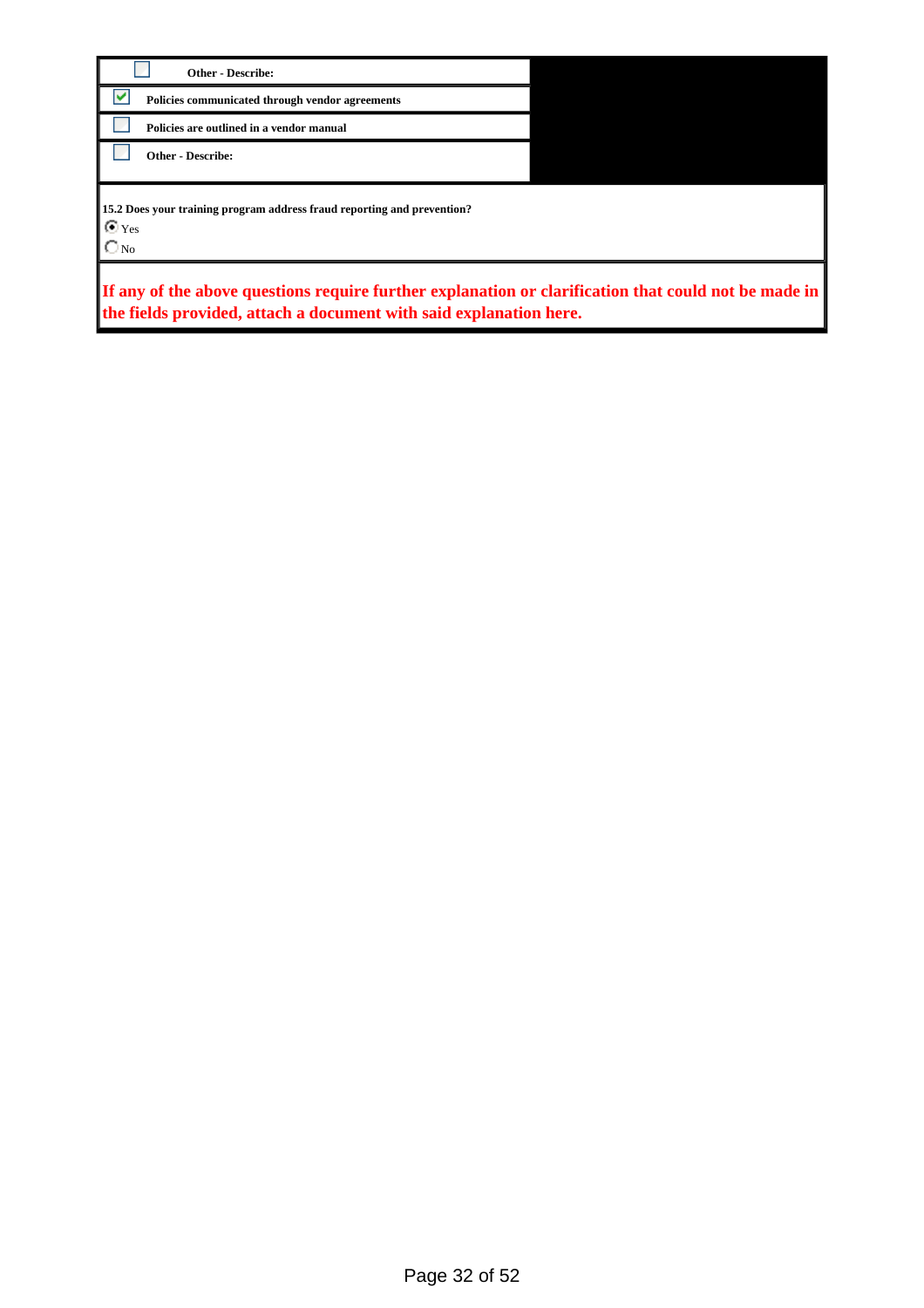**U.S. DEPARTMENT OF HEALTH AND HUMAN SERVICES ADMINISTRATION FOR CHILDREN AND FAMILIES**

**August 1987, revised 05/92,02/95,03/96,12/98,11/01 OMB Clearance No.: 0970-0075 Expiration Date: 09/30/2020**

#### <span id="page-32-0"></span>**LOW INCOME HOME ENERGY ASSISTANCE PROGRAM(LIHEAP) MODEL PLAN SF - 424 - MANDATORY**

#### **Section 16: Performance Goals and Measures, 2605(b) - Required for States Only**

**16.1 Describe your progress toward meeting the data collection and reporting requirements of the four required LIHEAP performance measures. Include timeframes and plans for meeting these requirements and what you believe will be accomplished in the coming federal fiscal year.**

NC Energy Programs Application is currently on target to capture the data needed for the required performance measures data. Continuous work has been done to ensure improvements are being made in this area.

- Vendor Agreement are reviewed to ensure areas have been updated to strengthen the partnership between the local department of social service and the vendors. •
- Top Vendors in each category have been identified for reporting purposes.

NC will collect main heating fuel information from all households assisted in FY 2020 by gathering this information as part of the application process and NC will pull the information for reporting from the NC FAST system.

Subgrantees are required to collect information regarding the main heating source at application. The NC FAST system requires that this information is entered.

To obtain expenditure data for all LIHEAP bill payment assistance households, We identify the top providers and send them a list of all clients ask for the vendors to return the last 12 months of bill data. NC has had this protocol in place for several years.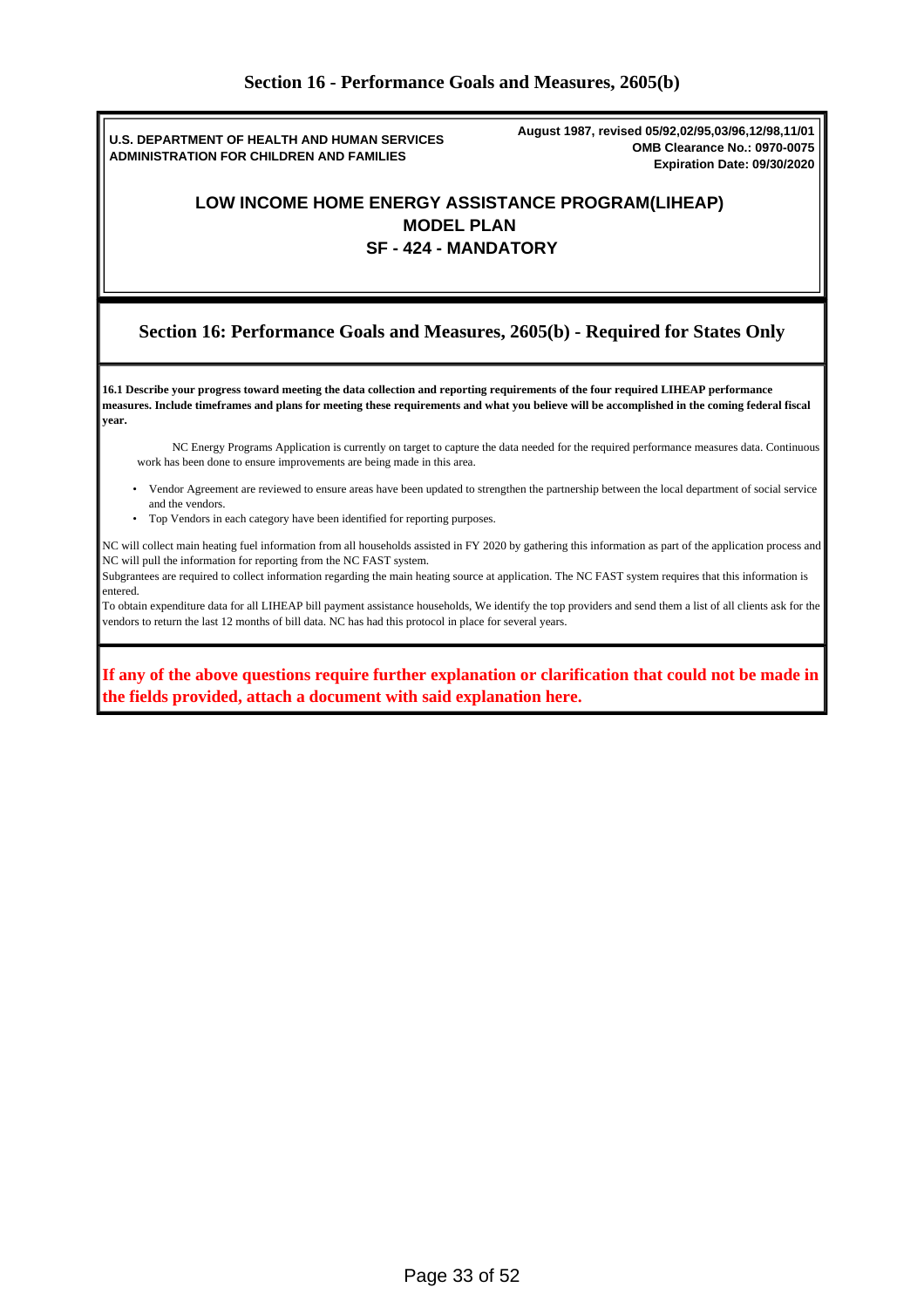<span id="page-33-0"></span>

|                                                 | <b>U.S. DEPARTMENT OF HEALTH AND HUMAN SERVICES</b>                                                                                            |                                | August 1987, revised 05/92,02/95,03/96,12/98,11/01 |  |  |  |
|-------------------------------------------------|------------------------------------------------------------------------------------------------------------------------------------------------|--------------------------------|----------------------------------------------------|--|--|--|
|                                                 | <b>OMB Clearance No.: 0970-0075</b><br><b>ADMINISTRATION FOR CHILDREN AND FAMILIES</b><br>Expiration Date: 09/30/2020                          |                                |                                                    |  |  |  |
|                                                 |                                                                                                                                                |                                |                                                    |  |  |  |
|                                                 | LOW INCOME HOME ENERGY ASSISTANCE PROGRAM(LIHEAP)                                                                                              |                                |                                                    |  |  |  |
|                                                 |                                                                                                                                                | <b>MODEL PLAN</b>              |                                                    |  |  |  |
|                                                 |                                                                                                                                                | <b>SF-424-MANDATORY</b>        |                                                    |  |  |  |
|                                                 |                                                                                                                                                |                                |                                                    |  |  |  |
|                                                 | Section 17: Program Integrity, 2605(b)(10)                                                                                                     |                                |                                                    |  |  |  |
| 17.1 Fraud Reporting Mechanisms                 |                                                                                                                                                |                                |                                                    |  |  |  |
|                                                 | a. Describe all mechanisms available to the public for reporting cases of suspected waste, fraud, and abuse. Select all that apply.            |                                |                                                    |  |  |  |
| ⊽<br><b>Online Fraud Reporting</b>              |                                                                                                                                                |                                |                                                    |  |  |  |
| <b>Dedicated Fraud Reporting Hotline</b>        |                                                                                                                                                |                                |                                                    |  |  |  |
| ⊻                                               | Report directly to local agency/district office or Grantee office                                                                              |                                |                                                    |  |  |  |
| M                                               | <b>Report to State Inspector General or Attorney General</b>                                                                                   |                                |                                                    |  |  |  |
| ⊻                                               | Forms and procedures in place for local agencies/district offices and vendors to report fraud, waste, and abuse                                |                                |                                                    |  |  |  |
| <b>Other - Describe:</b>                        |                                                                                                                                                |                                |                                                    |  |  |  |
|                                                 |                                                                                                                                                |                                |                                                    |  |  |  |
|                                                 | b. Describe strategies in place for advertising the above-referenced resources. Select all that apply                                          |                                |                                                    |  |  |  |
| M<br><b>Printed outreach materials</b>          |                                                                                                                                                |                                |                                                    |  |  |  |
| ⊻<br><b>Addressed on LIHEAP application</b>     |                                                                                                                                                |                                |                                                    |  |  |  |
| Website                                         |                                                                                                                                                |                                |                                                    |  |  |  |
| <b>Other - Describe:</b>                        |                                                                                                                                                |                                |                                                    |  |  |  |
|                                                 |                                                                                                                                                |                                |                                                    |  |  |  |
| 17.2. Identification Documentation Requirements |                                                                                                                                                |                                |                                                    |  |  |  |
| members.                                        | a. Indicate which of the following forms of identification are required or requested to be collected from LIHEAP applicants or their household |                                |                                                    |  |  |  |
|                                                 |                                                                                                                                                |                                |                                                    |  |  |  |
| <b>Type of Identification Collected</b>         |                                                                                                                                                | <b>Collected from Whom?</b>    |                                                    |  |  |  |
|                                                 | <b>Applicant Only</b>                                                                                                                          | <b>All Adults in Household</b> | <b>All Household Members</b>                       |  |  |  |
| <b>Social Security Card is</b>                  | Required                                                                                                                                       | Required                       | Required                                           |  |  |  |
| photocopied and retained                        |                                                                                                                                                |                                |                                                    |  |  |  |
|                                                 | <b>Requested</b>                                                                                                                               | <b>Requested</b>               | <b>Requested</b>                                   |  |  |  |
|                                                 |                                                                                                                                                |                                | ☑                                                  |  |  |  |
|                                                 |                                                                                                                                                |                                |                                                    |  |  |  |
| <b>Social Security Number (Without)</b>         | <b>Required</b>                                                                                                                                | <b>Required</b>                | <b>Required</b><br>M                               |  |  |  |
| actual Card)                                    |                                                                                                                                                |                                |                                                    |  |  |  |
|                                                 | <b>Requested</b>                                                                                                                               | <b>Requested</b>               | <b>Requested</b>                                   |  |  |  |
|                                                 |                                                                                                                                                |                                |                                                    |  |  |  |
| <b>Required</b><br>Required<br><b>Required</b>  |                                                                                                                                                |                                |                                                    |  |  |  |
| Government-issued identification<br>card        |                                                                                                                                                |                                |                                                    |  |  |  |
| (i.e.: driver's license, state ID,              |                                                                                                                                                |                                |                                                    |  |  |  |
| Tribal ID, passport, etc.)                      | <b>Requested</b>                                                                                                                               | <b>Requested</b>               | <b>Requested</b>                                   |  |  |  |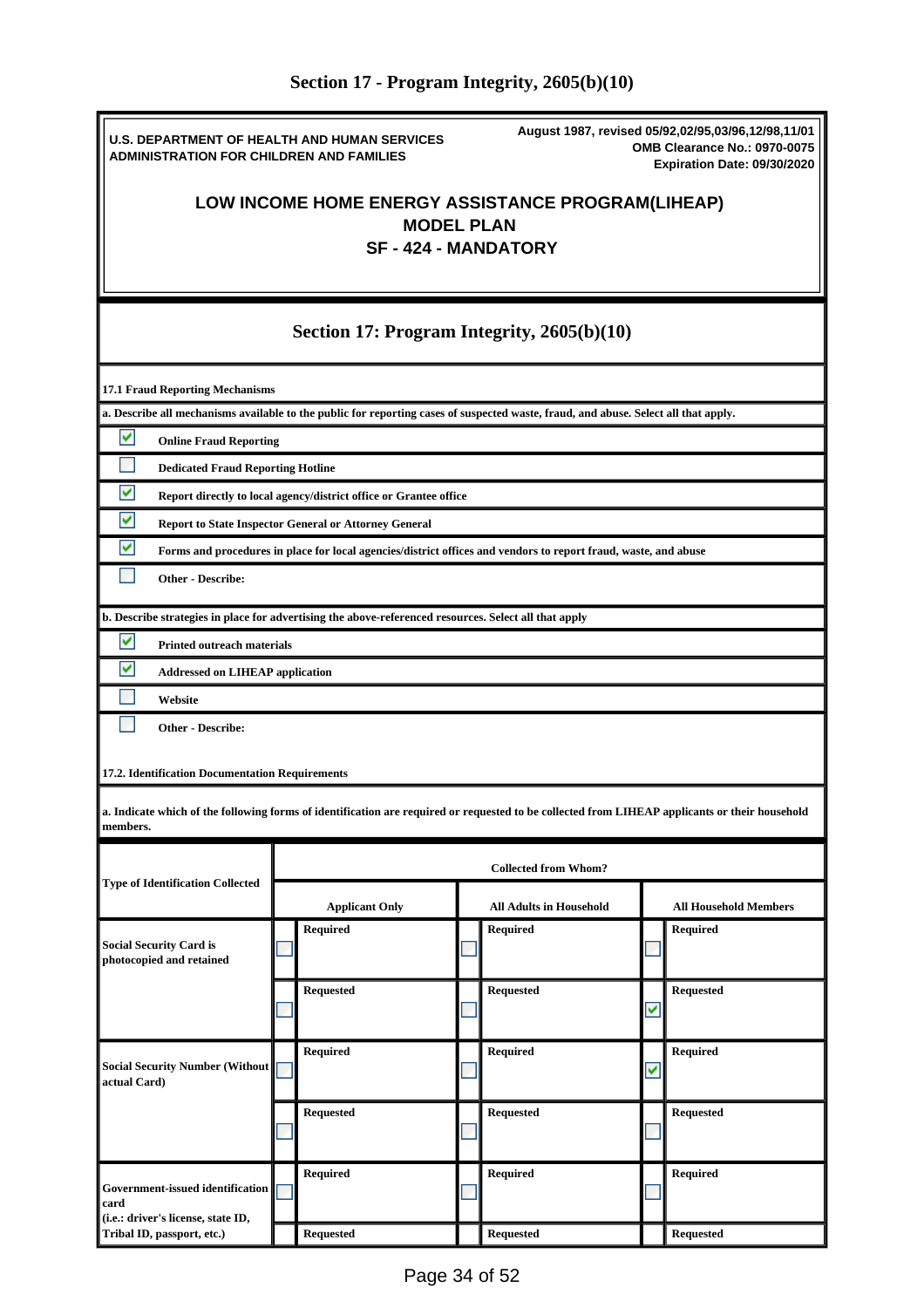| v                                                                                                                                                                |                                          |                                           |                                               |                                                |                                                    |                                                            |
|------------------------------------------------------------------------------------------------------------------------------------------------------------------|------------------------------------------|-------------------------------------------|-----------------------------------------------|------------------------------------------------|----------------------------------------------------|------------------------------------------------------------|
| Other                                                                                                                                                            | <b>Applicant Only</b><br><b>Required</b> | <b>Applicant Only</b><br><b>Requested</b> | All Adults in<br>Household<br><b>Required</b> | All Adults in<br>Household<br><b>Requested</b> | <b>All Household</b><br><b>Members</b><br>Required | <b>All Household</b><br><b>Members</b><br><b>Requested</b> |
| 1                                                                                                                                                                |                                          |                                           |                                               |                                                |                                                    |                                                            |
| b. Describe any exceptions to the above policies.                                                                                                                |                                          |                                           |                                               |                                                |                                                    |                                                            |
| 17.3 Identification Verification                                                                                                                                 |                                          |                                           |                                               |                                                |                                                    |                                                            |
| Describe what methods are used to verify the authenticity of identification documents provided by clients or household members. Select all that<br>apply         |                                          |                                           |                                               |                                                |                                                    |                                                            |
| ⊻<br>Verify SSNs with Social Security Administration                                                                                                             |                                          |                                           |                                               |                                                |                                                    |                                                            |
| M<br>Match SSNs with death records from Social Security Administration or state agency                                                                           |                                          |                                           |                                               |                                                |                                                    |                                                            |
| M<br>Match SSNs with state eligibility/case management system (e.g., SNAP, TANF)                                                                                 |                                          |                                           |                                               |                                                |                                                    |                                                            |
| M<br>Match with state Department of Labor system                                                                                                                 |                                          |                                           |                                               |                                                |                                                    |                                                            |
| v<br>Match with state and/or federal corrections system                                                                                                          |                                          |                                           |                                               |                                                |                                                    |                                                            |
| v<br>Match with state child support system                                                                                                                       |                                          |                                           |                                               |                                                |                                                    |                                                            |
| v<br>Verification using private software (e.g., The Work Number)                                                                                                 |                                          |                                           |                                               |                                                |                                                    |                                                            |
| In-person certification by staff (for tribal grantees only)                                                                                                      |                                          |                                           |                                               |                                                |                                                    |                                                            |
| Match SSN/Tribal ID number with tribal database or enrollment records (for tribal grantees only)                                                                 |                                          |                                           |                                               |                                                |                                                    |                                                            |
| Other - Describe:                                                                                                                                                |                                          |                                           |                                               |                                                |                                                    |                                                            |
| 17.4. Citizenship/Legal Residency Verification                                                                                                                   |                                          |                                           |                                               |                                                |                                                    |                                                            |
| What are your procedures for ensuring that household members are U.S. citizens or aliens who are qualified to receive LIHEAP benefits? Select<br>all that apply. |                                          |                                           |                                               |                                                |                                                    |                                                            |
| Clients sign an attestation of citizenship or legal residency                                                                                                    |                                          |                                           |                                               |                                                |                                                    |                                                            |
| ⊽<br>Client's submission of Social Security cards is accepted as proof of legal residency                                                                        |                                          |                                           |                                               |                                                |                                                    |                                                            |
| M<br>Noncitizens must provide documentation of immigration status                                                                                                |                                          |                                           |                                               |                                                |                                                    |                                                            |
| Citizens must provide a copy of their birth certificate, naturalization papers, or passport                                                                      |                                          |                                           |                                               |                                                |                                                    |                                                            |
| ⊻<br>Noncitizens are verified through the SAVE system                                                                                                            |                                          |                                           |                                               |                                                |                                                    |                                                            |
| M<br>Tribal members are verified through Tribal enrollment records/Tribal ID card                                                                                |                                          |                                           |                                               |                                                |                                                    |                                                            |
| M<br><b>Other - Describe:</b>                                                                                                                                    |                                          |                                           |                                               |                                                |                                                    |                                                            |
| U. S. citizenship - client's statement is accepted unless questionable.                                                                                          |                                          |                                           |                                               |                                                |                                                    |                                                            |
| 17.5. Income Verification                                                                                                                                        |                                          |                                           |                                               |                                                |                                                    |                                                            |
| What methods does your agency utilize to verify household income? Select all that apply.                                                                         |                                          |                                           |                                               |                                                |                                                    |                                                            |
| ⊻<br>Require documentation of income for all adult household members                                                                                             |                                          |                                           |                                               |                                                |                                                    |                                                            |
| M<br>Pay stubs                                                                                                                                                   |                                          |                                           |                                               |                                                |                                                    |                                                            |
| V<br><b>Social Security award letters</b>                                                                                                                        |                                          |                                           |                                               |                                                |                                                    |                                                            |
| <b>Bank statements</b>                                                                                                                                           |                                          |                                           |                                               |                                                |                                                    |                                                            |
| v<br><b>Tax statements</b>                                                                                                                                       |                                          |                                           |                                               |                                                |                                                    |                                                            |
| Zero-income statements                                                                                                                                           |                                          |                                           |                                               |                                                |                                                    |                                                            |
| ⊻<br><b>Unemployment Insurance letters</b>                                                                                                                       |                                          |                                           |                                               |                                                |                                                    |                                                            |
| Other - Describe:                                                                                                                                                |                                          |                                           |                                               |                                                |                                                    |                                                            |
| ⊻<br><b>Computer data matches:</b>                                                                                                                               |                                          |                                           |                                               |                                                |                                                    |                                                            |
| v<br>Income information matched against state computer system (e.g., SNAP, TANF)                                                                                 |                                          |                                           |                                               |                                                |                                                    |                                                            |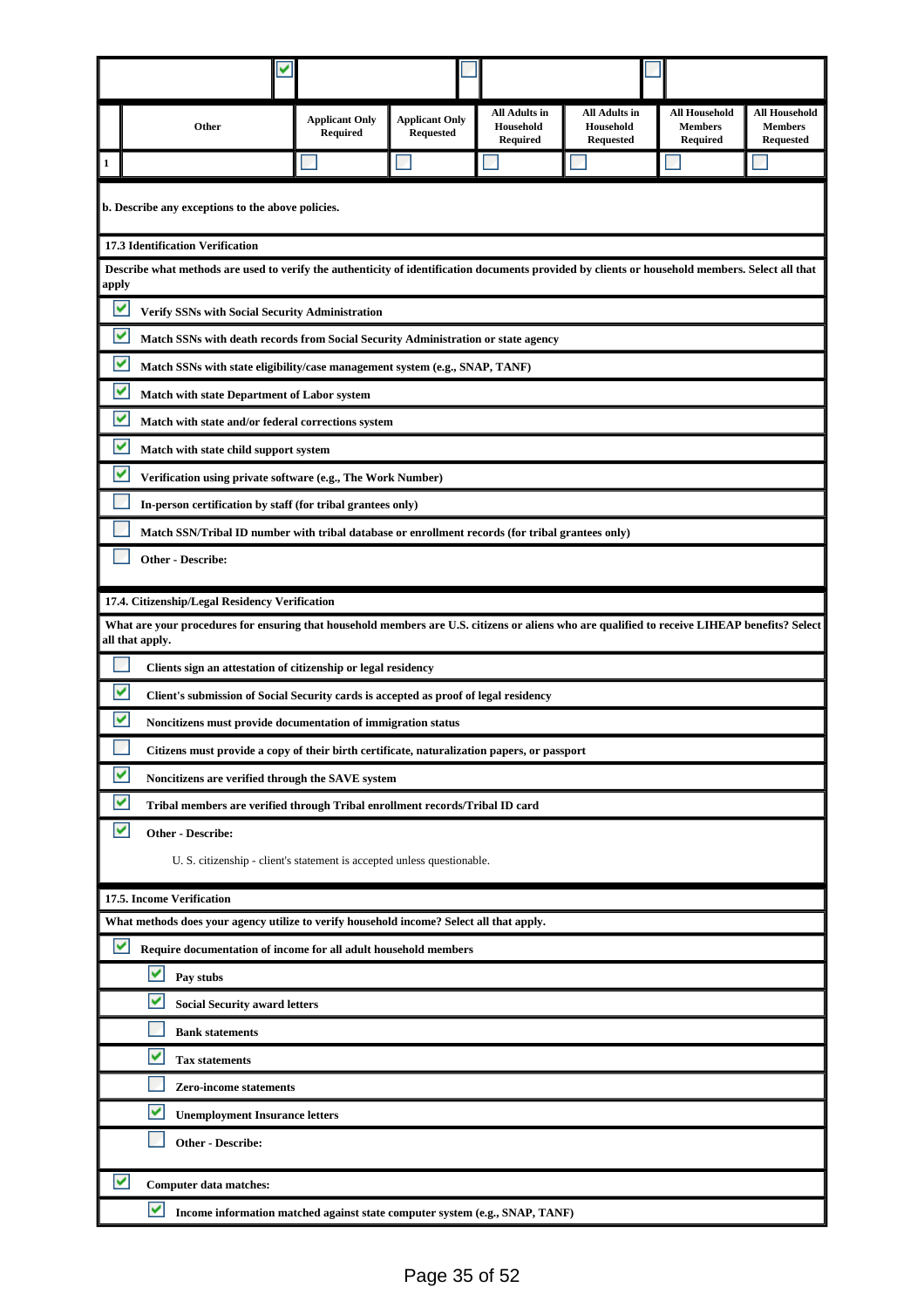| v<br>Proof of unemployment benefits verified with state Department of Labor                                                                                    |
|----------------------------------------------------------------------------------------------------------------------------------------------------------------|
| M<br>Social Security income verified with SSA                                                                                                                  |
| v<br>Utilize state directory of new hires                                                                                                                      |
| <b>Other - Describe:</b>                                                                                                                                       |
| 17.6. Protection of Privacy and Confidentiality                                                                                                                |
| Describe the financial and operating controls in place to protect client information against improper use or disclosure. Select all that apply.                |
| M<br>Policy in place prohibiting release of information without written consent                                                                                |
| M<br>Grantee LIHEAP database includes privacy/confidentiality safeguards                                                                                       |
| ⊻<br>Employee training on confidentiality for:                                                                                                                 |
| M<br><b>Grantee employees</b>                                                                                                                                  |
| ▽<br>Local agencies/district offices                                                                                                                           |
| V<br>Employees must sign confidentiality agreement                                                                                                             |
| M<br><b>Grantee employees</b>                                                                                                                                  |
| ⊻<br>Local agencies/district offices                                                                                                                           |
| M<br>Physical files are stored in a secure location                                                                                                            |
| <b>Other - Describe:</b>                                                                                                                                       |
| 17.7. Verifying the Authenticity                                                                                                                               |
| What policies are in place for verifying vendor authenticity? Select all that apply.                                                                           |
| ▽<br>All vendors must register with the State/Tribe.                                                                                                           |
| M<br>All vendors must supply a valid SSN or TIN/W-9 form                                                                                                       |
| M<br>Vendors are verified through energy bills provided by the household                                                                                       |
| Grantee and/or local agencies/district offices perform physical monitoring of vendors                                                                          |
| Other - Describe and note any exceptions to policies above:                                                                                                    |
| 17.8. Benefits Policy - Gas and Electric Utilities                                                                                                             |
| What policies are in place to protect against fraud when making benefit payments to gas and electric utilities on behalf of clients? Select all that<br>apply. |
| ⊻<br>Applicants required to submit proof of physical residency                                                                                                 |
| M<br>Applicants must submit current utility bill                                                                                                               |
| M<br>Data exchange with utilities that verifies:                                                                                                               |
| ⊻<br><b>Account ownership</b>                                                                                                                                  |
| M<br>Consumption                                                                                                                                               |
| M<br><b>Balances</b>                                                                                                                                           |
| ⊻<br><b>Payment history</b>                                                                                                                                    |
| M<br>Account is properly credited with benefit                                                                                                                 |
| Other - Describe:                                                                                                                                              |
| Centralized computer system/database tracks payments to all utilities                                                                                          |
| Centralized computer system automatically generates benefit level                                                                                              |
| M<br>Separation of duties between intake and payment approval                                                                                                  |
| M<br>Payments coordinated among other energy assistance programs to avoid duplication of payments                                                              |
| M<br>Payments to utilities and invoices from utilities are reviewed for accuracy                                                                               |
| M<br>Computer databases are periodically reviewed to verify accuracy and timeliness of payments made to utilities                                              |
| Direct payment to households are made in limited cases only                                                                                                    |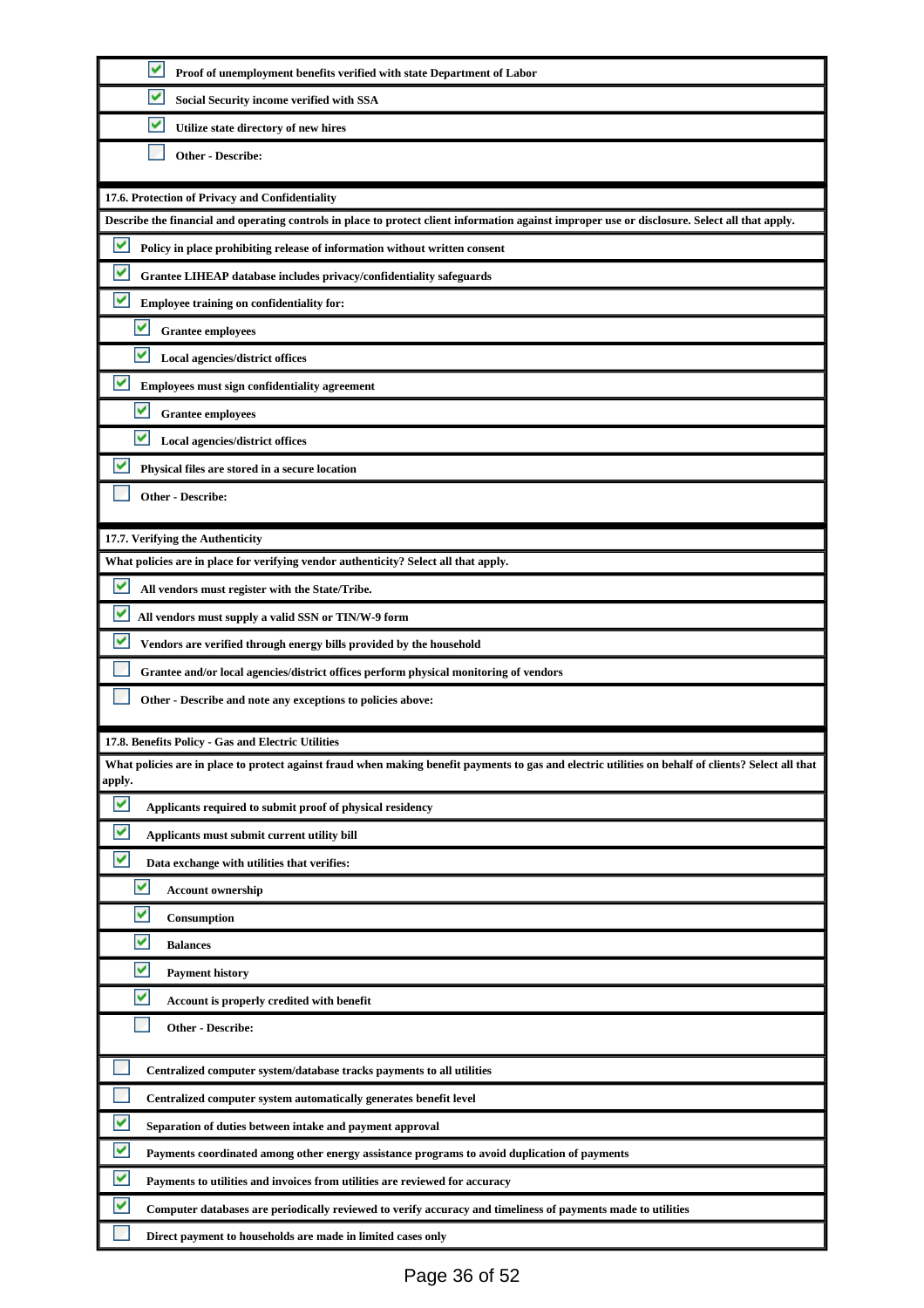| v<br>Procedures are in place to require prompt refunds from utilities in cases of account closure                                                                                                 |
|---------------------------------------------------------------------------------------------------------------------------------------------------------------------------------------------------|
| v<br>Vendor agreements specify requirements selected above, and provide enforcement mechanism                                                                                                     |
| <b>Other - Describe:</b>                                                                                                                                                                          |
| 17.9. Benefits Policy - Bulk Fuel Vendors                                                                                                                                                         |
| What procedures are in place for averting fraud and improper payments when dealing with bulk fuel suppliers of heating oil, propane, wood,<br>and other bulk fuel vendors? Select all that apply. |
| M<br>Vendors are checked against an approved vendors list                                                                                                                                         |
| Centralized computer system/database is used to track payments to all vendors                                                                                                                     |
| M<br>Clients are relied on for reports of non-delivery or partial delivery                                                                                                                        |
| M<br>Two-party checks are issued naming client and vendor                                                                                                                                         |
| Direct payment to households are made in limited cases only                                                                                                                                       |
| Vendors are only paid once they provide a delivery receipt signed by the client                                                                                                                   |
| Conduct monitoring of bulk fuel vendors                                                                                                                                                           |
| Bulk fuel vendors are required to submit reports to the Grantee                                                                                                                                   |
| M<br>Vendor agreements specify requirements selected above, and provide enforcement mechanism                                                                                                     |
| Other - Describe:                                                                                                                                                                                 |
| 17.10. Investigations and Prosecutions                                                                                                                                                            |
| Describe the Grantee's procedures for investigating and prosecuting reports of fraud, and any sanctions placed on clients/staff/vendors found to<br>have committed fraud. Select all that apply.  |
| <b>Refer to state Inspector General</b>                                                                                                                                                           |
| Refer to local prosecutor or state Attorney General                                                                                                                                               |
| Refer to US DHHS Inspector General (including referral to OIG hotline)                                                                                                                            |
| M<br>Local agencies/district offices or Grantee conduct investigation of fraud complaints from public                                                                                             |
| Grantee attempts collection of improper payments. If so, describe the recoupment process                                                                                                          |
| Clients found to have committed fraud are banned from LIHEAP assistance. For how long is a household banned?                                                                                      |
| Contracts with local agencies require that employees found to have committed fraud are reprimanded and/or terminated                                                                              |
| ⊻<br>Vendors found to have committed fraud may no longer participate in LIHEAP                                                                                                                    |
| Other - Describe:                                                                                                                                                                                 |
| If any of the above questions require further explanation or clarification that could not be made in<br>the fields provided, attach a document with said explanation here.                        |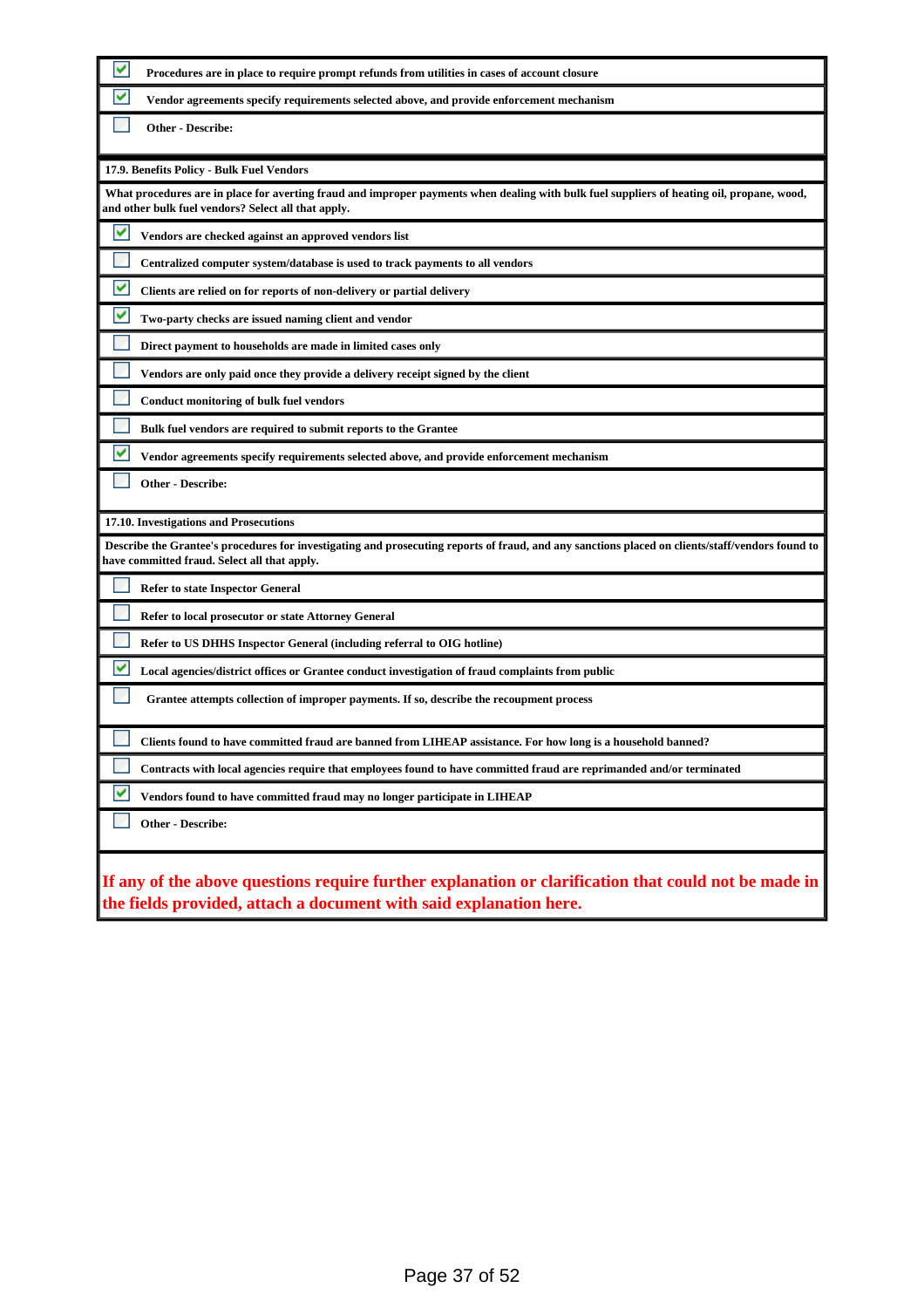<span id="page-37-0"></span>**Section 18: Certification Regarding Debarment, Suspension, and Other Responsibility Matters**

**Certification Regarding Debarment, Suspension, and Other Responsibility Matters--Primary Covered Transactions**

# **Instructions for Certification**

**1. By signing and submitting this proposal, the prospective primary participant is providing the certification set out below.**

**2. The inability of a person to provide the certification required below will not necessarily result in denial of participation in this covered transaction. The prospective participant shall submit an explanation of why it cannot provide the certification set out below. The certification or explanation will be considered in connection with the department or agency's determination whether to enter into this transaction. However, failure of the prospective primary participant to furnish a certification or an explanation shall disqualify such person from participation in this transaction.**

**3. The certification in this clause is a material representation of fact upon which reliance was placed when the department or agency determined to enter into this transaction. If it is later determined that the prospective primary participant knowingly rendered an erroneous certification, in addition to other remedies available to the Federal Government, the department or agency may terminate this transaction for cause or default.BrBbr.**

**4. The prospective primary participant shall provide immediate written notice to the department or agency to which this proposal is submitted if at any time the prospective primary participant learns that its certification was erroneous when submitted or has become erroneous by reason of changed circumstances.**

**5. The terms covered transaction, debarred, suspended, ineligible, lower tier covered transaction, participant, person, primary covered transaction, principal, proposal, and voluntarily excluded, as used in this clause, have the meanings set out in the Definitions and Coverage sections of the rules implementing Executive Order 12549. You may contact the department or agency to which this proposal is being submitted for assistance in obtaining a copy of those regulations.**

**6. The prospective primary participant agrees by submitting this proposal that, should the proposed covered transaction be entered into, it shall not knowingly enter into any lower tier covered transaction with a person who is proposed for debarment under 48 CFR part 9, subpart 9.4, debarred, suspended, declared ineligible, or voluntarily excluded from participation in this covered transaction, unless authorized by the department or agency entering into this transaction.**

**7. The prospective primary participant further agrees by submitting this proposal that it will include the clause titled ``Certification Regarding Debarment, Suspension, Ineligibility and Voluntary Exclusion-Lower Tier Covered Transaction,''**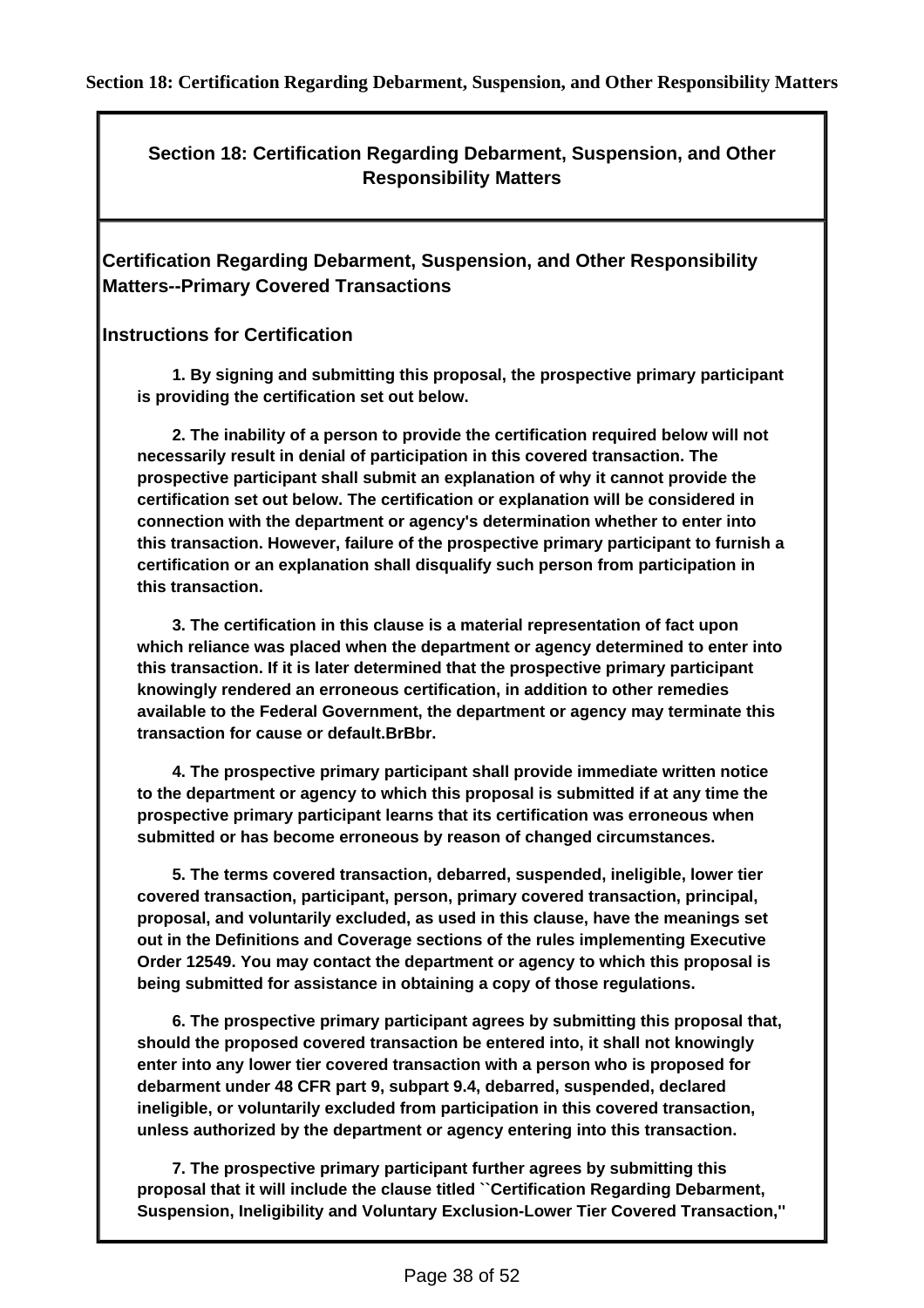**provided by the department or agency entering into this covered transaction, without modification, in all lower tier covered transactions and in all solicitations for lower tier covered transactions.**

**8. A participant in a covered transaction may rely upon a certification of a prospective participant in a lower tier covered transaction that it is not proposed for debarment under 48 CFR part 9, subpart 9.4, debarred, suspended, ineligible, or voluntarily excluded from the covered transaction, unless it knows that the certification is erroneous. A participant may decide the method and frequency by which it determines the eligibility of its principals. Each participant may, but is not required to, check the List of Parties Excluded from Federal Procurement and Nonprocurement Programs.**

**9. Nothing contained in the foregoing shall be construed to require establishment of a system of records in order to render in good faith the certification required by this clause. The knowledge and information of a participant is not required to exceed that which is normally possessed by a prudent person in the ordinary course of business dealings.**

**10. Except for transactions authorized under paragraph 6 of these instructions, if a participant in a covered transaction knowingly enters into a lower tier covered transaction with a person who is proposed for debarment under 48 CFR part 9, subpart 9.4, suspended, debarred, ineligible, or voluntarily excluded from participation in this transaction, in addition to other remedies available to the Federal Government, the department or agency may terminate this transaction for cause or default.**

**Certification Regarding Debarment, Suspension, and Other Responsibility Matters--Primary Covered Transactions** 

**(1) The prospective primary participant certifies to the best of its knowledge and belief, that it and its principals:**

**(a) Are not presently debarred, suspended, proposed for debarment, declared ineligible, or voluntarily excluded by any Federal department or agency;**

**(b) Have not within a three-year period preceding this proposal been convicted of or had a civil judgment rendered against them for commission of fraud or a criminal offense in connection with obtaining, attempting to obtain, or performing a public (Federal, State or local) transaction or contract under a public transaction; violation of Federal or State antitrust statutes or commission of embezzlement, theft, forgery, bribery, falsification or destruction of records, making false statements, or receiving stolen property;**

**(c) Are not presently indicted for or otherwise criminally or civilly charged by a governmental entity (Federal, State or local) with commission of any of the offenses enumerated in paragraph (1)(b) of this certification; and**

**(d) Have not within a three-year period preceding this application/proposal had one or more public transactions (Federal, State or local) terminated for cause or default.**

**(2) Where the prospective primary participant is unable to certify to any of the statements in this certification, such prospective participant shall attach an**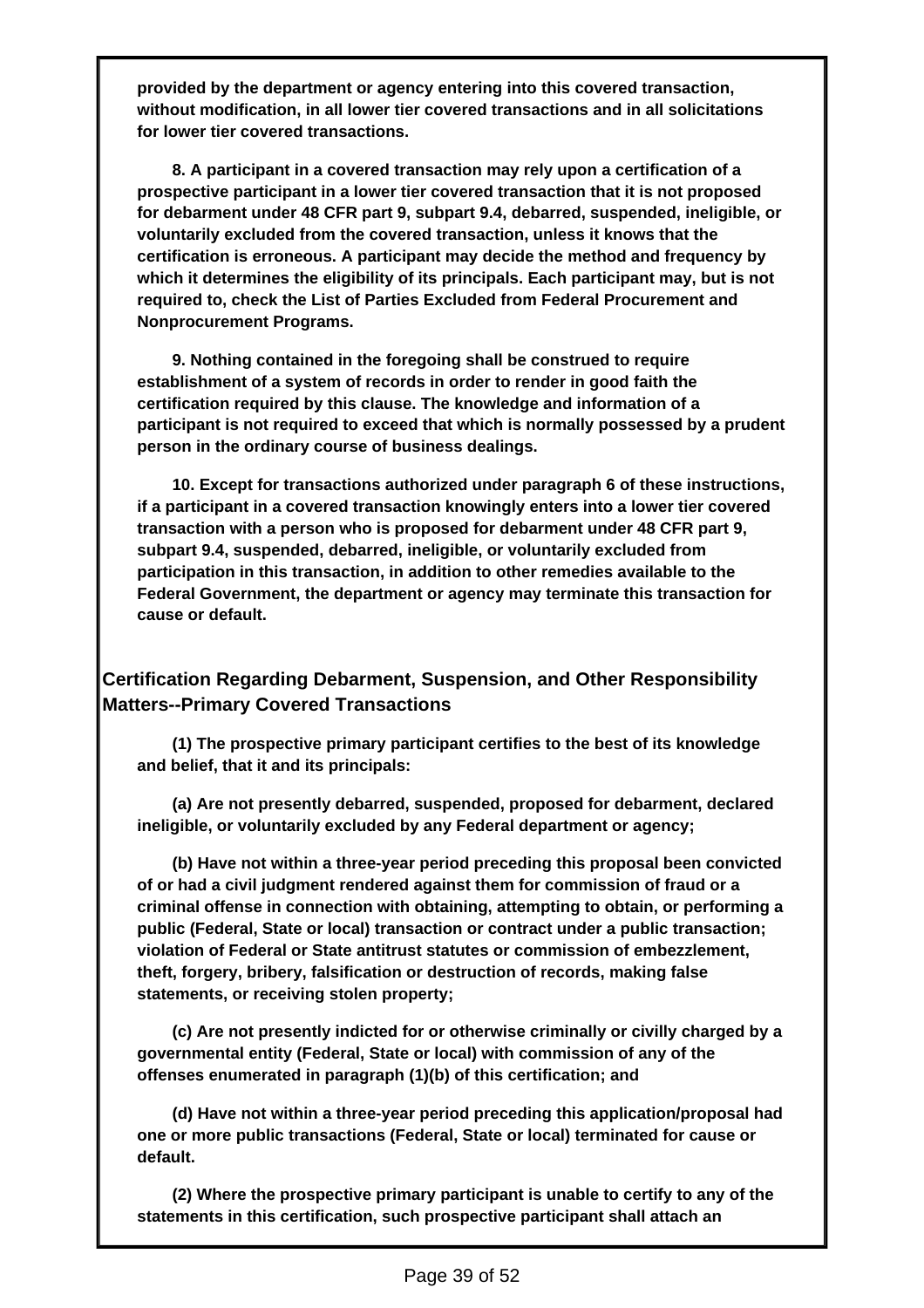**explanation to this proposal.**

**Certification Regarding Debarment, Suspension, Ineligibility and Voluntary Exclusion--Lower Tier Covered Transactions**

# **Instructions for Certification**

**1. By signing and submitting this proposal, the prospective lower tier participant is providing the certification set out below.**

**2. The certification in this clause is a material representation of fact upon which reliance was placed when this transaction was entered into. If it is later determined that the prospective lower tier participant knowingly rendered an erroneous certification, in addition to other remedies available to the Federal Government the department or agency with which this transaction originated may pursue available remedies, including suspension and/or debarment.**

**3. The prospective lower tier participant shall provide immediate written notice to the person to which this proposal is submitted if at any time the prospective lower tier participant learns that its certification was erroneous when submitted or had become erroneous by reason of changed circumstances.**

**4. The terms covered transaction, debarred, suspended, ineligible, lower tier covered transaction, participant, person, primary covered transaction, principal, proposal, and voluntarily excluded, as used in this clause, have the meaning set out in the Definitions and Coverage sections of rules implementing Executive Order 12549. You may contact the person to which this proposal is submitted for assistance in obtaining a copy of those regulations.**

**5. The prospective lower tier participant agrees by submitting this proposal that, [[Page 33043]] should the proposed covered transaction be entered into, it shall not knowingly enter into any lower tier covered transaction with a person who is proposed for debarment under 48 CFR part 9, subpart 9.4, debarred, suspended, declared ineligible, or voluntarily excluded from participation in this covered transaction, unless authorized by the department or agency with which this transaction originated.**

**6. The prospective lower tier participant further agrees by submitting this proposal that it will include this clause titled ``Certification Regarding Debarment, Suspension, Ineligibility and Voluntary Exclusion-Lower Tier Covered Transaction,'' without modification, in all lower tier covered transactions and in all solicitations for lower tier covered transactions.**

**7. A participant in a covered transaction may rely upon a certification of a prospective participant in a lower tier covered transaction that it is not proposed for debarment under 48 CFR part 9, subpart 9.4, debarred, suspended, ineligible, or voluntarily excluded from covered transactions, unless it knows that the certification is erroneous. A participant may decide the method and frequency by which it determines the eligibility of its principals. Each participant may, but is not required to, check the List of Parties Excluded from Federal Procurement and Nonprocurement Programs.**

**8. Nothing contained in the foregoing shall be construed to require**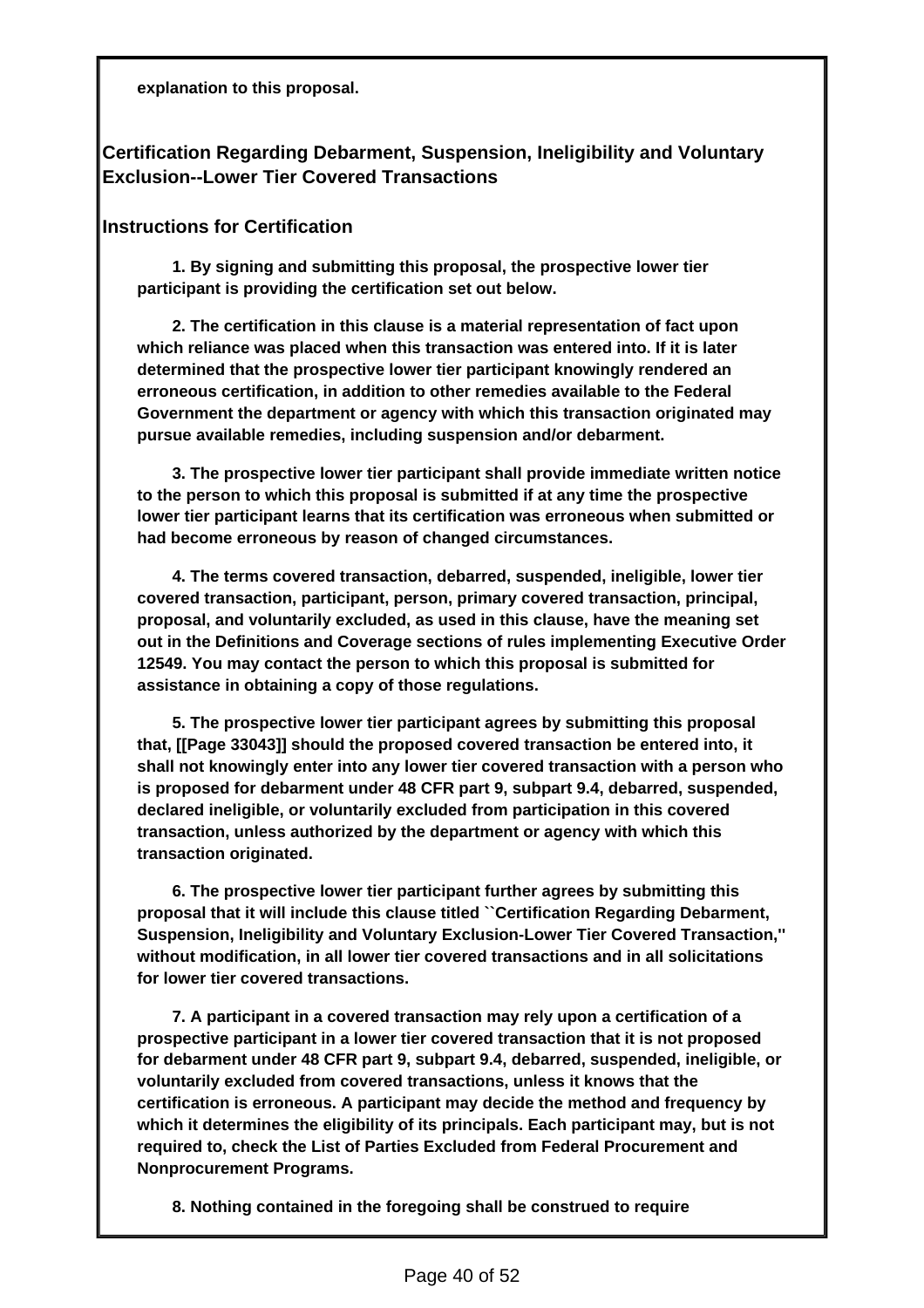**establishment of a system of records in order to render in good faith the certification required by this clause. The knowledge and information of a participant is not required to exceed that which is normally possessed by a prudent person in the ordinary course of business dealings.**

**9. Except for transactions authorized under paragraph 5 of these instructions, if a participant in a covered transaction knowingly enters into a lower tier covered transaction with a person who is proposed for debarment under 48 CFR part 9, subpart 9.4, suspended, debarred, ineligible, or voluntarily excluded from participation in this transaction, in addition to other remedies available to the Federal Government, the department or agency with which this transaction originated may pursue available remedies, including suspension and/or debarment.**

**Certification Regarding Debarment, Suspension, Ineligibility an Voluntary Exclusion--Lower Tier Covered Transactions**

**(1) The prospective lower tier participant certifies, by submission of this proposal, that neither it nor its principals is presently debarred, suspended, proposed for debarment, declared ineligible, or voluntarily excluded from participation in this transaction by any Federal department or agency.**

**(2) Where the prospective lower tier participant is unable to certify to any of the statements in this certification, such prospective participant shall attach an explanation to this proposal.**

 **By checking this box, the prospective primary participant is providing the certification set out above.**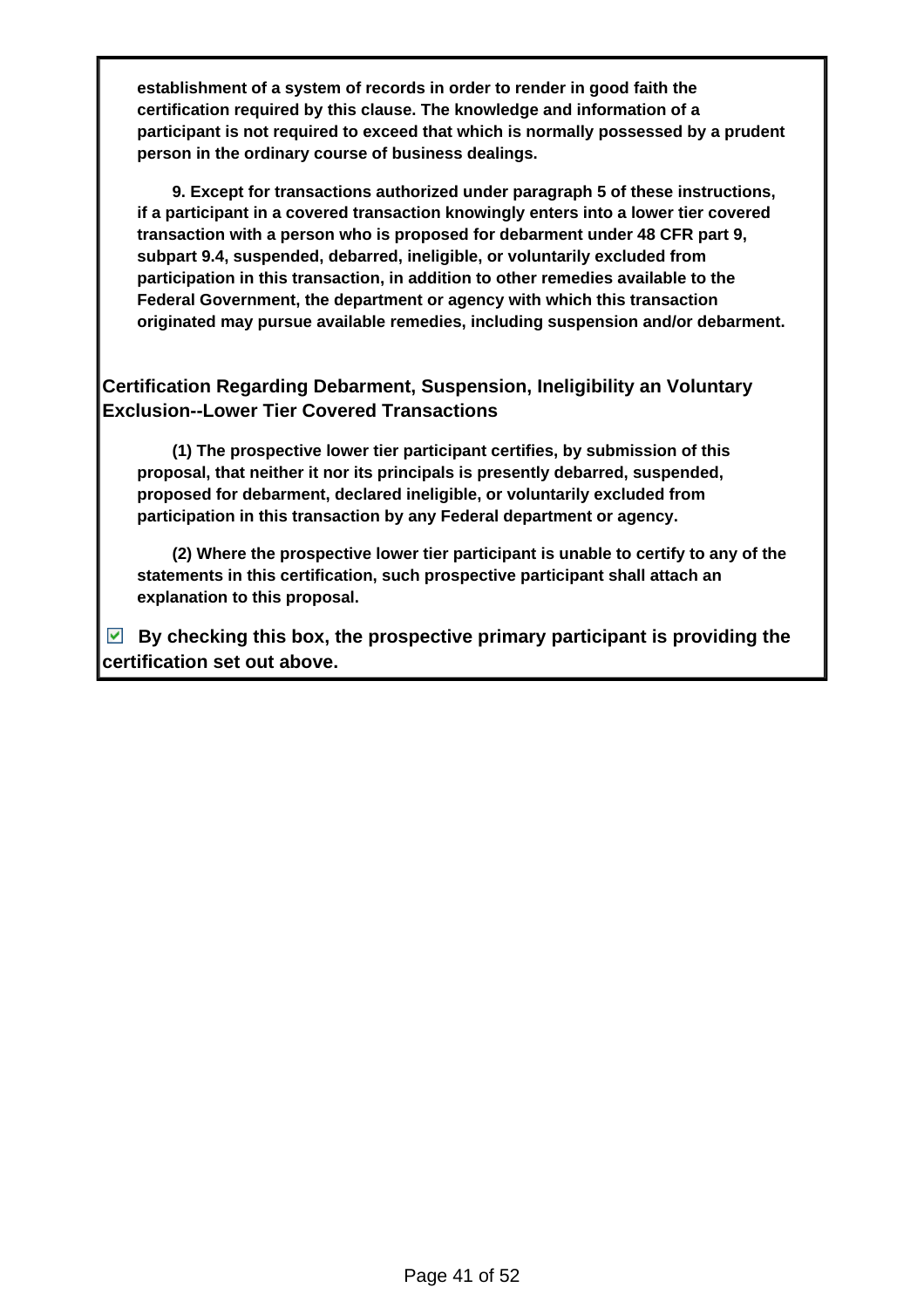<span id="page-41-0"></span>**Section 19: Certification Regarding Drug-Free Workplace Requirements**

**This certification is required by the regulations implementing the Drug-Free Workplace Act of 1988: 45 CFR Part 76, Subpart, F. Sections 76.630(c) and (d)(2) and 76.645(a)(1) and (b) provide that a Federal agency may designate a central receipt point for STATE-WIDE AND STATE AGENCY-WIDE certifications, and for notification of criminal drug convictions. For the Department of Health and Human Services, the central pint is: Division of Grants Management and Oversight, Office of Management and Acquisition, Department of Health and Human Services, Room 517-D, 200 Independence Avenue, SW Washington, DC 20201.**

**Certification Regarding Drug-Free Workplace Requirements (Instructions for Certification)**

**1. By signing and/or submitting this application or grant agreement, the grantee is providing the certification set out below.**

**2. The certification set out below is a material representation of fact upon which reliance is placed when the agency awards the grant. If it is later determined that the grantee knowingly rendered a false certification, or otherwise violates the requirements of the Drug-Free Workplace Act, the agency, in addition to any other remedies available to the Federal Government, may take action authorized under the Drug-Free Workplace Act.**

**3. For grantees other than individuals, Alternate I applies.**

**4. For grantees who are individuals, Alternate II applies.**

**5. Workplaces under grants, for grantees other than individuals, need not be identified on the certification. If known, they may be identified in the grant application. If the grantee does not identify the workplaces at the time of application, or upon award, if there is no application, the grantee must keep the identity of the workplace(s) on file in its office and make the information available for Federal inspection. Failure to identify all known workplaces constitutes a violation of the grantee's drug-free workplace requirements.**

**6. Workplace identifications must include the actual address of buildings (or parts of buildings) or other sites where work under the grant takes place. Categorical descriptions may be used (e.g., all vehicles of a mass transit authority or State highway department while in operation, State employees in each local unemployment office, performers in concert halls or radio studios).**

**7. If the workplace identified to the agency changes during the performance of**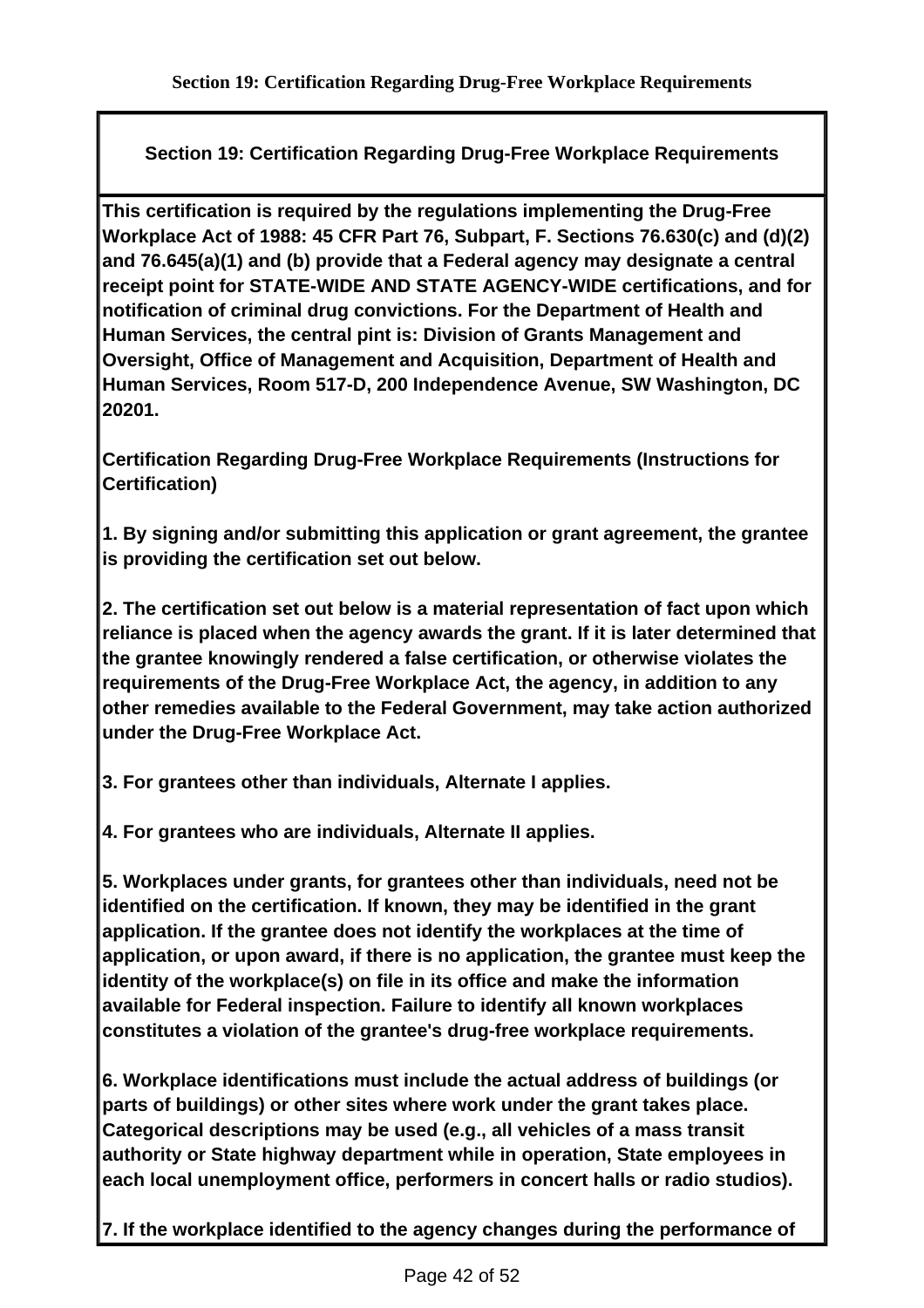**the grant, the grantee shall inform the agency of the change(s), if it previously identified the workplaces in question (see paragraph five).**

**8. Definitions of terms in the Nonprocurement Suspension and Debarment common rule and Drug-Free Workplace common rule apply to this certification. Grantees' attention is called, in particular, to the following definitions from these rules:**

**Controlled substance means a controlled substance in Schedules I through V of the Controlled Substances Act (21 U.S.C. 812) and as further defined by regulation (21 CFR 1308.11 through 1308.15);**

**Conviction means a finding of guilt (including a plea of nolo contendere) or imposition of sentence, or both, by any judicial body charged with the responsibility to determine violations of the Federal or State criminal drug statutes;**

**Criminal drug statute means a Federal or non-Federal criminal statute involving the manufacture, distribution, dispensing, use, or possession of any controlled substance;**

**Employee means the employee of a grantee directly engaged in the performance of work under a grant, including: (i) All direct charge employees; (ii) All indirect charge employees unless their impact or involvement is insignificant to the performance of the grant; and, (iii) Temporary personnel and consultants who are directly engaged in the performance of work under the grant and who are on the grantee's payroll. This definition does not include workers not on the payroll of the grantee (e.g., volunteers, even if used to meet a matching requirement; consultants or independent contractors not on the grantee's payroll; or employees of subrecipients or subcontractors in covered workplaces).**

**Certification Regarding Drug-Free Workplace Requirements**

**Alternate I. (Grantees Other Than Individuals) The grantee certifies that it will or will continue to provide a drug-free workplace by:,**

**(a) Publishing a statement notifying employees that the unlawful manufacture, distribution, dispensing, possession, or use of a controlled substance is prohibited in the grantee's workplace and specifying the actions that will be taken against employees for violation of such prohibition;**

**(b) Establishing an ongoing drug-free awareness program to inform employees about --**

**(1)The dangers of drug abuse in the workplace;**

**(2) The grantee's policy of maintaining a drug-free workplace;**

**(3) Any available drug counseling, rehabilitation, and employee assistance**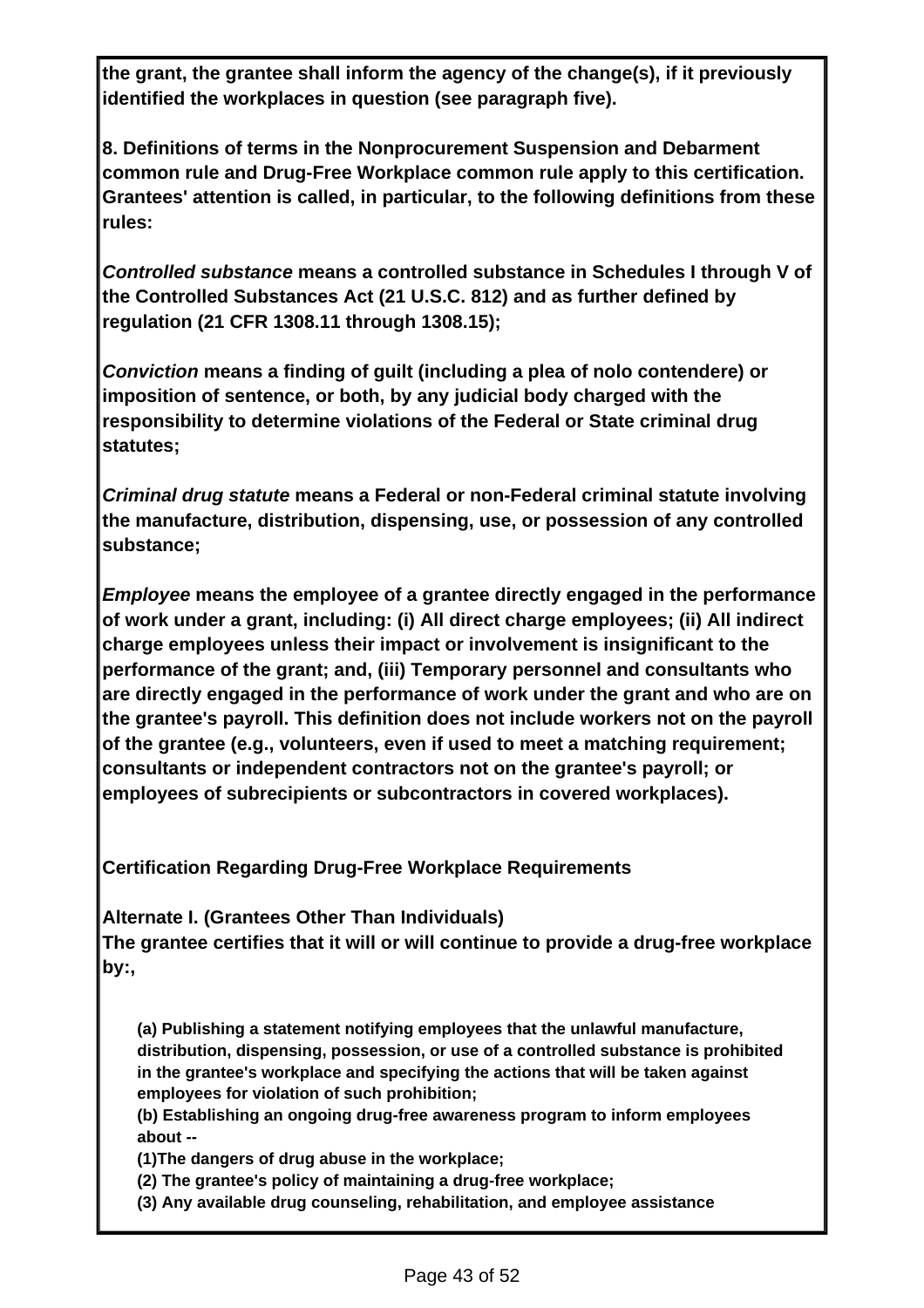**programs; and**

**(4) The penalties that may be imposed upon employees for drug abuse violations occurring in the workplace;**

**c) Making it a requirement that each employee to be engaged in the performance of the grant be given a copy of the statement required by paragraph (a);**

**(d) Notifying the employee in the statement required by paragraph (a) that, as a condition of employment under the grant, the employee will --**

**(1) Abide by the terms of the statement; and**

**(2) Notify the employer in writing of his or her conviction for a violation of a criminal drug statute occurring in the workplace no later than five calendar days after such conviction;**

**(e) Notifying the agency in writing, within ten calendar days after receiving notice under paragraph (d)(2) from an employee or otherwise receiving actual notice of such conviction. Employers of convicted employees must provide notice, including position title, to every grant officer or other designee on whose grant activity the convicted employee was working, unless the Federal agency has designated a central point for the receipt of such notices. Notice shall include the identification number(s) of each affected grant;**

**(f)Taking one of the following actions, within 30 calendar days of receiving notice under paragraph (d)(2), with respect to any employee who is so convicted -(1) Taking appropriate personnel action against such an employee, up to and including termination, consistent with the requirements of the Rehabilitation Act of 1973, as amended; or**

**(2) Requiring such employee to participate satisfactorily in a drug abuse assistance or rehabilitation program approved for such purposes by a Federal, State, or local health, law enforcement, or other appropriate agency;**

**(g) Making a good faith effort to continue to maintain a drug-free workplace through implementation of paragraphs (a), (b), (c), (d), (e) and (f).**

**(B) The grantee may insert in the space provided below the site(s) for the performance of work done in connection with the specific grant:**

**Place of Performance (Street address, city, county, state, zip code)**

| 820 S. Boylan Ave<br><b>* Address Line 1</b>                        |                           |                          |  |
|---------------------------------------------------------------------|---------------------------|--------------------------|--|
| 2420 Mail Service Center<br><b>Address Line 2</b>                   |                           |                          |  |
| <b>Address Line 3</b>                                               |                           |                          |  |
| Raleigh<br>* City                                                   | N <sub>C</sub><br>* State | 27699-2420<br>* Zip Code |  |
| Check if there are workplaces on file that are not identified here. |                           |                          |  |
| Alternate II. (Grantees Who Are Individuals)                        |                           |                          |  |
|                                                                     |                           |                          |  |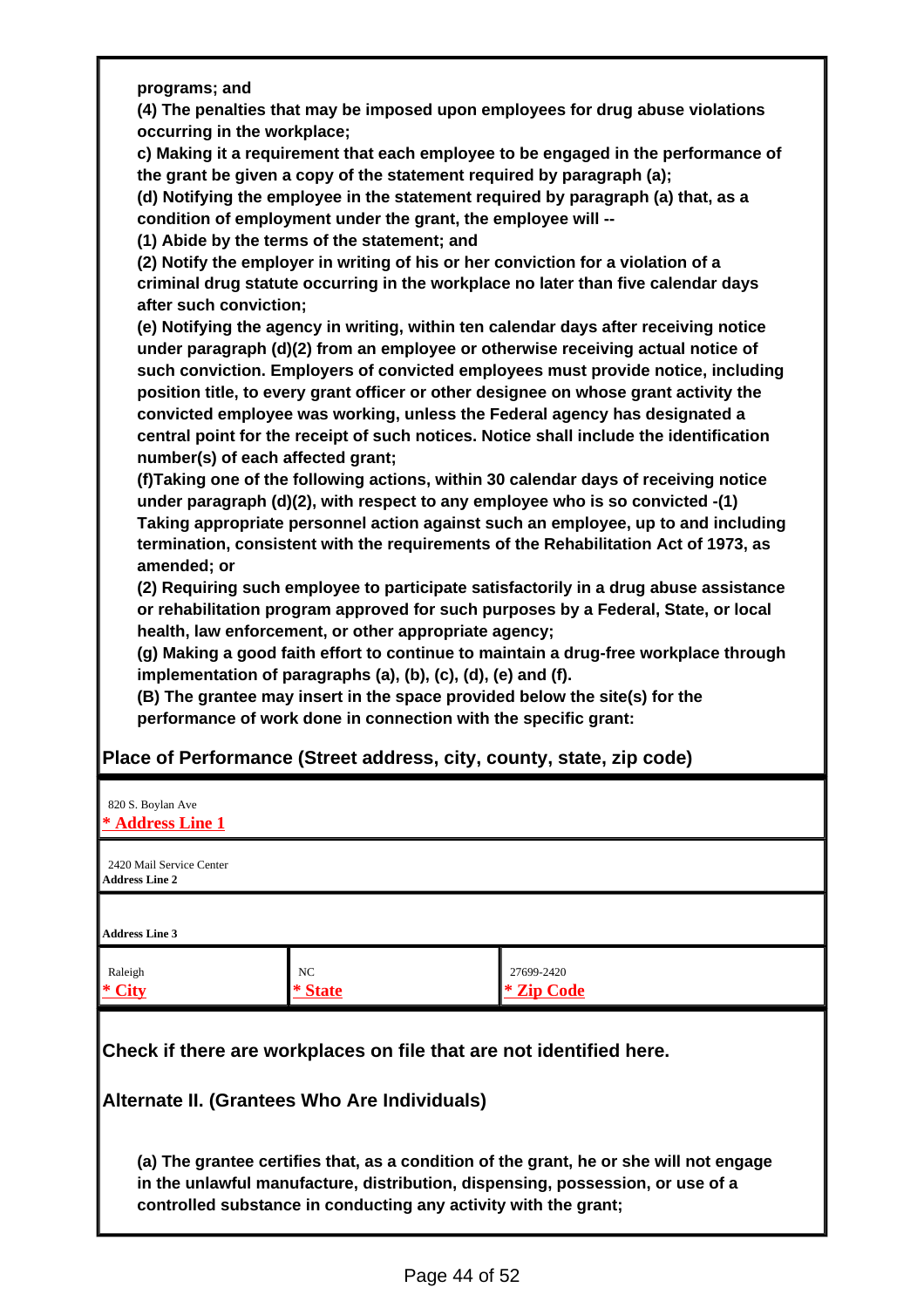**(b) If convicted of a criminal drug offense resulting from a violation occurring during the conduct of any grant activity, he or she will report the conviction, in writing, within 10 calendar days of the conviction, to every grant officer or other designee, unless the Federal agency designates a central point for the receipt of such notices. When notice is made to such a central point, it shall include the identification number(s) of each affected grant.** 

**[55 FR 21690, 21702, May 25, 1990]**

 **By checking this box, the prospective primary participant is providing the certification set out above.**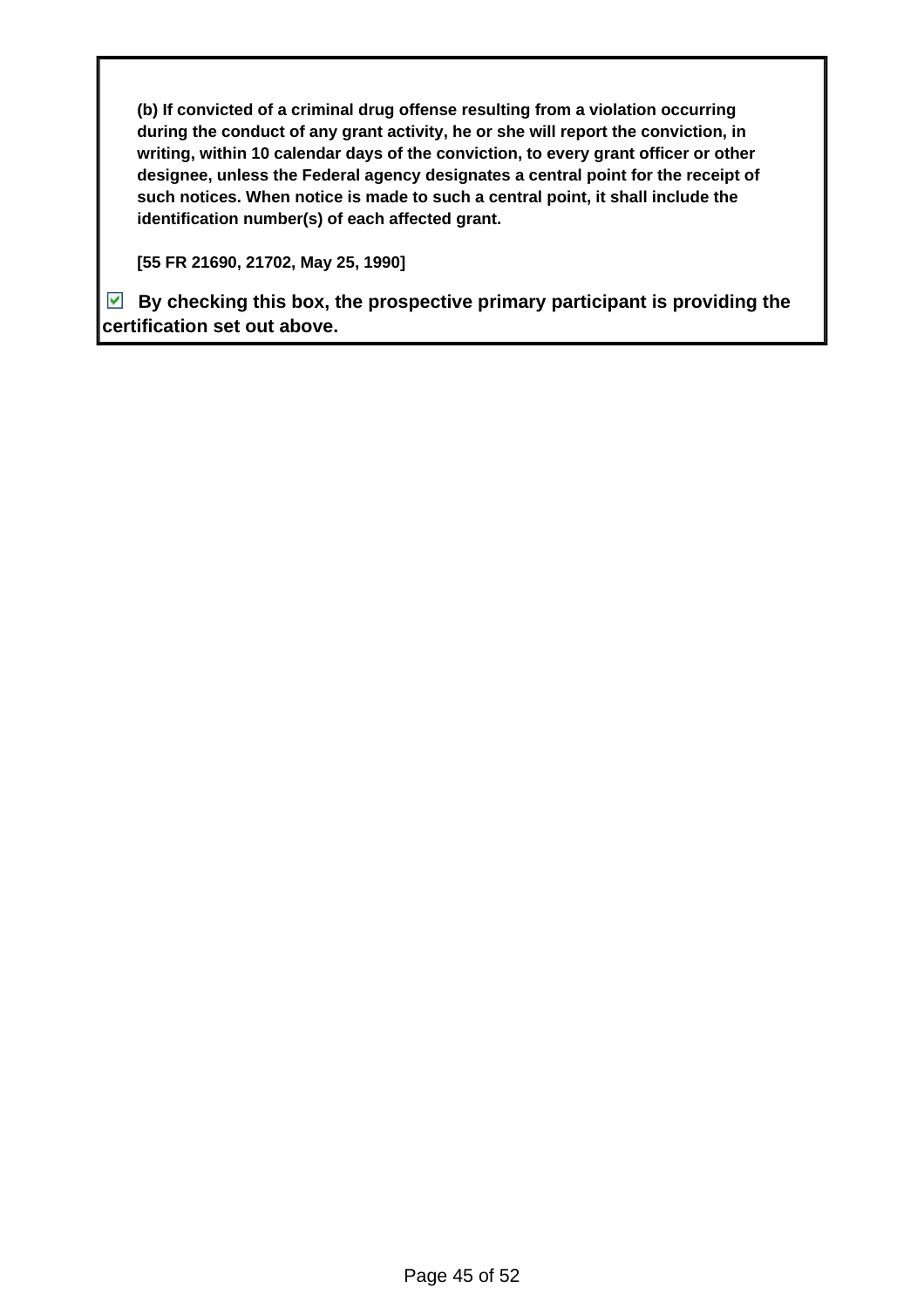<span id="page-45-0"></span>**Section 20: Certification Regarding Lobbying**

**The submitter of this application certifies, to the best of his or her knowledge and belief, that:** 

**(1) No Federal appropriated funds have been paid or will be paid, by or on behalf of the undersigned, to any person for influencing or attempting to influence an officer or employee of an agency, a Member of Congress, an officer or employee of Congress, or an employee of a Member of Congress in connection with the awarding of any Federal contract, the making of any Federal grant, the making of any Federal loan, the entering into of any cooperative agreement, and the extension, continuation, renewal, amendment, or modification of any Federal contract, grant, loan, or cooperative agreement.**

**(2) If any funds other than Federal appropriated funds have been paid or will be paid to any person for influencing or attempting to influence an officer or employee of any agency, a Member of Congress, an officer or employee of Congress, or an employee of a Member of Congress in connection with this Federal contract, grant, loan, or cooperative agreement, the undersigned shall complete and submit Standard Form-LLL, ``Disclosure Form to Report Lobbying,'' in accordance with its instructions** 

**(3) The undersigned shall require that the language of this certification be included in the award documents for all subawards at all tiers (including subcontracts, subgrants, and contracts under grants, loans, and cooperative agreements) and that all subrecipients shall certify and disclose accordingly. This certification is a material representation of fact upon which reliance was placed when this transaction was made or entered into. Submission of this certification is a prerequisite for making or entering into this transaction imposed by section 1352, title 31, U.S. Code. Any person who fails to file the required certification shall be subject to a civil penalty of not less than \$10,000 and not more than \$100,000 for each such failure.**

**Statement for Loan Guarantees and Loan Insurance** 

**The undersigned states, to the best of his or her knowledge and belief, that:**

**If any funds have been paid or will be paid to any person for influencing or attempting to influence an officer or employee of any agency, a Member of Congress, an officer or employee of Congress, or an employee of a Member of Congress in connection with this commitment providing for the United States to insure or guarantee a loan, the undersigned shall complete and submit Standard Form-LLL, ``Disclosure Form to Report Lobbying,'' in accordance with its instructions. Submission of this statement is a prerequisite for making or**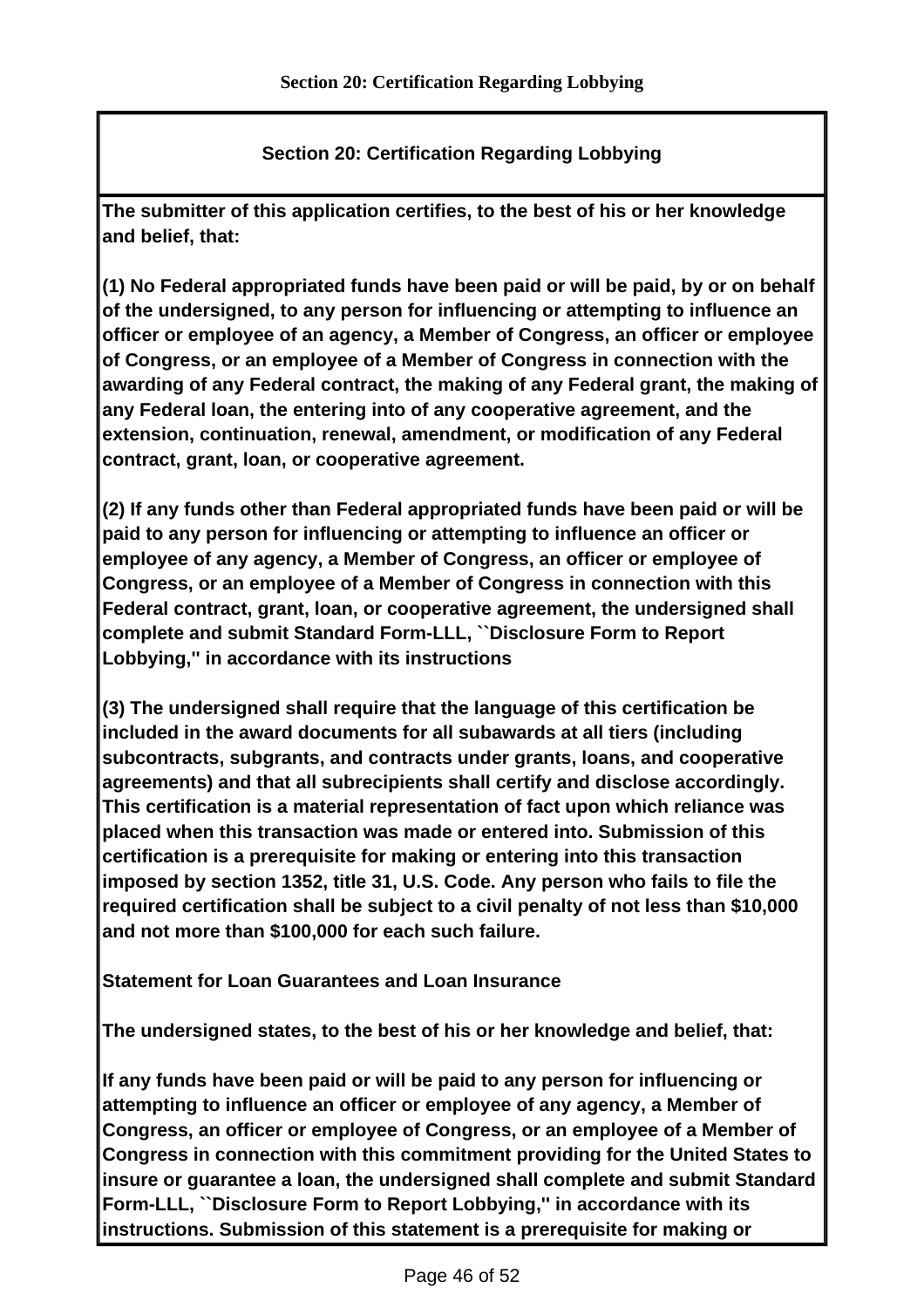**entering into this transaction imposed by section 1352, title 31, U.S. Code. Any person who fails to file the required statement shall be subject to a civil penalty of not less than \$10,000 and not more than \$100,000 for each such failure.**

 **By checking this box, the prospective primary participant is providing the certification set out above.**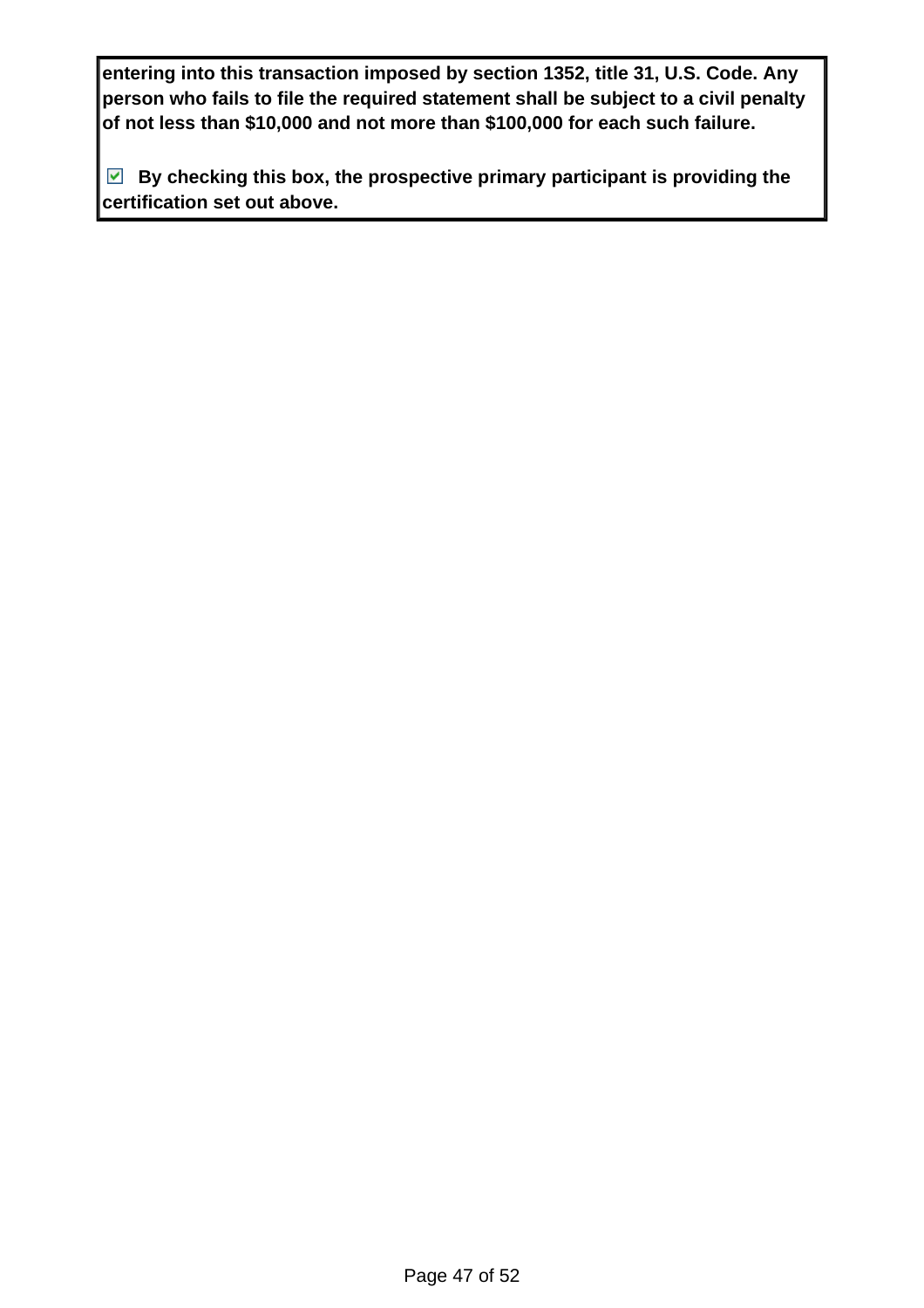<span id="page-47-0"></span>

| <b>Assurances</b>                                                                                                                                                                                                                                                                                                                                                                                                 |
|-------------------------------------------------------------------------------------------------------------------------------------------------------------------------------------------------------------------------------------------------------------------------------------------------------------------------------------------------------------------------------------------------------------------|
| (1) use the funds available under this title to--                                                                                                                                                                                                                                                                                                                                                                 |
| (A) conduct outreach activities and provide assistance to low income<br>households in meeting their home energy costs, particularly those with the lowest<br>incomes that pay a high proportion of household income for home energy,<br>consistent with paragraph (5);                                                                                                                                            |
| (B) intervene in energy crisis situations;                                                                                                                                                                                                                                                                                                                                                                        |
| (C) provide low-cost residential weatherization and other cost-effective energy-<br>related home repair;and                                                                                                                                                                                                                                                                                                       |
| (D)plan, develop, and administer the State's program under this title including<br>leveraging programs, and the State agrees not to use such funds for any purposes<br>other than those specified in this title;                                                                                                                                                                                                  |
| (2) make payments under this title only with respect to--                                                                                                                                                                                                                                                                                                                                                         |
| (A) households in which one or more individuals are receiving--                                                                                                                                                                                                                                                                                                                                                   |
| (i)assistance under the State program funded under part A of title IV of<br>the Social Security Act;                                                                                                                                                                                                                                                                                                              |
| (ii) supplemental security income payments under title XVI of the Social<br><b>Security Act;</b>                                                                                                                                                                                                                                                                                                                  |
| (iii) food stamps under the Food Stamp Act of 1977; or                                                                                                                                                                                                                                                                                                                                                            |
| (iv) payments under section 415, 521, 541, or 542 of title 38, United States<br>Code, or under section 306 of the Veterans' and Survivors' Pension<br>Improvement Act of 1978; or                                                                                                                                                                                                                                 |
| (B) households with incomes which do not exceed the greater of -                                                                                                                                                                                                                                                                                                                                                  |
| (i) an amount equal to 150 percent of the poverty level for such State; or                                                                                                                                                                                                                                                                                                                                        |
| (ii) an amount equal to 60 percent of the State median income;                                                                                                                                                                                                                                                                                                                                                    |
| (except that a State may not exclude a household from eligibility in a fiscal year<br>solely on the basis of household income if such income is less than 110 percent<br>of the poverty level for such State, but the State may give priority to those<br>households with the highest home energy costs or needs in relation to<br>household income.                                                              |
| (3) conduct outreach activities designed to assure that eligible households,<br>especially households with elderly individuals or disabled individuals, or both,<br>and households with high home energy burdens, are made aware of the<br>assistance available under this title, and any similar energy-related assistance<br>available under subtitle B of title VI (relating to community services block grant |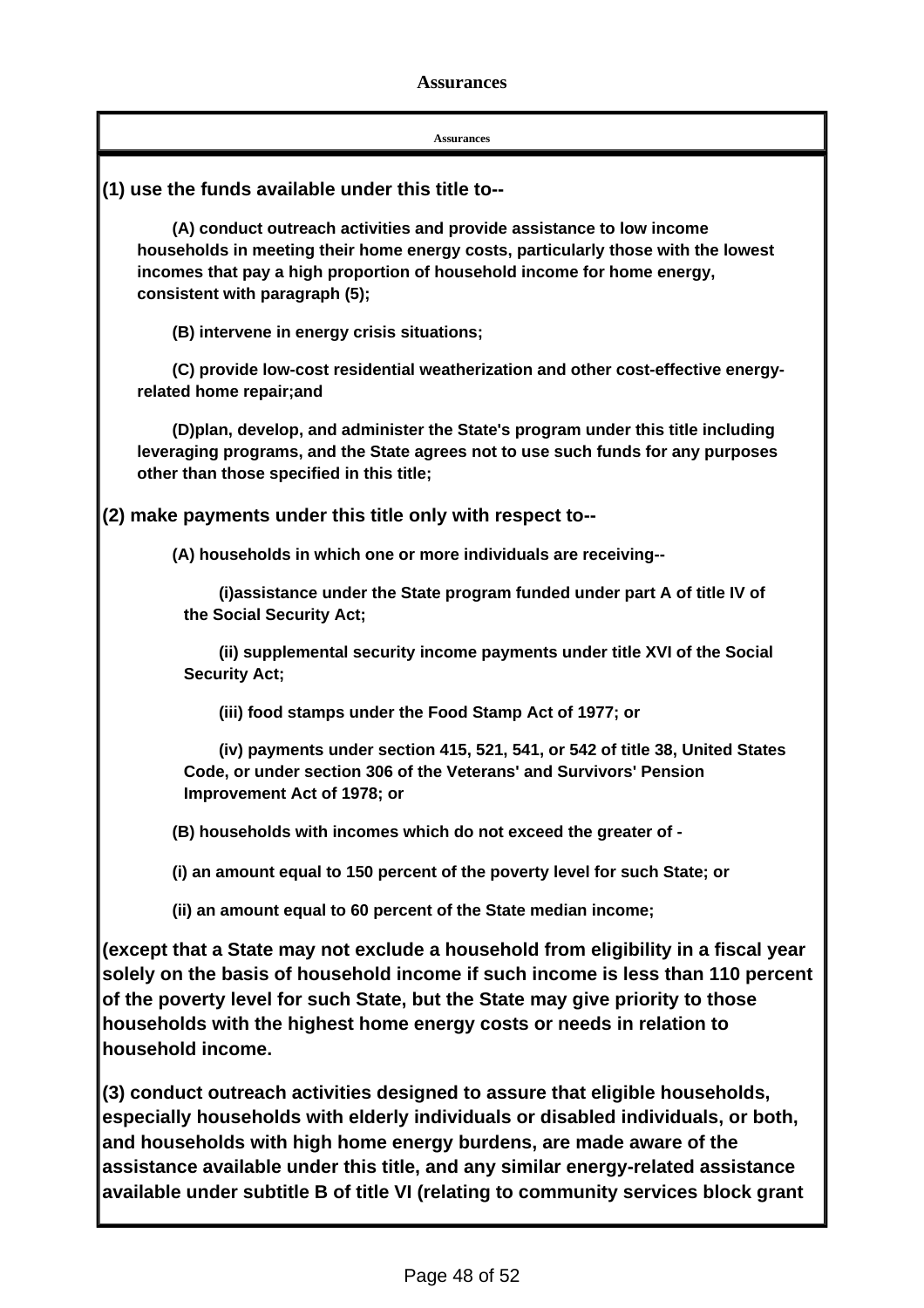**program) or under any other provision of law which carries out programs which were administered under the Economic Opportunity Act of 1964 before the date of the enactment of this Act;**

**(4) coordinate its activities under this title with similar and related programs administered by the Federal Government and such State, particularly low-income energy-related programs under subtitle B of title VI (relating to community services block grant program), under the supplemental security income program, under part A of title IV of the Social Security Act, under title XX of the Social Security Act, under the low-income weatherization assistance program under title IV of the Energy Conservation and Production Act, or under any other provision of law which carries out programs which were administered under the Economic Opportunity Act of 1964 before the date of the enactment of this Act;**

**(5) provide, in a timely manner, that the highest level of assistance will be furnished to those households which have the lowest incomes and the highest energy costs or needs in relation to income, taking into account family size, except that the State may not differentiate in implementing this section between the households described in clauses 2(A) and 2(B) of this subsection;**

**(6) to the extent it is necessary to designate local administrative agencies in order to carry out the purposes of this title, to give special consideration, in the designation of such agencies, to any local public or private nonprofit agency which was receiving Federal funds under any low-income energy assistance program or weatherization program under the Economic Opportunity Act of 1964 or any other provision of law on the day before the date of the enactment of this Act, except that -**

**(A) the State shall, before giving such special consideration, determine that the agency involved meets program and fiscal requirements established by the State; and**

**(B) if there is no such agency because of any change in the assistance furnished to programs for economically disadvantaged persons, then the State shall give special consideration in the designation of local administrative agencies to any successor agency which is operated in substantially the same manner as the predecessor agency which did receive funds for the fiscal year preceding the fiscal year for which the determination is made;**

**(7) if the State chooses to pay home energy suppliers directly, establish procedures to --**

**(A) notify each participating household of the amount of assistance paid on its behalf;**

**(B) assure that the home energy supplier will charge the eligible household, in the normal billing process, the difference between the actual cost of the home energy and the amount of the payment made by the State under this title;**

**(C) assure that the home energy supplier will provide assurances that any agreement entered into with a home energy supplier under this paragraph will**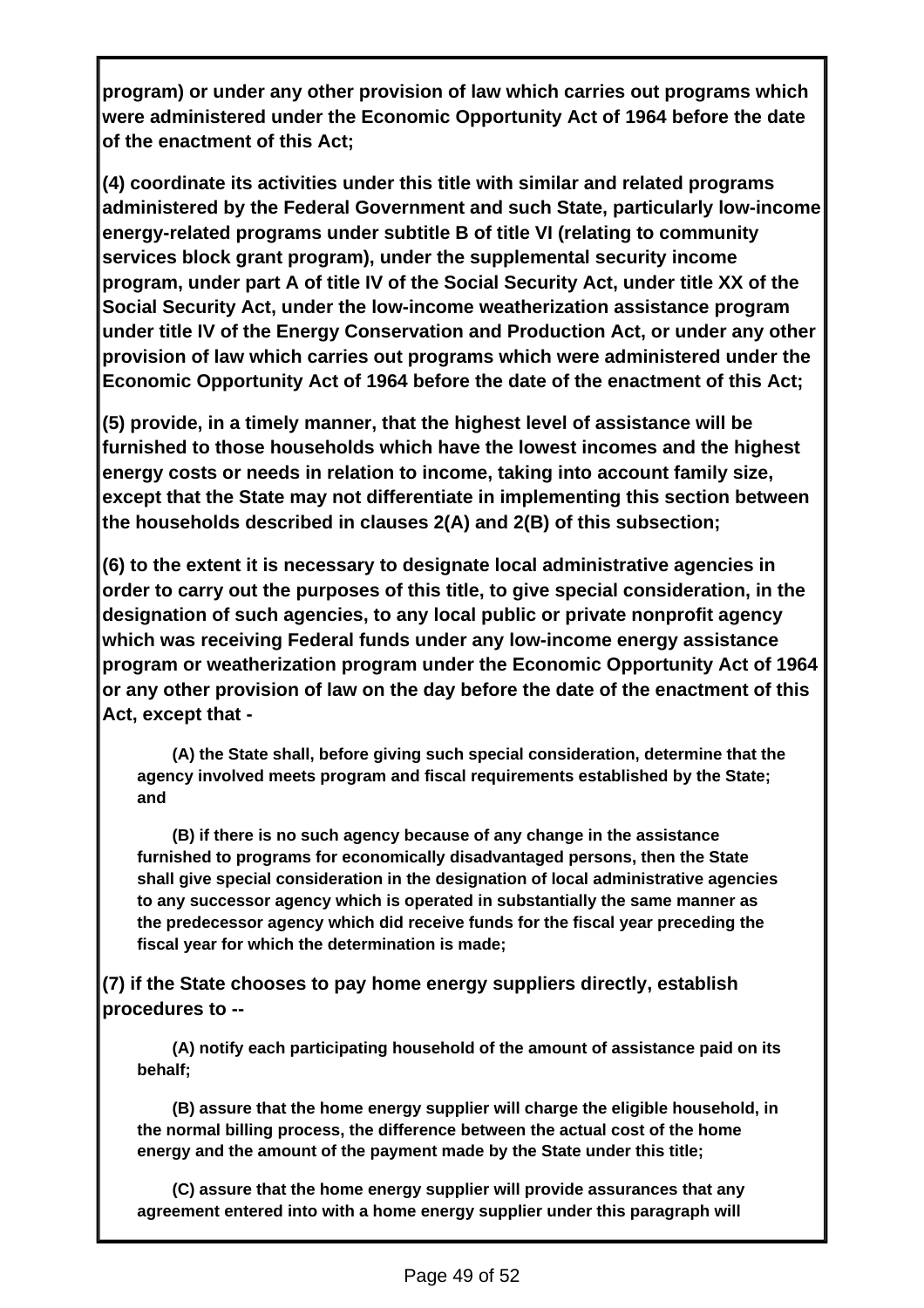**contain provisions to assure that no household receiving assistance under this title will be treated adversely because of such assistance under applicable provisions of State law or public regulatory requirements; and**

**(D) ensure that the provision of vendor payments remains at the option of the State in consultation with local grantees and may be contingent on unregulated vendors taking appropriate measures to alleviate the energy burdens of eligible households, including providing for agreements between suppliers and individuals eligible for benefits under this Act that seek to reduce home energy costs, minimize the risks of home energy crisis, and encourage regular payments by individuals receiving financial assistance for home energy costs;**

**(8) provide assurances that,**

**(A) the State will not exclude households described in clause (2)(B) of this subsection from receiving home energy assistance benefits under clause (2), and**

**(B) the State will treat owners and renters equitably under the program assisted under this title;**

# **(9) provide that--**

**(A) the State may use for planning and administering the use of funds under this title an amount not to exceed 10 percent of the funds payable to such State under this title for a fiscal year; and**

**(B) the State will pay from non-Federal sources the remaining costs of planning and administering the program assisted under this title and will not use Federal funds for such remaining cost (except for the costs of the activities described in paragraph (16));**

**(10) provide that such fiscal control and fund accounting procedures will be established as may be necessary to assure the proper disbursal of and accounting for Federal funds paid to the State under this title, including procedures for monitoring the assistance provided under this title, and provide that the State will comply with the provisions of chapter 75 of title 31, United States Code (commonly known as the "Single Audit Act");**

**(11) permit and cooperate with Federal investigations undertaken in accordance with section 2608;**

**(12) provide for timely and meaningful public participation in the development of the plan described in subsection (c);**

**(13) provide an opportunity for a fair administrative hearing to individuals whose claims for assistance under the plan described in subsection (c) are denied or are not acted upon with reasonable promptness; and**

**(14) cooperate with the Secretary with respect to data collecting and reporting under section 2610.**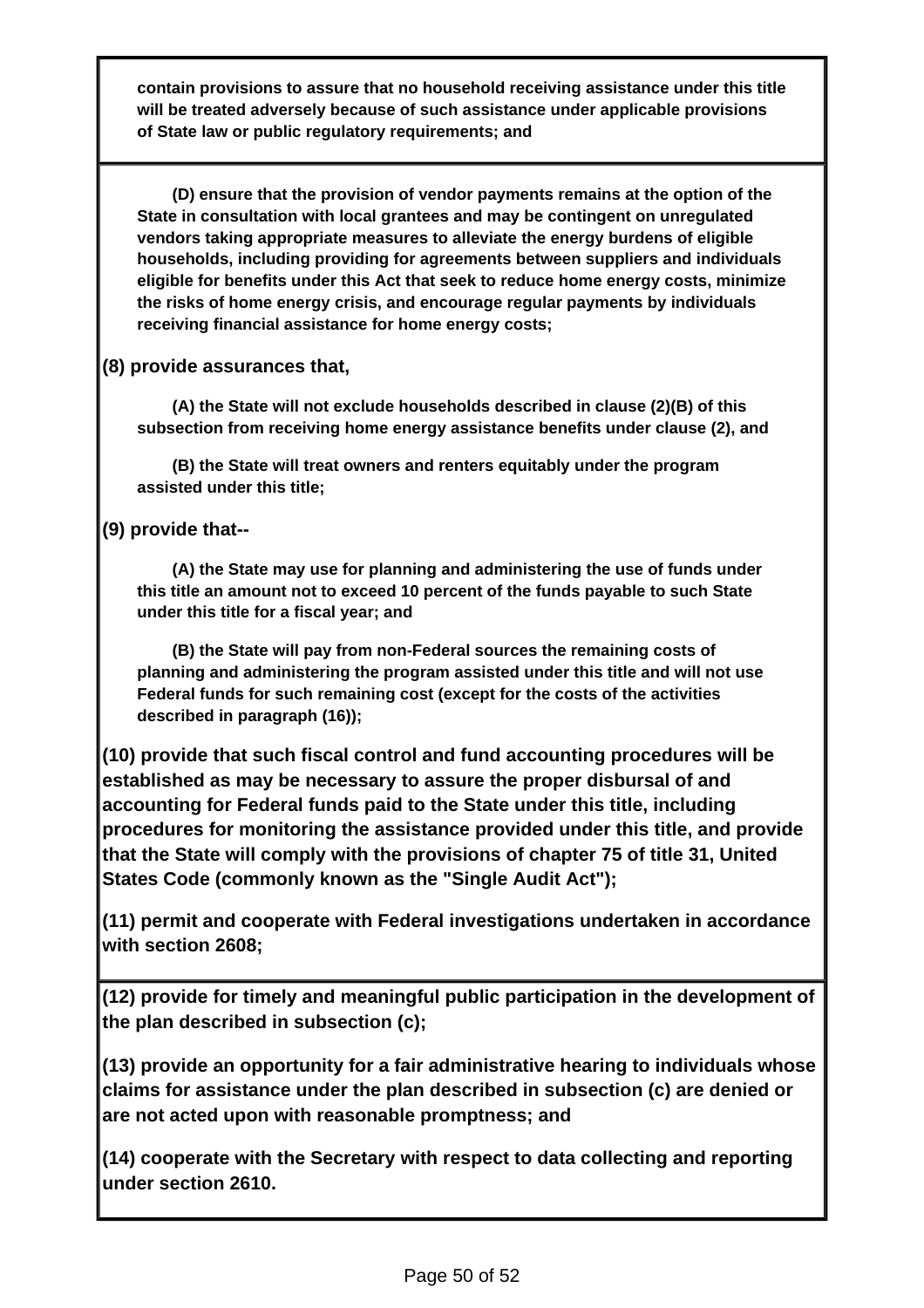**(15) \* beginning in fiscal year 1992, provide, in addition to such services as may be offered by State Departments of Public Welfare at the local level, outreach and intake functions for crisis situations and heating and cooling assistance that is administered by additional State and local governmental entities or community-based organizations (such as community action agencies, area agencies on aging and not-for-profit neighborhood-based organizations), and in States where such organizations do not administer functions as of September 30, 1991, preference in awarding grants or contracts for intake services shall be provided to those agencies that administer the low-income weatherization or energy crisis intervention programs.**

**\* This assurance is applicable only to States, and to territories whose annual regular LIHEAP allotments exceed \$200,000. Neither territories with annual allotments of \$200,000 or less nor Indian tribes/tribal organizations are subject to Assurance 15.**

**(16) use up to 5 percent of such funds, at its option, to provide services that encourage and enable households to reduce their home energy needs and thereby the need for energy assistance, including needs assessments, counseling, and assistance with energy vendors, and report to the Secretary concerning the impact of such activities on the number of households served, the level of direct benefits provided to those households, and the number of households that remain unserved.**